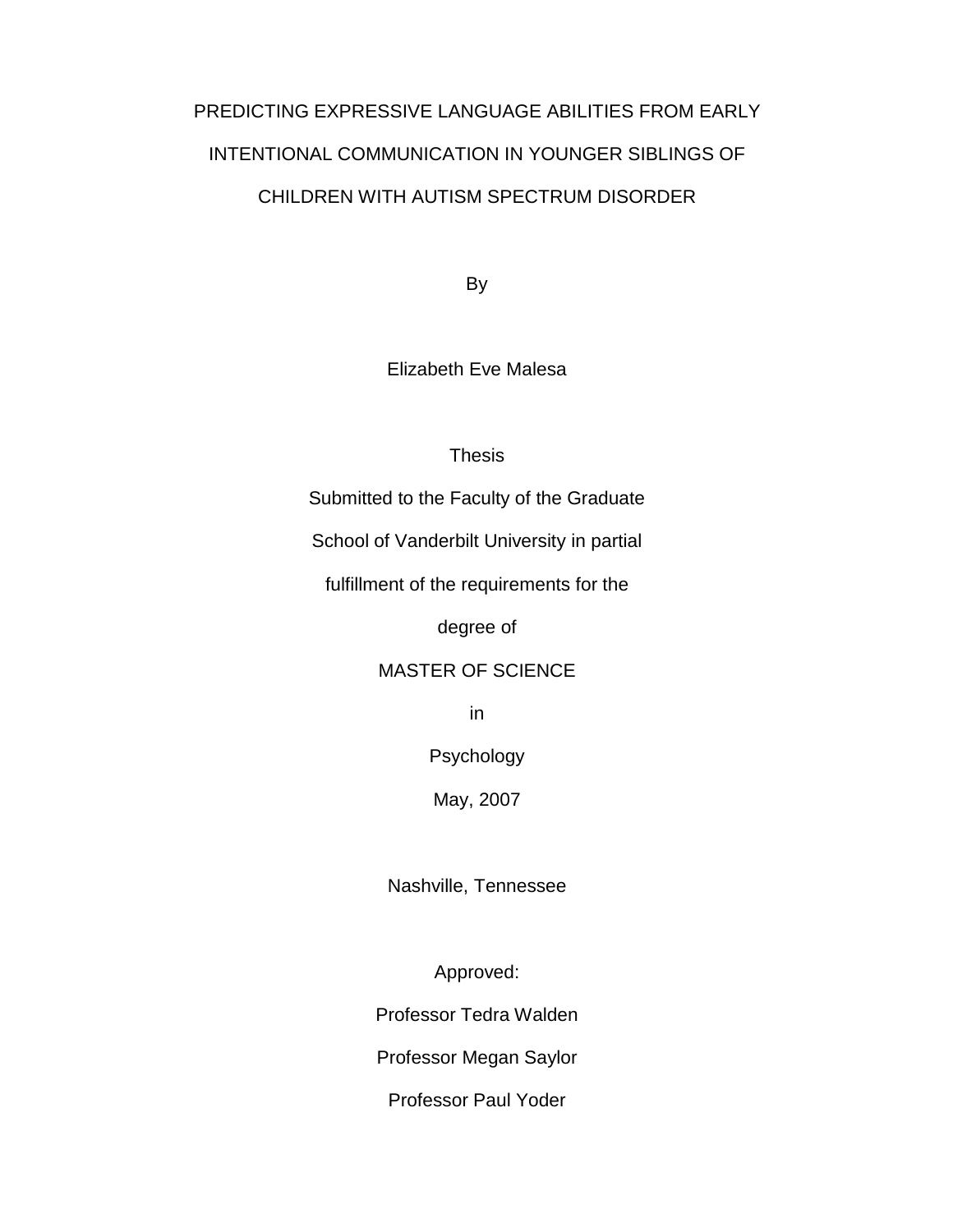#### ACKNOWLEDGEMENTS

This thesis was supported by the Developmental Disabilities pre-doctoral training grant through the National Institutes of Health (NRSA, T32 HD07226) and a Peabody Graduate Honors Fellowship, awarded to the author. The data presented in this thesis was collected as part of a grant from the National Institute of Child Health and Development (NICHD # R01 HD043292), awarded to Dr. Wendy Stone (PI), and Drs. Tedra Walden and Paul Yoder (co-PIs).

I am grateful to all members of my committee members for their thoughtful and thorough contributions. Specifically I would like to thank Dr. Tedra Walden for her immense patience which included countless hours of brainstorming and discussion. Furthermore, I would like to Dr. Paul Yoder for his extensive contribution in designing this study. Finally, I would like to thank Dr. Megan Saylor for her comments and for her fresh perspective.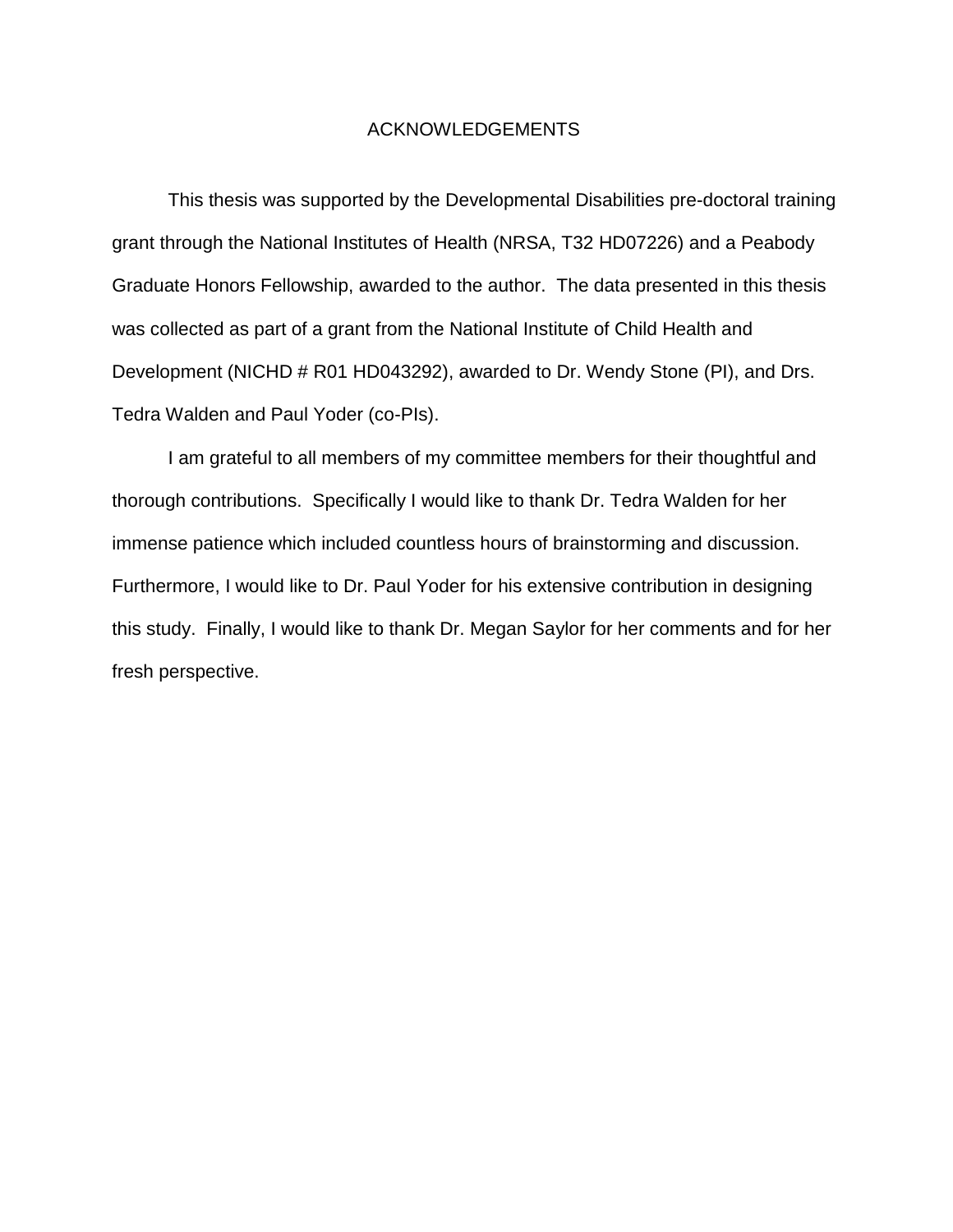## Page

| Chapter  |  |
|----------|--|
|          |  |
|          |  |
|          |  |
|          |  |
|          |  |
|          |  |
|          |  |
| Appendix |  |
| Α.       |  |
|          |  |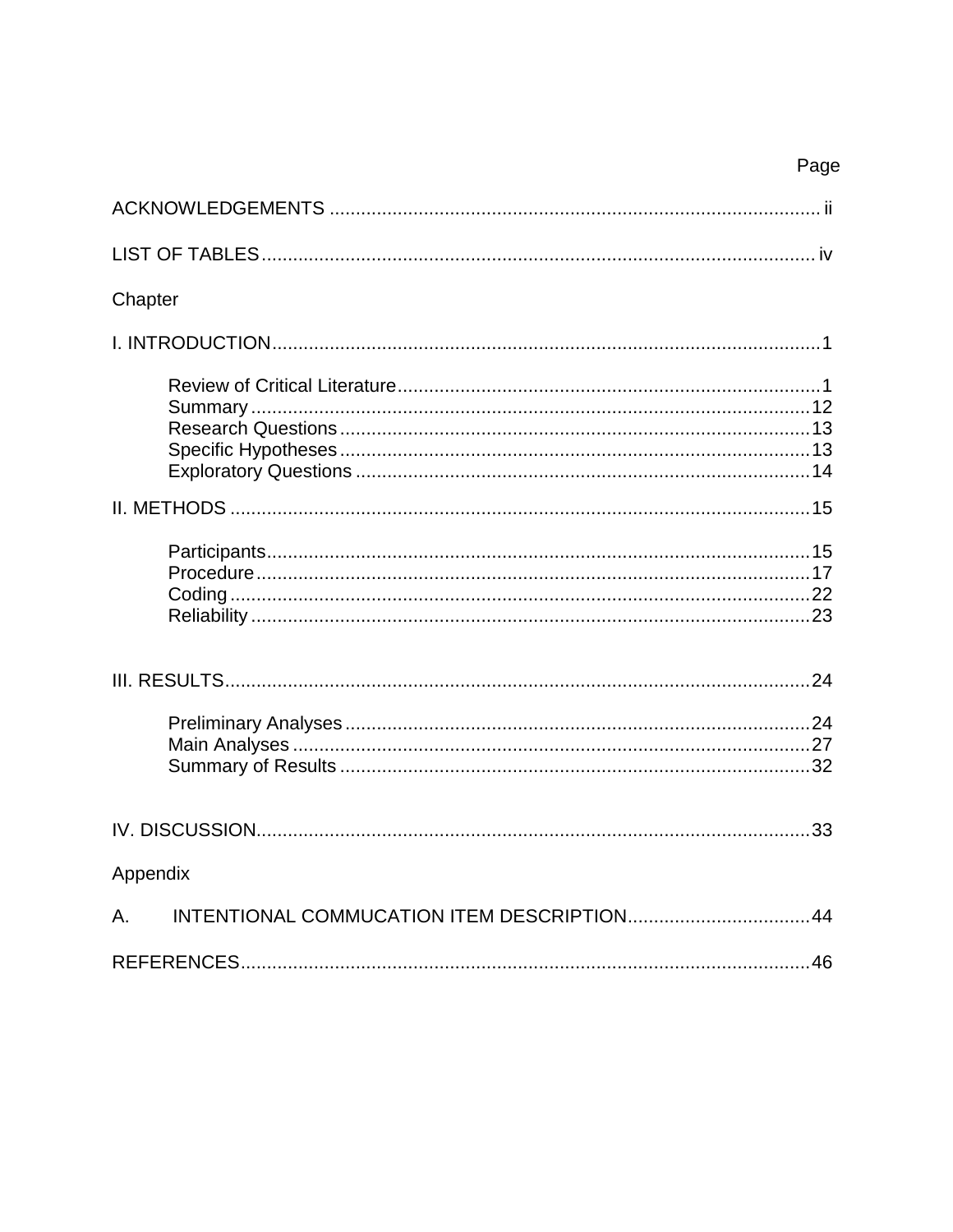| Table                                                                | Page |
|----------------------------------------------------------------------|------|
|                                                                      |      |
|                                                                      |      |
|                                                                      |      |
| 4. Correlations for Predictor and Outcome Variables Within Groups 26 |      |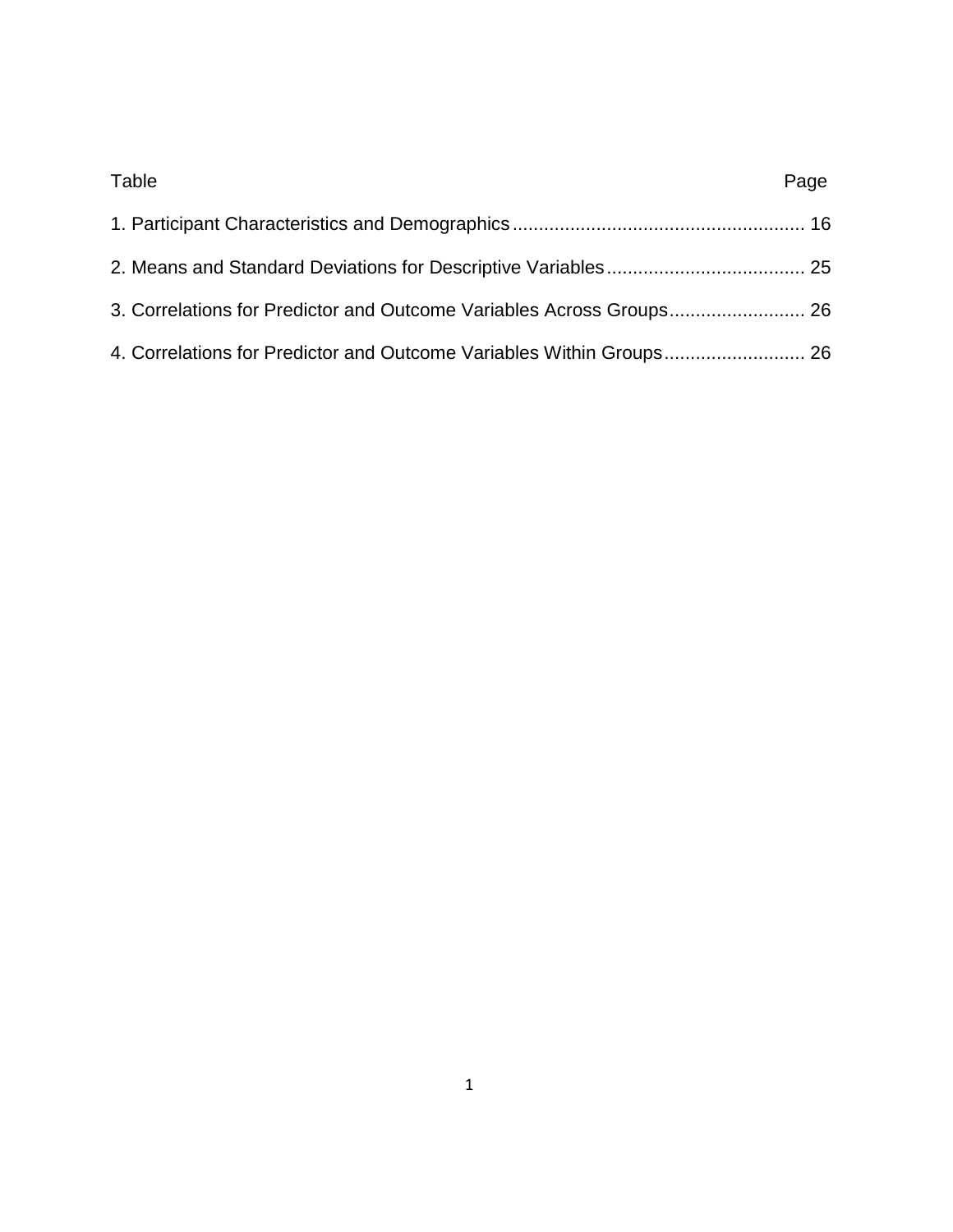#### CHAPTER I

#### INTRODUCTION

#### Review of Critical Literature

Autism spectrum disorder (ASD) is a pervasive neurodevelopmental disorder characterized by impairments in social and communication behavior and a restricted range of activities and interests (APA, 2000). As a spectrum disorder, autism encompasses individuals of varying degrees of intelligence and language ability, and spans vast degrees of severity (Hill & Frith, 2003). Of particular relevance to this paper is the marked impairment of non-verbal intentional communication (i.e. limited use of eye contact and gestures) in ASD, that is identifiable very early on in development.

Though the biological bases of ASD are largely unknown, a number of genetic links have been pinpointed, extending the characteristics associated with an ASD diagnosis to parents and siblings. Family members of individuals with autism often exhibit many of same the traits which define autism, albeit to a lesser degree (e.g. Bailey et al., 1998; Losh et al., 2007; Piven et al., 1997). This milder variant of autism has been referred to as the "broader autism phenotype", though a precise definition of this broader phenotype remains contended (Losh et al., 2007).

The recurrence rates of ASD in siblings is estimated somewhere between 6-9% (Szatmari, Jones, Zwaigenbaum, & MacLean, 1998; Piven et al., 1997) and 29- 37% (Zwaigenbaum, et al., 2005; Landa & Garrett-Mayer, 2006). A growing number of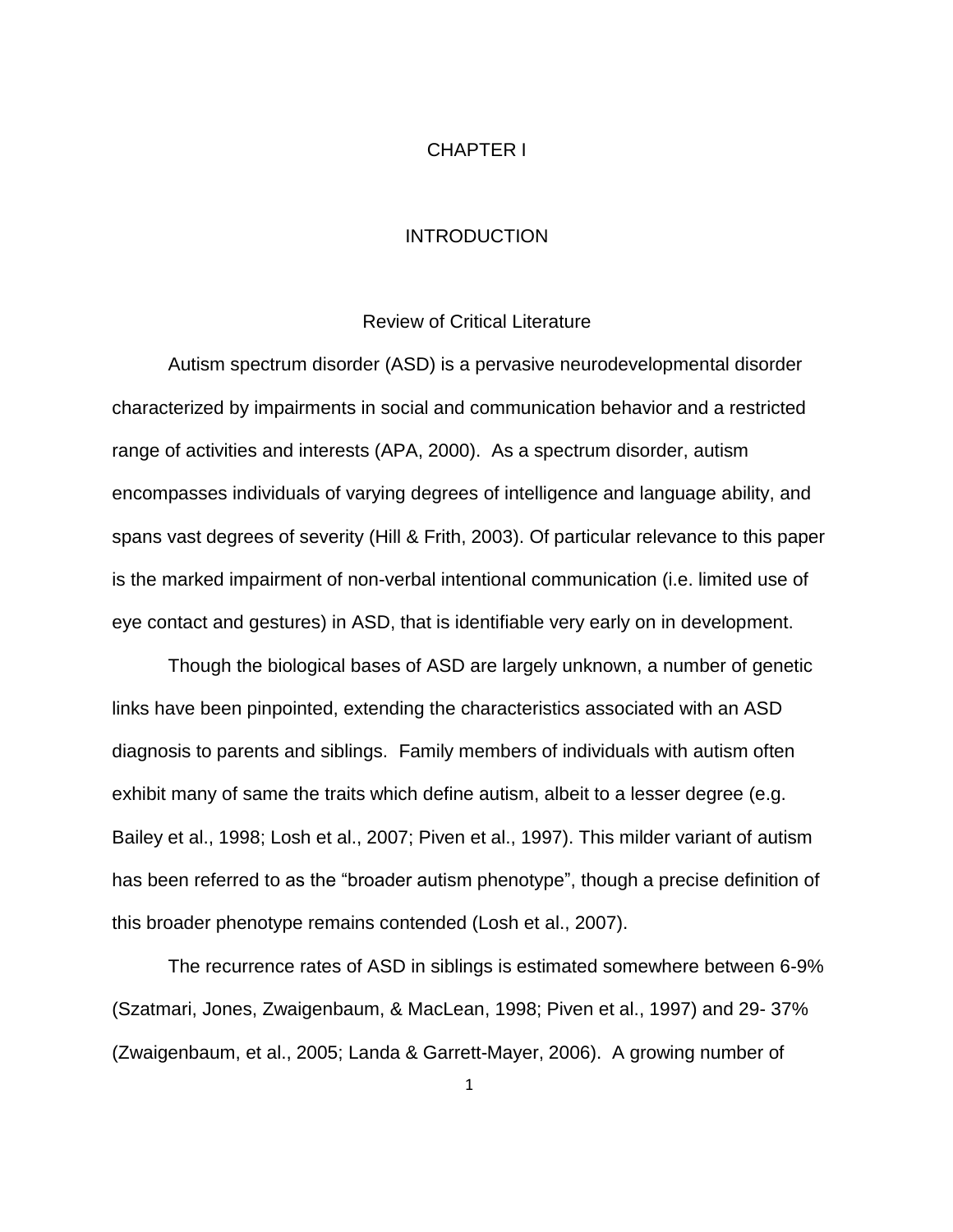prospective studies have capitalized on this recurrence risk of autism in siblings (arguably the most clearly defined high-risk group available) as a means to identify the earliest markers of autism. This body of research has in turn heightened awareness of the heritability of milder variants of autism and is the population of interest in this paper.

In particular, younger siblings of children with autism have been observed to have many of the social-communicative impairments that are present in children with autism, including deficits in language and communication, social engagement and reciprocity, and engagement in repetitive behaviors. When contrasted with siblings of typically developing children (SIBS-TD), siblings of children with autism (SIBS-ASD) have lower levels of eye contact, pointing, showing, requesting, and turn-taking (Goldberg et al., 2005). Furthermore, they demonstrate reduced affective expression (Cassell et al., 2007), less accurate responding to joint attention (Presmanes, Walden, Stone, & Yoder., 2007; Sullivan et al., 2007), less frequent infant-initiated declarative intentional communication (also known as initiating joint attention) (Golderberg et al., 2005; Stone et al., 2007), and less frequent use of gestures (Goldberg et al., 2005; Mitchell et al., 2006; Stone et al., 2007; Toth et al., 2007; Yirmiya et al., 2006). SIBS-ASD have also been noted to have lower levels of adaptive behavior (Toth et al., 2007), delayed language development (Gamliel et al., 2007, Stone et al., 2007, Toth et al., 2007, Yirmiya et al. 2006; Yirmiya et al., 2007; Zwaigenbaum et al., 2005), and increased overall autism symptomatology (Stone et al., 2007).

As Yirmiya and Ozonoff (2007) noted, the findings demonstrating deficits in SIBS-ASD as compared to SIBS-TD are validated by the fact that the various research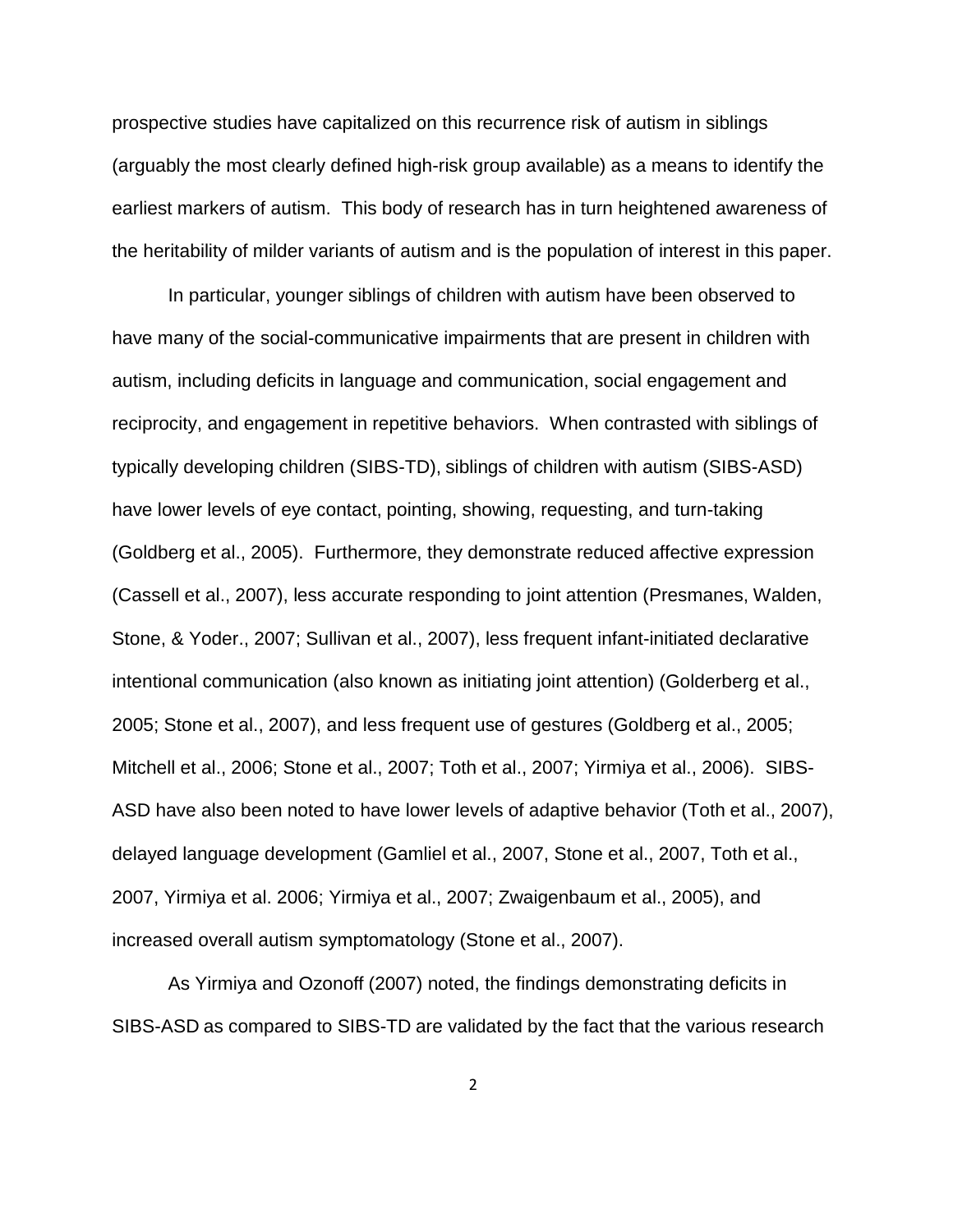groups report similar findings, using different methodologies. Furthermore, one study reported strong agreement between observational measures and parental report (Stone et al., 2007). The current study focuses on the predictive relation between early intentional communication skills and later language, which are thought to be specifically and importantly related (Bates et al., 1989; Mundy, Kasari, Sigman, & Ruskin, 1995; Tomasello, 1988). The predictive relation between the two has not yet been examined in SIBS-ASD and thus is a major objective of this paper. This study also seeks to identify group differences in SIBS-ASD versus SIBS-TD in joint attention and language, domains previously found to be deficient in SIBS-ASD. Furthermore, an examination of specific types of early intention communication (i.e. declaratives versus imperatives) will be conducted, with an expectation that the SIBS-ASD will exhibit a deficit of use of declaratives in comparison to imperatives (defined below).

#### *Intentional Communication/Initiating Joint Attention*

As mentioned, early intentional communication deficits are among earliest identifiable traits in autism. These deficits are evident before the development of language and have been shown to be impaired in SIBS-ASD. Intentional communication is defined as a triadic exchange, involving a shared mental focus between two people (Bakeman & Adamson, 1986; Bakeman & Adamson, 1984; Bretherton, 1992), in which the child's gestures, vocalizations, gaze, and facial expressions demonstrate coordinated attention to an object and person (Bates, 1979). Though a vocal component (i.e. vocalization or verbalization) becomes present in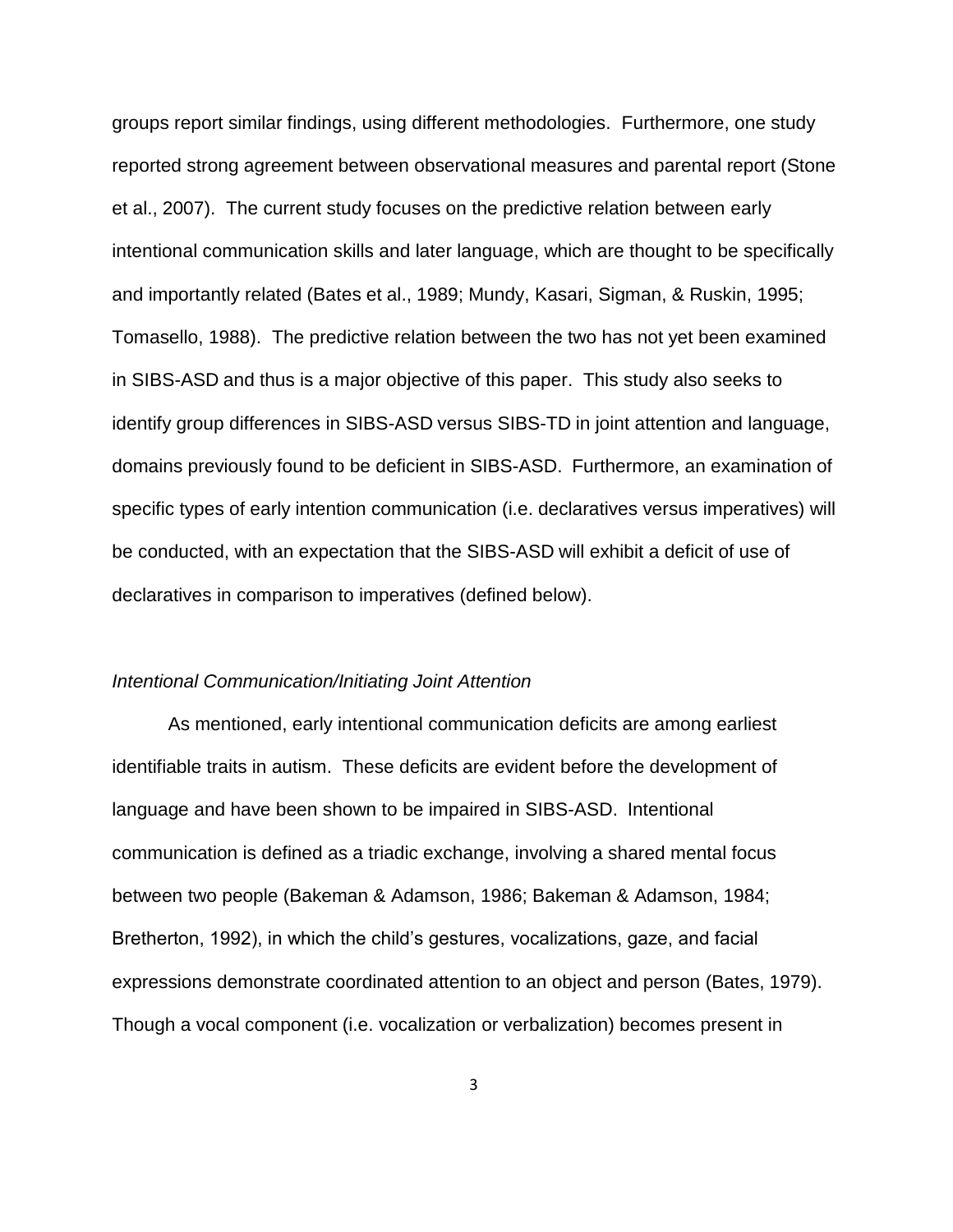intentional communication as development proceeds, a linguistic component is not required to meet the definition of an act of intentional communication. The literature has been inconsistent when referring to intentional communication (also known as "initiating joint attention"). Some authors use initiating joint attention as it is used here, whereas others have used it to describe interactions such as two people looking at the same object (Bakeman & Adamson call this "onlooking"), or the infant looking at an object with which the adult is visually engaged (because he has learned that looking where an adult is looking often results in interesting sights), or the parent looking where the child is looking (following the child's attentional lead) (Corkum & Moore, 1995) or declarative intentional communication (Mundy). The operational definition for the present study emphasizes that the attentional focus of the two people involved must be truly joint, with both people monitoring each other's attention to the referent (Tomasello, 1995). The term "intentional communication" has been used more consistently than "initiating joint attention" to describe the genre of joint interaction intended here, and it will therefore be used hereafter.

The acquisition of intentional communication skills early in life is crucial for the development of social, language and cognitive abilities (Tomasello, 1995). A child can initiate these interactions using eye contact, alternating looks (referencing), pointing, giving, showing, and/or vocalizing (includes single or multi-word utterances about an object). Communication in infants between 9 and 18 months of age frequently contains these triadic exchanges (Carpenter et al., 1998), which are often prelinguistic in nature. It has been argued (e.g., Tomasello, 1995) that communication in infants does not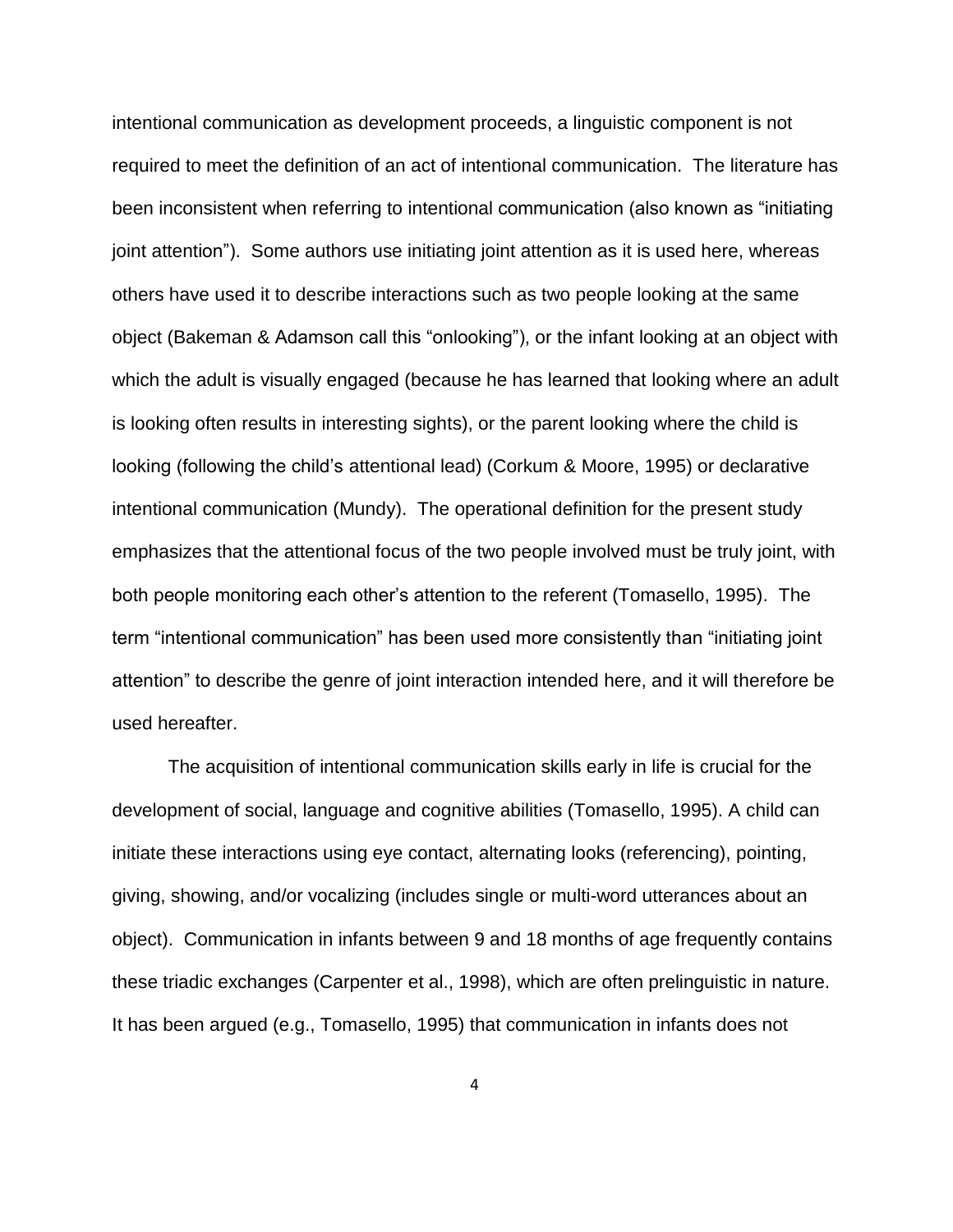become clearly intentional until 12 months of age, the minimum age of participants in this study.

#### *Functions of Intentional Communication*

Intentional communication can be characterized in terms of pragmatic function. *Imperative* acts (also called "initiating behavior regulation") describe instances in which the child requests an object that is out of reach, or requests an action with an object. While this form of infant-initiated intentional communication has the purpose of meeting an immediate need or desire (Gomez, Sarria, & Tamarit, 1993), other acts may be intended to share attention or comment to a social partner. These are called *declarative* acts (some have also used the term "initiating joint attention" to describe these) and serve to share awareness or an experience about an object or an event (Mundy, 1995). Declaratives have a social motive (Gomez et al., 1993; Tomasello, 1995) and a frequent purpose of these exchanges is the expression of shared positive affect about an object or event (Kasari, Sigman, Mundy, & Yirmya, 1990; Mundy, Kasari, & Sigman, 1992). The distinction between imperatives and declaratives is important, as they may have different implications for language development (to be explained in further detail below). Additional subsets of intentional communication also exist. One category consists of protests: (i.e. acts used to refuse an undesired object or to command another person to cease undesired actions). Another group of behaviors is called social interactions (Bruner, 1981; Mundy, Sigman, Ungerer, & Sherman, 1987;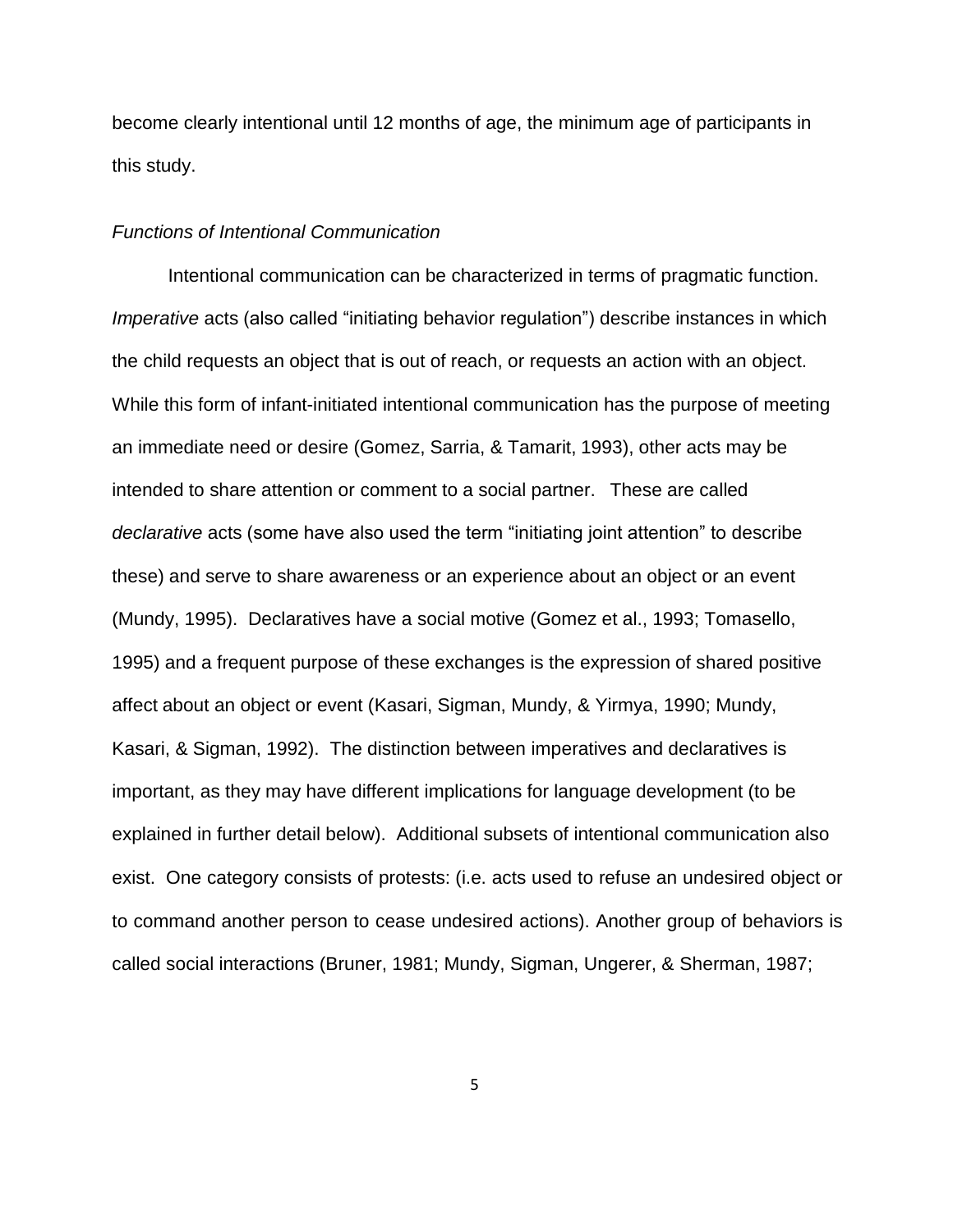Wetherby, Cain, Yonclas, & Walker, 1988) and include greetings, social routines, and teasing, used to attract and maintain another's attention to oneself for affiliative purposes.

The absence or impairment of declarative intentional communication is an early marker and key symptom of ASD (Charman, 2003; Travis & Sigman, 1998), and is one of the best-replicated distinctions between young children with autism and typically developing peers (Mundy & Crowson, 1997; Travis & Sigman, 1998). Declarative intentional communication may be used at a lower frequency, in fewer contexts, and may be used with less flexibility or ease. Furthermore, children with autism have been shown to use a lower proportion of declaratives to other forms of intentional communication, than typically developing children (Mundy, Sigman, & Kasari, 1990; Stone et al., 1997). Impairments in the use of declaratives have also been identified in SIBS-ASD, with SIBS-ASD showing lower motivation to initiate instances of declarative intentional communication with social partners. Specifically, deficits have been observed in SIBS-ASD at 14-19 months of age (Goldberg et al., 2005) and 12-23 months (Stone et al., 1997). The current study examines a subset of sample examined by Stone et al., thus this study seeks to duplicate the deficit in use of declaratives observed in SIBS-ASD using a truncated sample (i.e., only those that were 12-19 months at the initial visit) and with some variations in the measure.

Instead of initiating instances of declarative intentional communication (for the purpose of sharing), children with autism exhibit a specific pattern of intentional communication that is used primarily to regulate another's behavior, such as attempting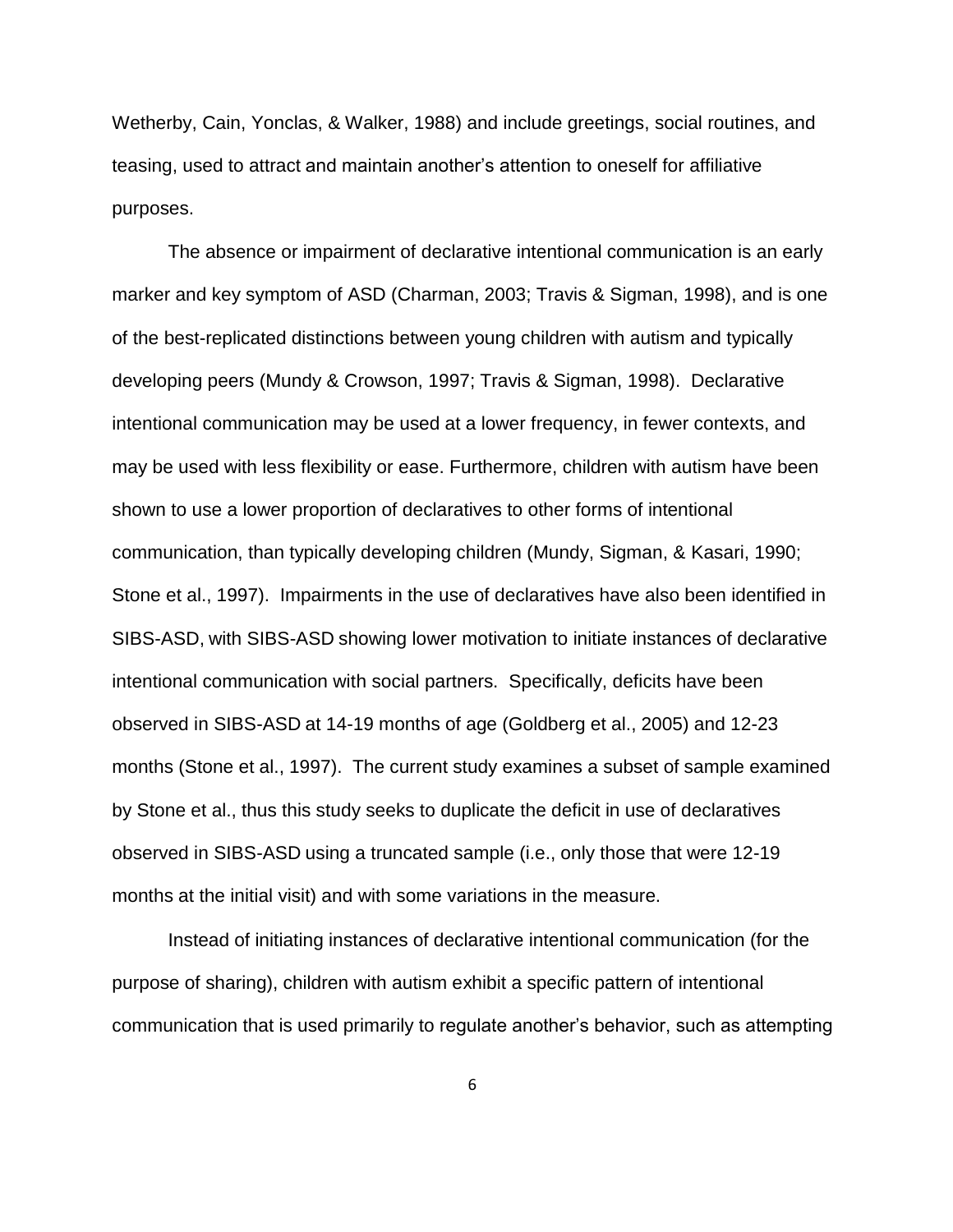to obtain objects or direct the activity of others. Conversely, children with typical development and non-autistic impairments such as Down syndrome express a wide range of intents early in development, including directing another person's attention to self, objects or events, protesting, regulating another person's behavior, and requesting objects, information or activities (Shulman, Bukai, & Tidhar, 2001). This contrast may indicate the importance for considering the purpose of intentional communication acts of individuals with autism and those at-risk for autism. Imperatives reflect the use of another person as means to an end (Gomez, Sarria, & Tamarit, 1993) whereas declaratives share a thought or experience with a social partner (Mundy, 1995). Some studies have noted that children with autism exhibit a different pattern of development than typically developing children in terms of types of intentional communication used, with rates of *imperatives* being seemingly normal (e.g., Sigman & Ruskin, 1999; Mundy, Sigman, & Kasari, 1994), and rates of *declaratives* markedly deficient (e.g., Mundy et al., 1990, Stone, Ousley, Yoder, Hogan, & Hepburn, 1997; Wetherby, Yonclas, & Bryan, 1989). As one can observe different functional patterns of use of intentional communication before children use words, the evaluation of these differences in various populations may be useful in identification of at-risk infants and toddlers. Therefore, examining initiations of declaratives in comparison to initiations of imperatives in SIBS-ASD could provide important predictive information for early identification of language impairments and/or risk for autism. Siblings of children with autism, who are at increased risk for autism, are expected to exhibit a deficit in engaging in declarative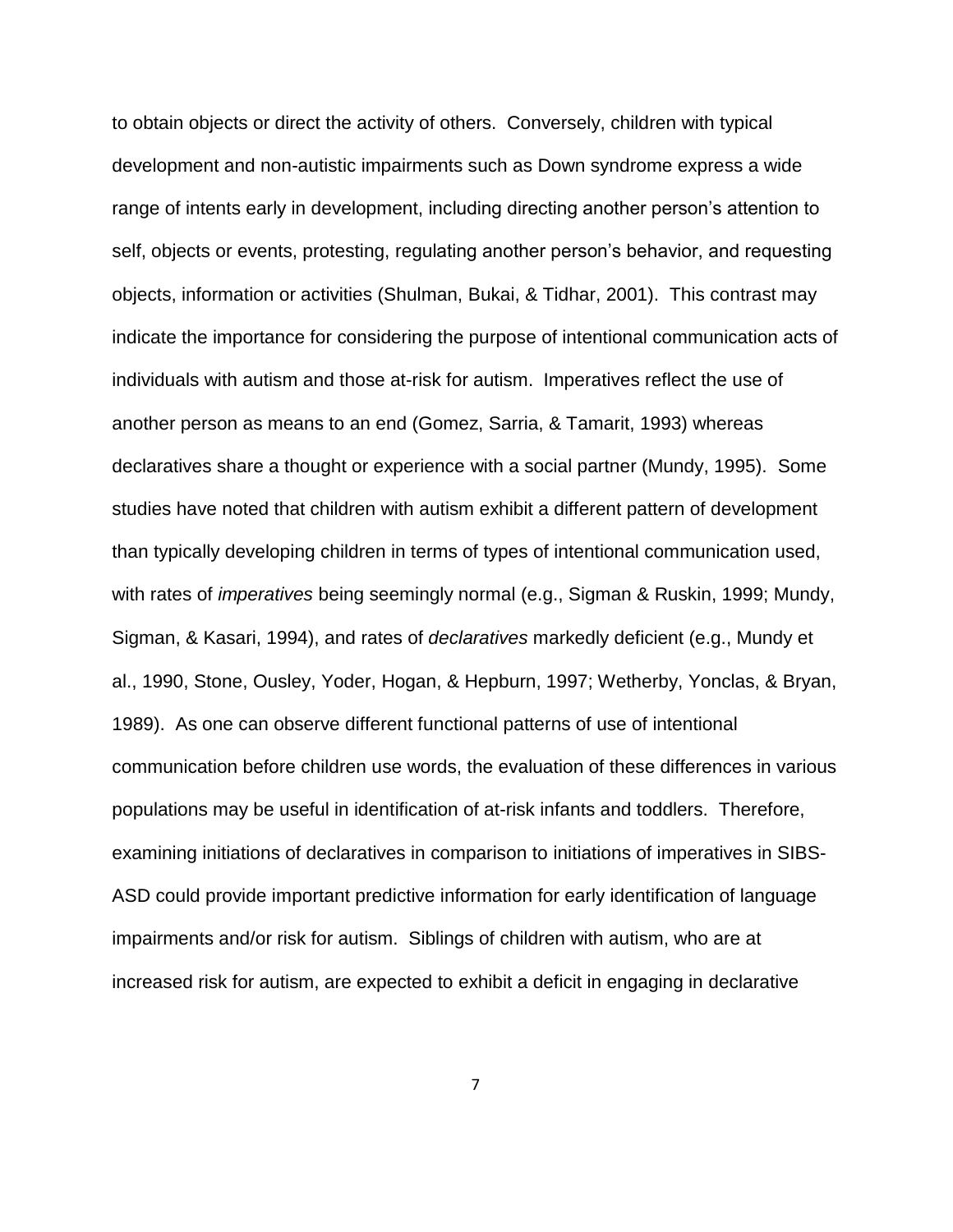intentional communication in comparison to their ability to engage in imperative intentional communication.

#### *Early predictors of expressive language*

In typically developing children, early declarative communication may predict important aspects of developmental outcome (Mundy & Crowson, 1997). For instance, the acquisition of declarative communication early in life is crucial for the later development of social, language and cognitive abilities (Tomasello, 1995). Travis & Sigman (1998) hypothesized that declaratives may be related to later language acquisition, as they may index a child's awareness of the purpose of communication. Children who are more capable of declaratives may participate in more social exchanges that provide opportunities for language learning. Language has in turn been found to predict long-term outcome in terms of social and academic progress in children with autism (Gillberg, 1991). However, children with ASD are limited in their use of declaratives, and such hallmark deficits of ASD are theorized to have developmental consequences of impairments in declaratives. Therefore, difficulties with declarative intentional communication are likely to be especially important predictors of later impairments in language, social, cognitive, and behavioral outcomes.

Language deficits, a core symptom of ASD and also found in SIBS-ASD (Gamliel et al., 2007, Stone et al., in 2007, Toth et al., 2007, Yirmiya et al. 2006; Yirmiya et al., 2007; Zwaigenbaum et al., 2005) are among the most widely studied outcomes predicted by declarative intentional communication.. This study has examined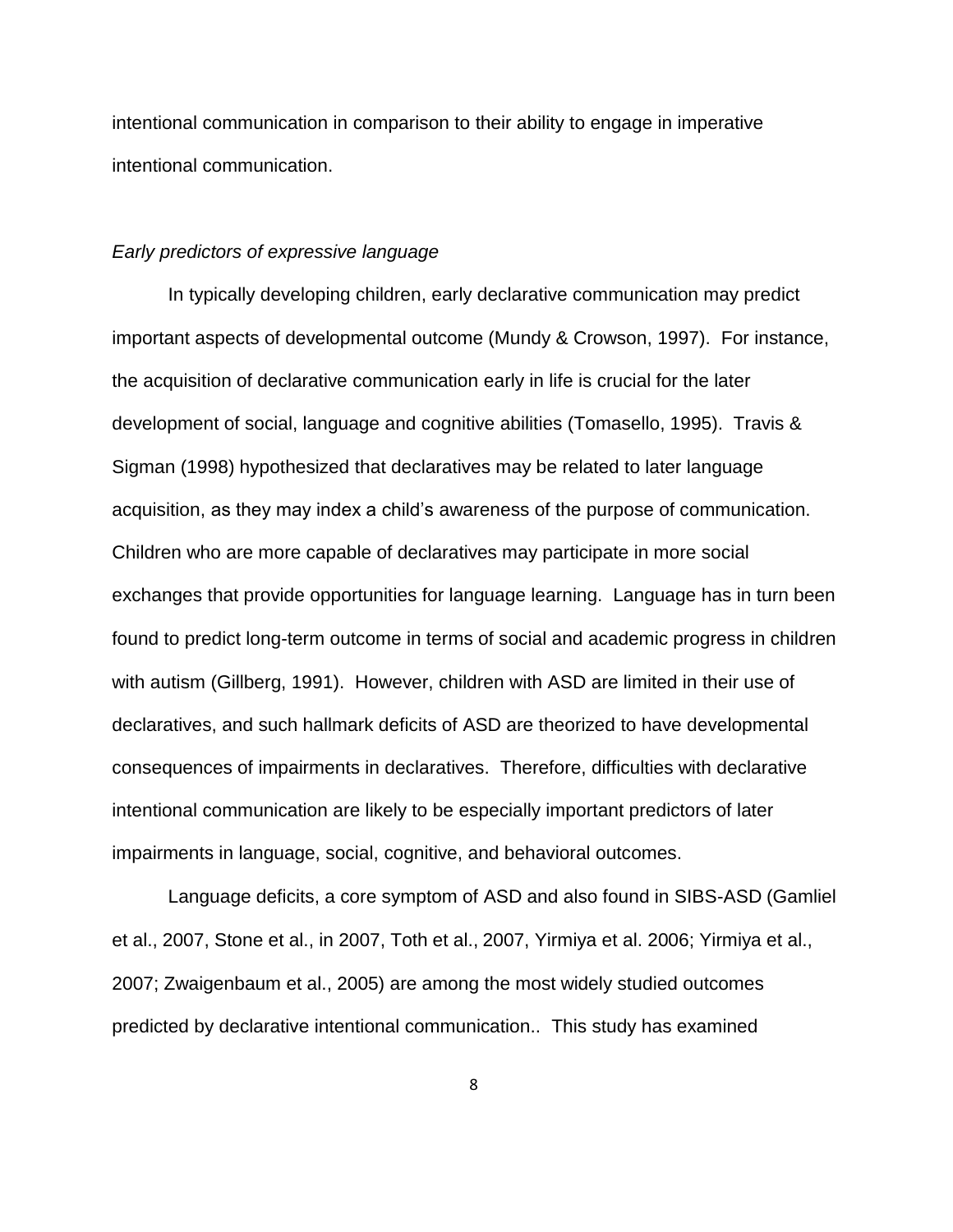expressive language via Lexical Density, a measure of useful speech and particularly face valid metric for children with ASD (Yoder, 2006). Declaratives have been described as having a "special significance" in laying the groundwork for later language (Yoder & Warren, 1999), and several reasons have been postulated as to why they may be particularly predictive of later language acquisition. Yoder, Warren and McCathren (1998), Yoder and Warren (1999), and Stone and Yoder (2001) discussed the following three reasons. First, declaratives may indicate a child's desire for linguistic input from others (Lock et al., 1990), an indication of the child's readiness and receptiveness. Second, declaratives may elicit linguistic input from social partners (Franco et al. 1996), who are given the opportunity to provide a contingent and/or specific verbal response containing vocabulary specific to the child's communication bid. In a sense, the child is facilitating opportunities for the caregiver to give linguistic input. Language learning in children is facilitated when parents follow the child's lead and provide language input contingent on the child's focus of interest (Akhtar, Dunham, & Dunham, 1991; Rocissano & Yatchmink, 1984; Tomasello & Farrar, 1986). Although the caregiver's sensitivity during interactions seems to have a significant impact on the child's linguistic development, the child's own interest in a given activity significantly influences the probability that he/she will initiate or maintain a mutual state of attention (Paparella & Kasari, 2004). Third, declaratives may indicate a particular desire to share mental states or experiences with others (Mundy, 1995), which has been described as the primary motivation to learn to talk (Bloom, 1993). In other words, infants' internal states are potentially expressible in language; infants wish to make them explicit and known to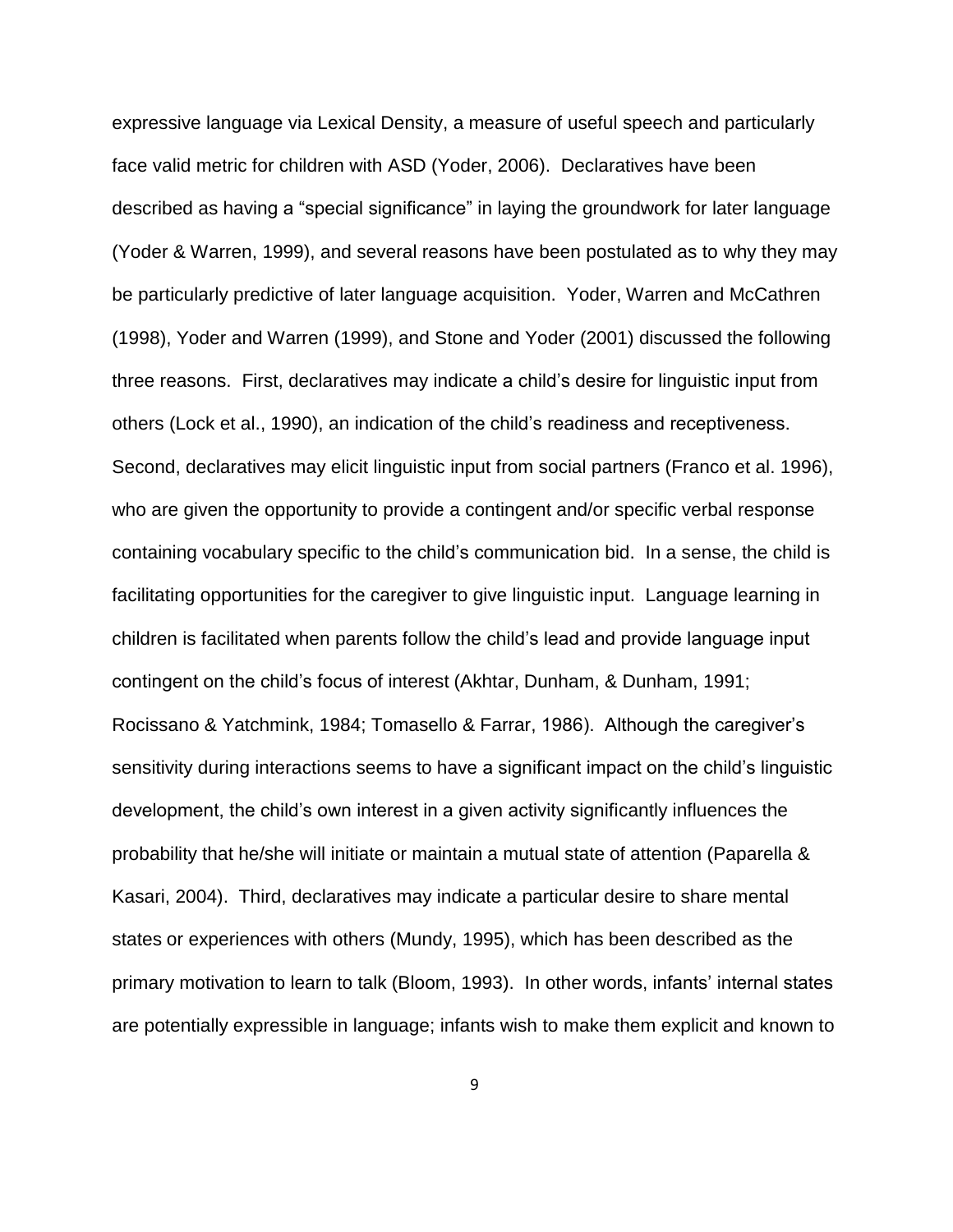other persons, hence, language is learned (Bloom, 1993). Along these same lines, Calandrella and Wilcox (2000) proposed that bids for coordinated attention accomplished by declaratives may be motivated by children's desire to acquire language, i.e. a less ambiguous and more conventional form of communication. One implication of these conjectures is that the use of declaratives leads to an increased capability of a child to express himself/herself (i.e. expressive language).

A child's fluency and aptness to use *prelinguistic* intentional communication (particularly declaratives) may play a role in his/her transition to *linguistic*  communication (i.e. verbalizations), which has shown to predict later language competency. There is concrete evidence for a positive predictive relation between intentional communication skills and later language ability in several different populations. Declarative abilities have been found to predict later expressive language in children with Down syndrome (Mundy et al., 1995,  $R^2$  = .15; Sigman & Ruskin, 1999,  $R<sup>2</sup> = .16$ , Yoder & Warren, 2004,  $R<sup>2</sup> = .35$ ), general developmental delays (Ulvand & Smith, 1996,  $R^2$  = .12; Yoder & Warren, 1998 with 83% correctly identified), typical development (Mundy et al., 1988,  $R^2$  = .30; Mundy & Gomez, 1998,  $R^2$  = .26) and autism (Bono, Daley, & Sigman, 2004,  $R^2 = .24$ ; McDuffie, Yoder, & Stone, 2005,  $R^2 =$ .26; Mundy, Sigman, & Kasari, 1990, R² = .37; Sigman & Ruskin, 1999, R² = .11). Notably, Mundy, Sigman, and Kasari (1990) found declaratives to be the only significant predictor of language in children with autism  $(R<sup>2</sup>= .37, p<.05)$ , finding no significant relations for imperatives  $(R^2=0.0081, p=n.s.)$ , initial language level  $(R^2=0.15, p=non$ significant), or IQ ( $R<sup>2</sup>=.001$ ,  $p=n.s.$ ). In the present study, it was expected that use of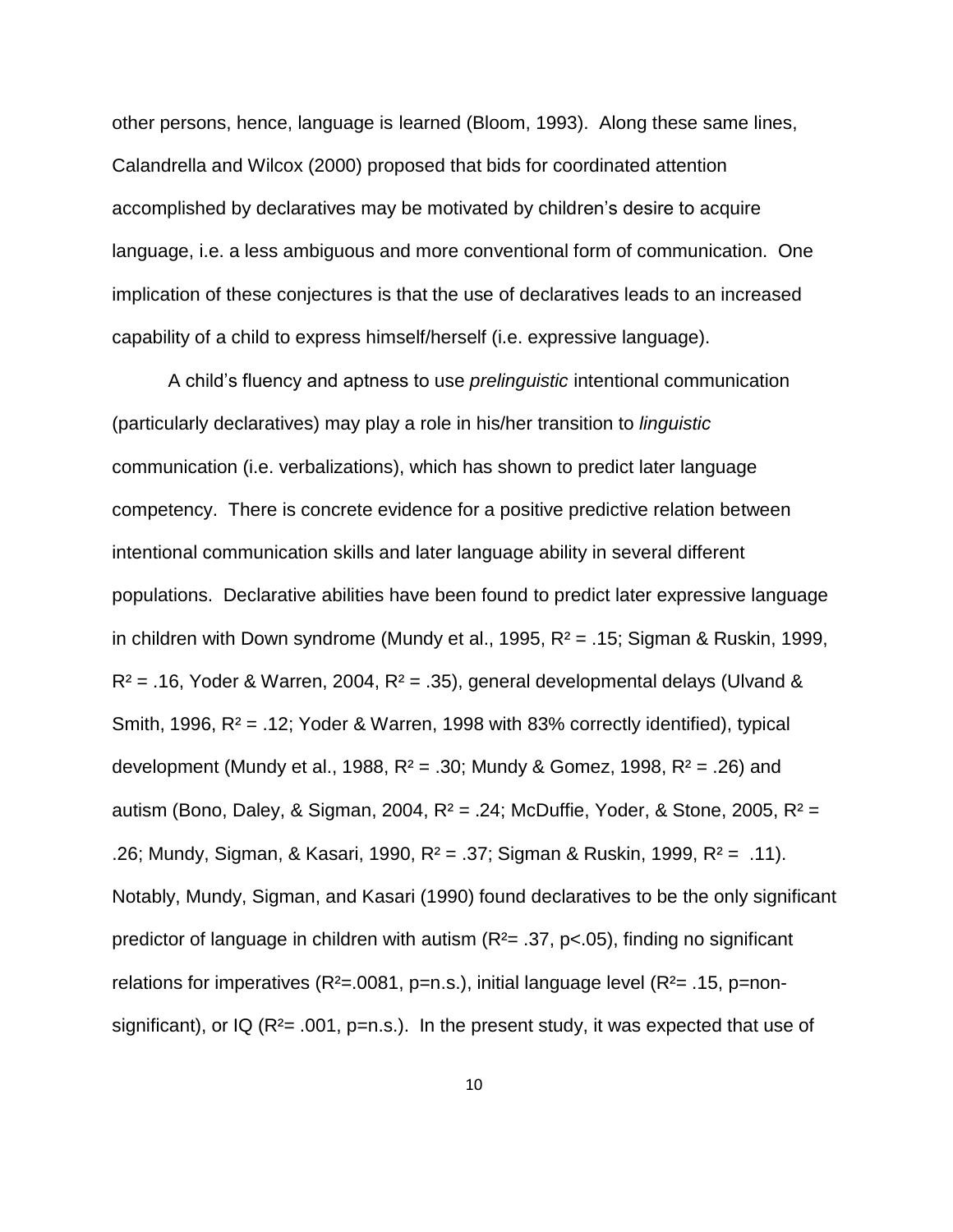declaratives would predict language abilities to a greater extent than use of imperatives in both siblings of children with autism and siblings of children with typical development.

Though several of the aforementioned studies examined the unique contribution of declaratives after controlling for language (Mundy et al., 1995; Yoder et al., 1998; Yoder & Warren, 2004), cognitive delay (McDuffie et al., 2005), and/or motor skills (Ulvund & Smith, 1996; McDuffie et al., 2005) only one examined the unique effect of declaratives after controlling for imperatives. McDuffie (2004) showed that the residual effect for declaratives predicting expressive language remained significant above and beyond the effect of imperatives ( $\Delta$  R<sup>2</sup>= .22, t=2.904, p<.007, one-tailed). The nature of this unique predictive relation is particularly relevant in autism and those at risk for autism, as it allows for the discrimination of the contribution of declaratives from that of imperatives in language learning. Declaratives are not only more impaired in autism than imperatives, but this discrepancy also distinguishes children with autism from other populations (Mundy et al., 1986; Mundy et al., 1994). Both declaratives and imperatives are forms of intentional communication, requiring the same triadic structure (described above), however it may be that the different motivational processes involved in using declaratives versus imperatives influence divergent pathways of language learning. Examining the contribution of declaratives while controlling for the influence of imperatives will allow for the identification of the unique variance contributed by declaratives apart from imperatives.

A few other studies have found no evidence for a relation between declaratives and later expressive language. Results of these studies have exhibited evidence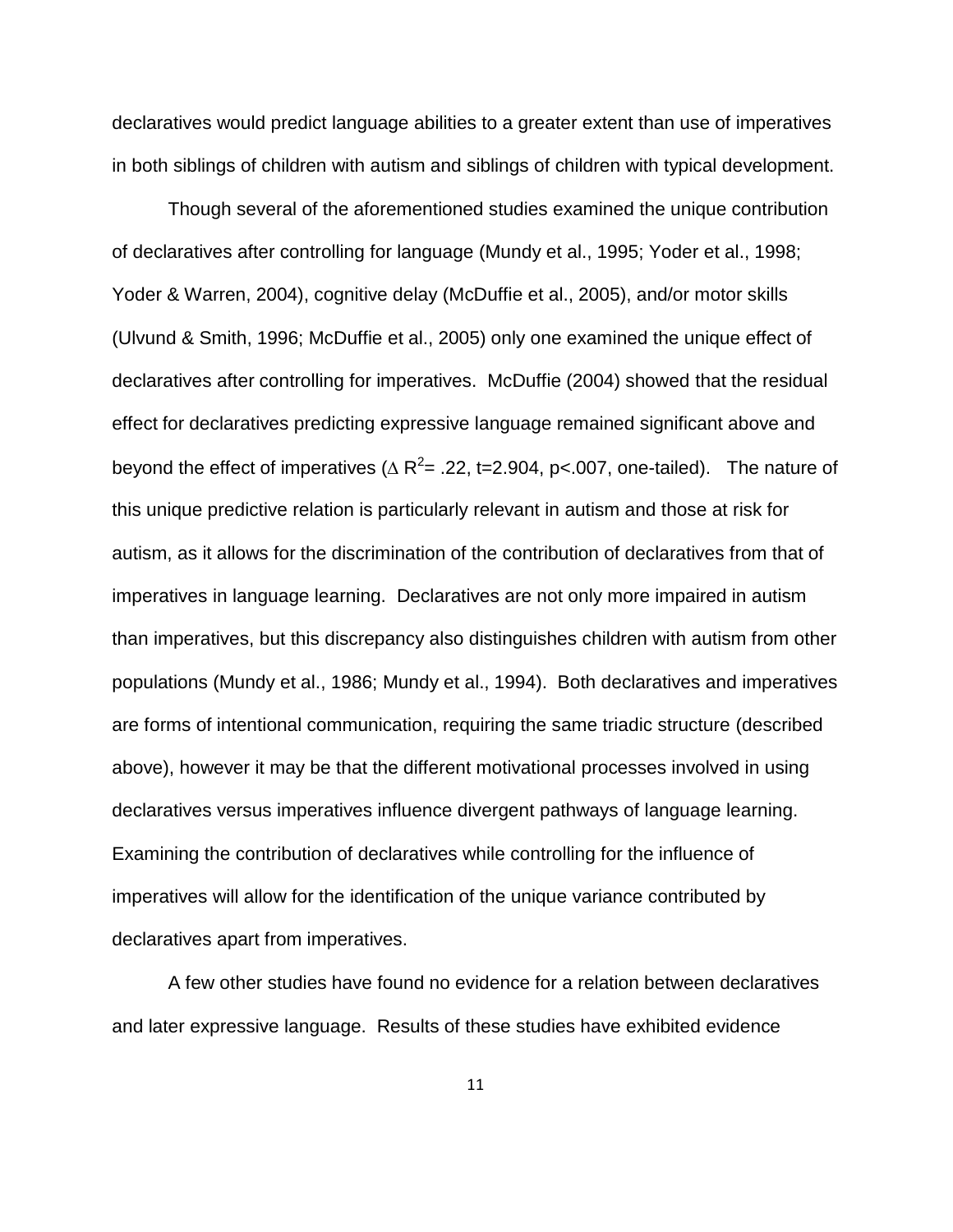contradictory to the above predictive relation, finding that imperatives but not declaratives predict expressive language in children with Down Syndrome (Smith & von Tetzchner, 1986,  $R^2 = 24$ , mean CA: initial: 24 mos, follow-up: 36 mos) and typical development (Mundy et al., 1995,  $R^2 = .18$ , mean CA: initial: 15 mos, follow-up: 26 mos). Given that language deficiency is a core feature in children with autism and in children at-risk for autism, declaratives may be a more important antecedent to language than imperatives in these particular populations. The current study is the first to examine the relation between declaratives and later language in SIBS-ASD. It is also the first to examine the unique contribution of declaratives, while controlling for effects of imperatives. Previous studies have found evidence for these relations in autism, however none to date has looked specifically at SIBS-ASD, a group at high-risk for language delays.

#### **Summary**

In summary, this study examines overall group differences in terms of declarative and imperative intentional communication, and later expressive language level, measured via Lexical Density, in SIBS-ASD versus SIBS-TD. Furthermore, the predictive relation between early declaratives and later expressive language in these two populations is examined. This study also seeks to determine whether declaratives predict later language after controlling for the variance contributed by imperatives, and whether imperatives predict later language after controlling for the variance contributed by declaratives in both SIBS-ASD and SIBS-TD.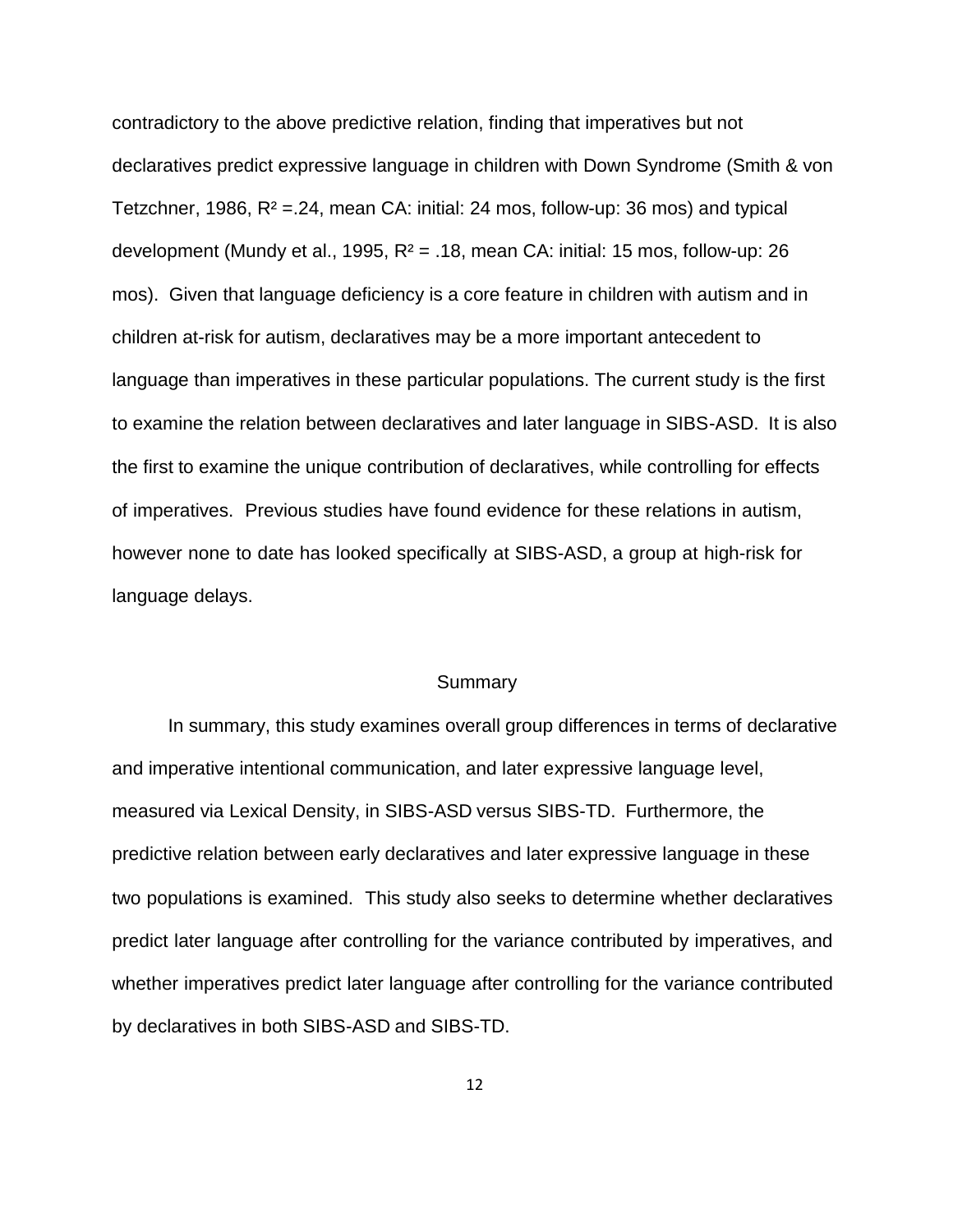#### Research Questions

The present study addresses two main sets of research questions: (1) Are there group differences of intentional communication at 12-19 months of age (Time 1), and expressive language measured approximately one year later (20-28 months of age; Time 2) in SIBS-ASD versus SIBS-TD? (2) Does intentional communication predict later language ability for SIBS-ASD and SIBS-TD?

#### Specific Hypotheses

1) a. SIBS-ASD will exhibit a deficit in engaging in declaratives (i.e. proportion of the trials for which the child capitalized on specific opportunities to engage in declaratives) in comparison to SIBS-TD at Time 1 (T1).

> b. SIBS-ASD will exhibit a deficit in engaging in declaratives in comparison to their ability to engage in imperatives (i.e. proportion of the trials for which the child capitalized on specific opportunities to engage in imperatives) at T1.

c. SIBS-ASD will exhibit a deficit in expressive language (i.e. Lexical Density) in comparison to SIBS-TD at Time 2 (T2).

2) a. Declaratives at T1 will be significantly related toT2 expressive language (i.e. Lexical Density) in SIBS-ASD and in SIBS-TD.

> b. Declaratives at T1 will predict T2 expressive language after controlling for effects of imperatives.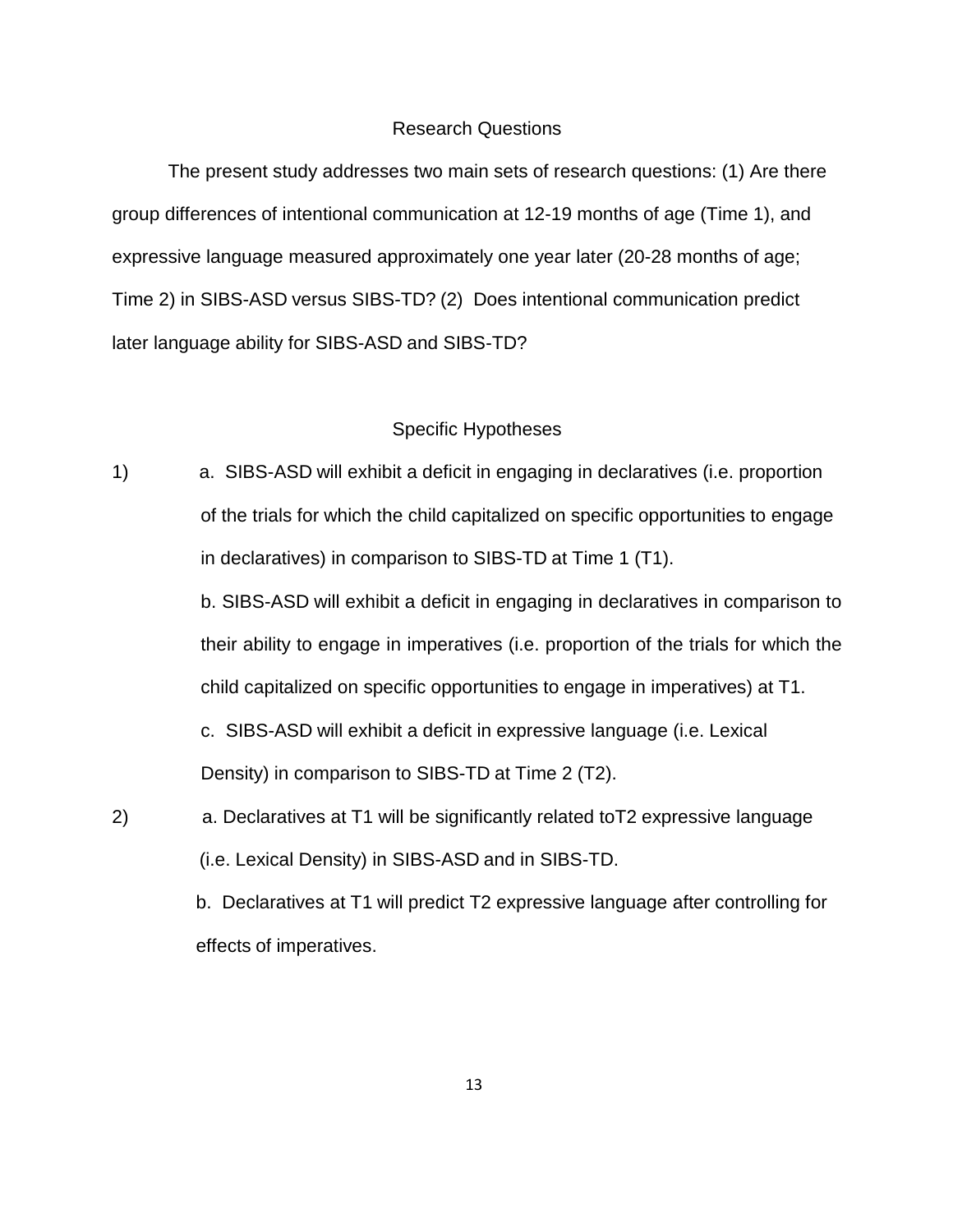#### Exploratory Questions

- 1) Are there group differences for imperatives (i.e. proportion of the trials for which the child capitalized on specific opportunities to engage in imperatives) in SIBS-ASD versus SIBS-TD at T1?
- 2) Do SIBS-TD exhibit any differences in terms of their ability to engage in declaratives (i.e. proportion of the trials for which the child capitalized on specific opportunities to engage in declaratives) versus imperatives at T1?
- 3) Do SIBS-ASD exhibit a deficit in comparison to SIBS-TD in declaratives, after controlling for the variance contributed by imperatives?
- 4) Are imperatives at T1 related to T2 expressive language (i.e. Lexical Density) in SIBS-ASD? SIBS-TD?
- 5) Do imperatives at T1 predict T2 expressive language (i.e. Lexical Density) after controlling for effects of declaratives.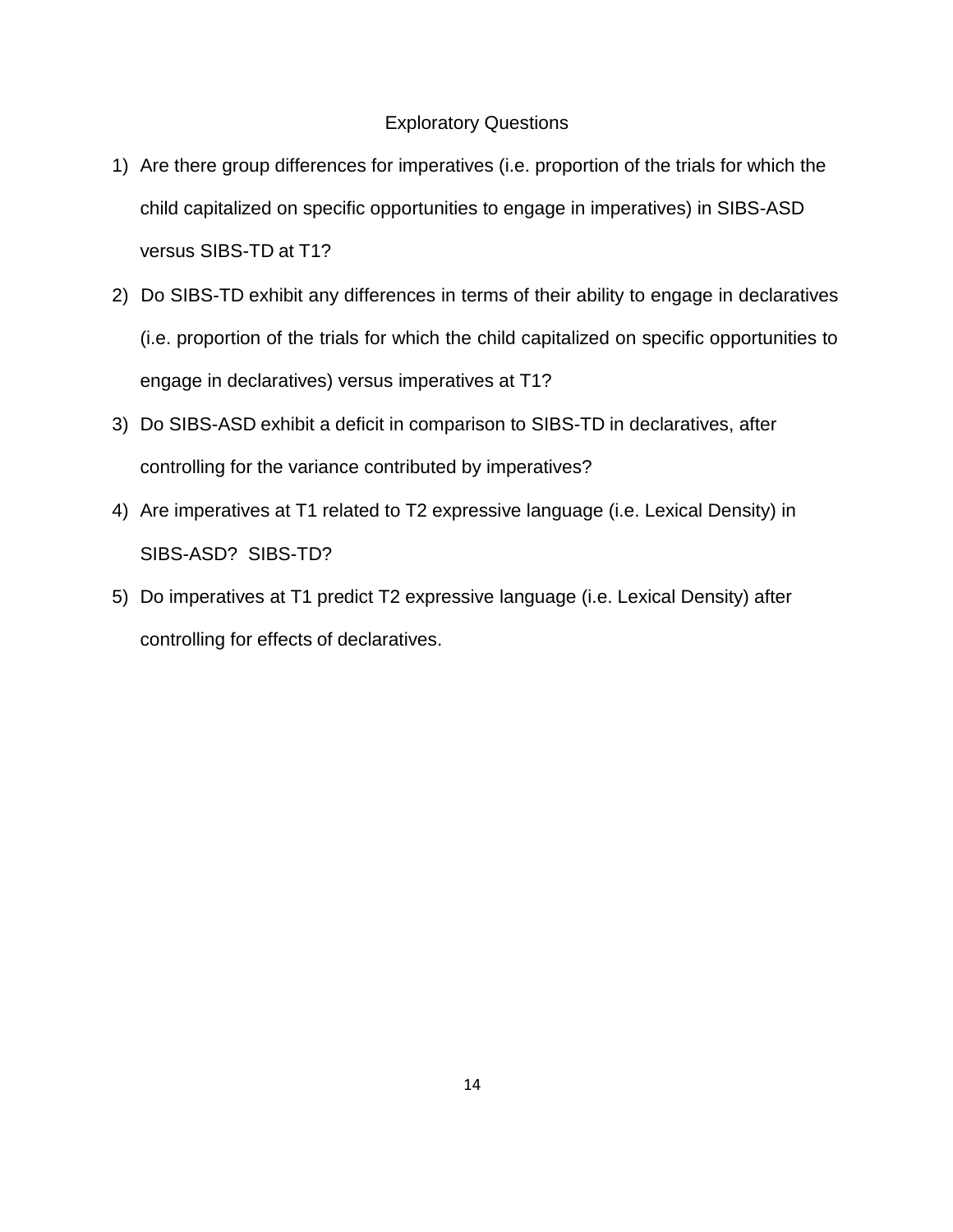#### CHAPTER II

#### **METHODS**

#### **Participants**

Participating families were recruited as part of a larger longitudinal sibling study at Vanderbilt University in Nashville, Tennessee. Sixty-eight children participated in the study: 38 younger siblings of children with autism spectrum disorder (SIBS-ASD; 21 males, 17 females) and 25 younger siblings of typically-developing children (SIBS-TD; 17 males, 8 females).

SIBS-ASD were recruited from regional multidisciplinary evaluation and speechlanguage centers, a statewide birth-to-three service network, autism parent groups, and a university-based autism-specialized service and outreach program. SIBS-ASD met the following inclusion criteria: (1) An older sibling with an autism or PDD-NOS diagnosis, as determined by clinical diagnosis and Autism Diagnostic Observation Schedule (ADOS) classification (Lord et al., 2000); (2) Absence of severe sensory or motor impairments; and (3) Absence of identified metabolic, genetic, or progressive neurological disorders. Of the 38 probands (older siblings of the children who participated in this study), 22 were diagnosed with autism, 15 with PDD-NOS, and 1 with Asperger's syndrome; chronological age at diagnosis ranged from 1 - 6 years (*M* = 36.2 months, *SD* = 14.4 months). Participant characteristics and demographics are reported in Table 1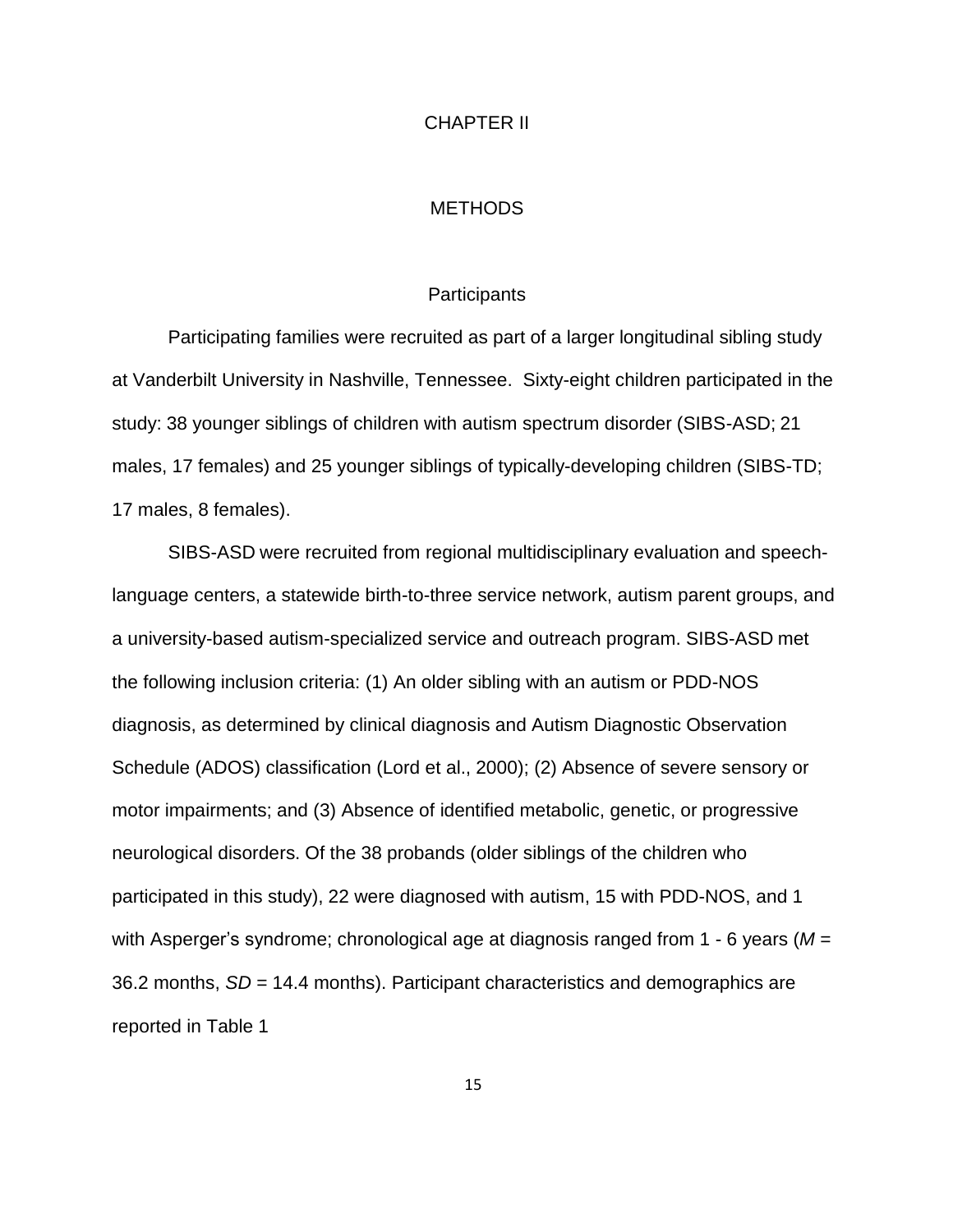| SIBS-ASD $(n=38)$ | SIBS-TD $(n=25)$ |
|-------------------|------------------|
|                   |                  |
|                   |                  |
| 14.03(2.2)        | 14.76 (2.2)      |
| $12 - 18$         | $12 - 19$        |
|                   |                  |
|                   |                  |
| 22.53(2.4)        | 22.96(2.2)       |
| 20-28             | 20-27            |
|                   |                  |
| 21 (55%)          | 17 (68%)         |
| 17 (45%)          | 8 (32%)          |
|                   |                  |
| 32 (84%)          | 23 (92%)         |
| 4 (11%)           | 2(8%)            |
| 2(5%)             | $0(0\%)$         |
|                   |                  |
| 4 (11%)           | 1(4%)            |
| 7 (18%)           | 2(8%)            |
| 21 (55%)          | 11 (44%)         |
| 6(16%)            | 11 (44%)         |
|                   |                  |

Table 1. *Participant Characteristics and Demographics*.

\* denotes a significant difference at p<.05 between groups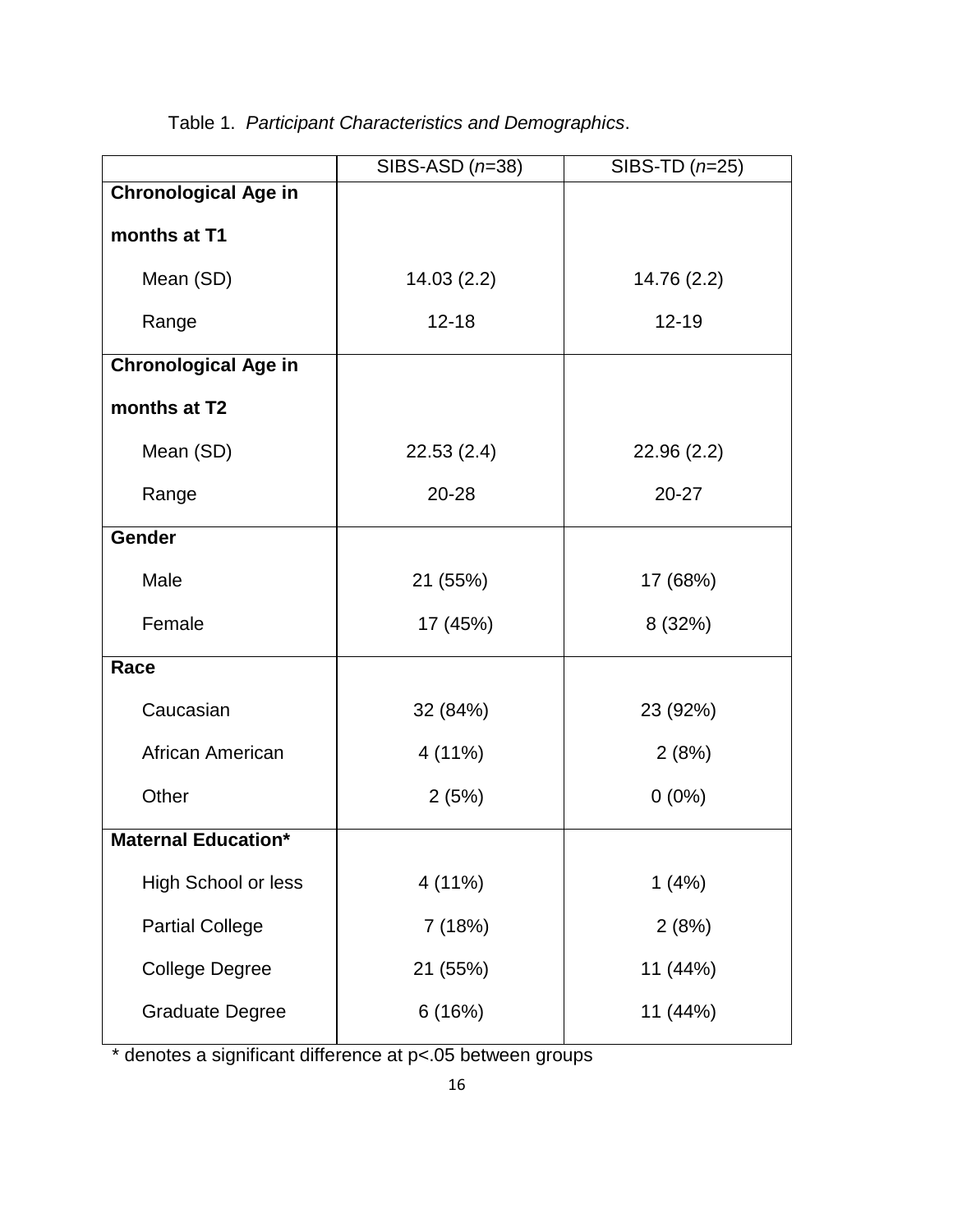SIBS-TD were recruited using birth records and met the following inclusion criteria: (1) A older sibling with typical development; (2) No family history of autism or mental retardation in first degree relatives; (3) Absence of severe sensory or motor impairments; and (4) Absence of identified metabolic, genetic, or progressive neurological disorders.

#### Procedure

Children first participated in procedures administered for the larger longitudinal research project. After completing these, children were escorted to a new room where they participated in the *Screening Tool for Autism in Two-Year-Olds* (STAT; Stone et al., 2000; 2004), described below. In the current study, children were between 12 to 19 months at their first visit (T1). They returned for a follow-up approximately one year later, where ages ranged from 20 to 28 months (T2). Children participated in the STAT (described below) at both T1 and T2.

#### *Time 1 Variables: Intentional Communication*

Children participated in the STAT at both time points. The STAT is an empirically derived, play-based screening instrument for autism. The STAT consists of 12 items assessing play, communication, and imitation. The 12 items were presented in a nonfixed order and in a play-like interaction. Two items were intended to elicit functional play, four involved imitation with objects, and six were designed to elicit prelinguistic intentional communication. Items are scored on a pass/fail basis. At T1, only items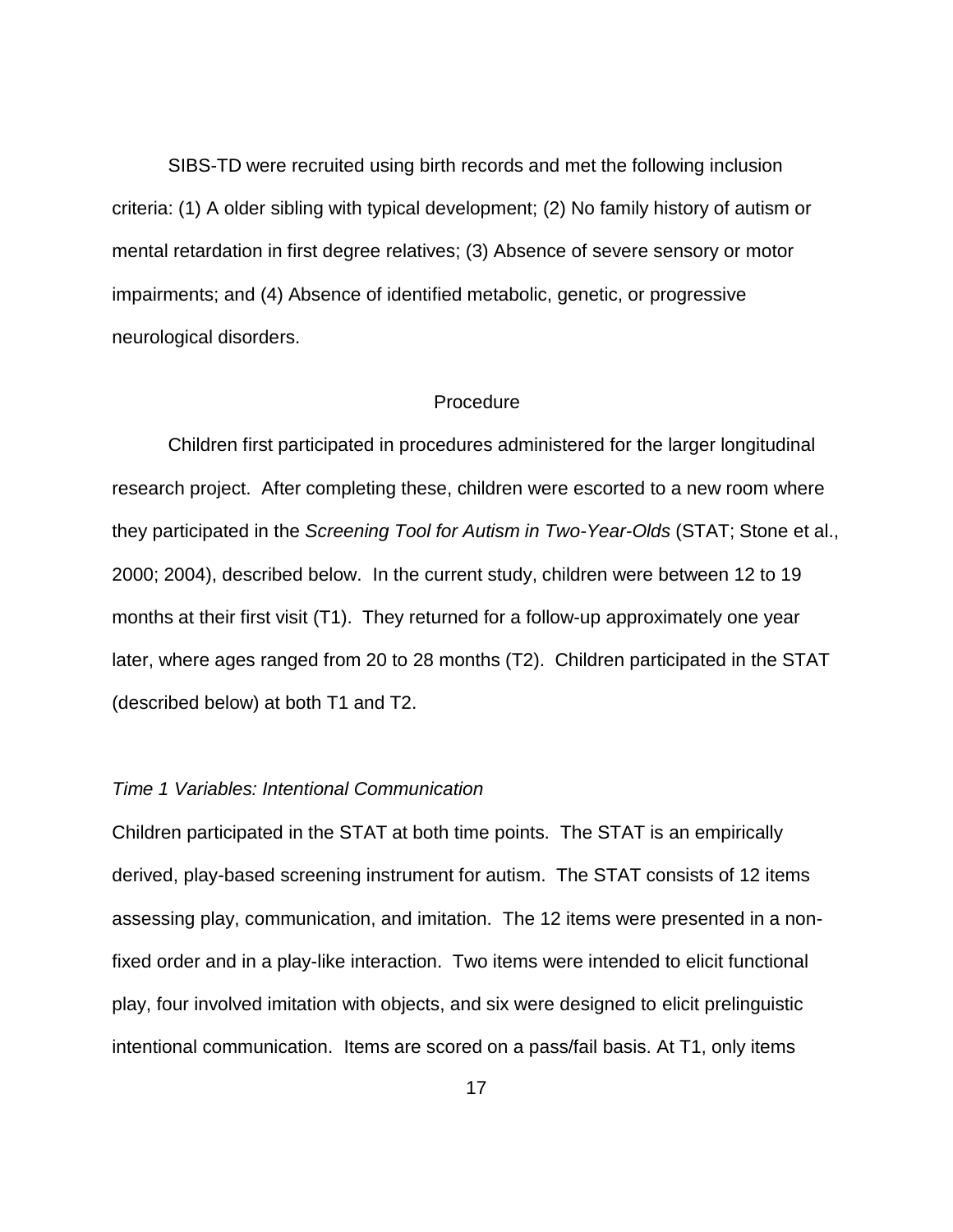assessing declarative intentional communication and imperative intentional communication items within the STAT were used in analyses. Intentional communication was conceptualized in two distinct categories (i.e., declaratives, imperatives); and each is described in detail below.

#### Declarative Intentional Communication (*Commenting*):

*Operational Definition:* A communicative act that serves the function of sharing one's focus of attention with another person. The primary purpose of the communication is to establish a social interaction, rather than to obtain something.

Four items in the STAT are designed to assess this skill: Balloon, Puppet, Bag of Toys, and Noisemaker (see appendix A for greater detail). In all of these items it was observed whether the child indicated his/her awareness of the object or event to the examiner using behaviors such as pointing at an object and looking at the examiner, commenting about an event, or holding up and showing an object.

Since unequal numbers of items were administered to assess declaratives and imperatives (i.e. 4 versus 2), it was necessary to equate the number of opportunities per function as different denominators across functions result in more information residing in the variable with the larger denominator. Thus, only two of the four declarative items had to be selected and it had to be determined which were most likely to elicit declarative acts. Moreover, the four items intended to elicit declaratives were specifically designed and validated for two-year-old children and it was therefore likely that some of the items were not appropriate (i.e. too difficult) for this younger sample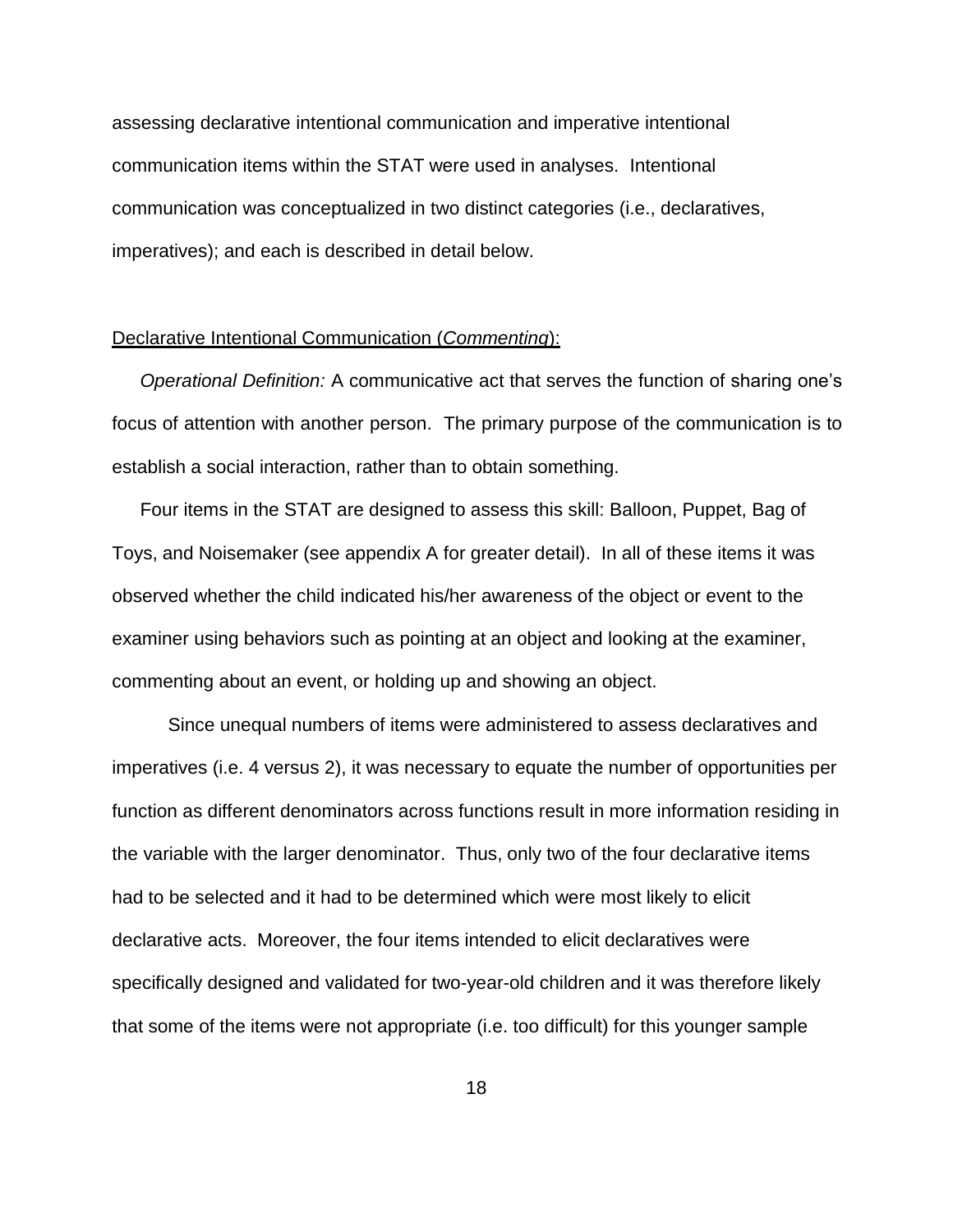(i.e. 12 to 19 months of age). Of the four items (i.e. Balloon, Puppet, Bag of Toys, and Noisemaker) Balloon and Puppet were eliminated based on the following rationale. The *balloon* often seemed to elicit requests rather than a declaratives. It may be that seeing the balloon is so intrinsically rewarding that both socially and non-socially motivated children may focus their efforts and attention on using the adult as an instrument repeat the action of the deflating balloon, rather than sharing their attention/excitement with the adult. The *noisemaker* did not appear to be the most appropriate item for this particular age group, as it produced a floor effect in both groups. The noisemaker likely elicits some interest from the child (e.g., he/she might orient to the sound), but not enough to motivate him/her to communicate this to the experimenter. The overwhelming amount of novelty that the child is experiencing on his/her visit to the lab may diffuse the desire to be particularly inquisitive about the some of items presented, especially items without visible properties to elicit reactions (i.e. noisemaker). While it is possible a child might express interest and use declaratives in response to this item in a more familiar setting, in the context of the current research paradigm, 90% of children in either group failed to use a declarative for this item. Therefore the Balloon and the Noisemaker were eliminated whereas the Puppet and the Bag of Toys were used in analyses to represent the construct of declarative intentional communication, as they fit this study's definition most consistently.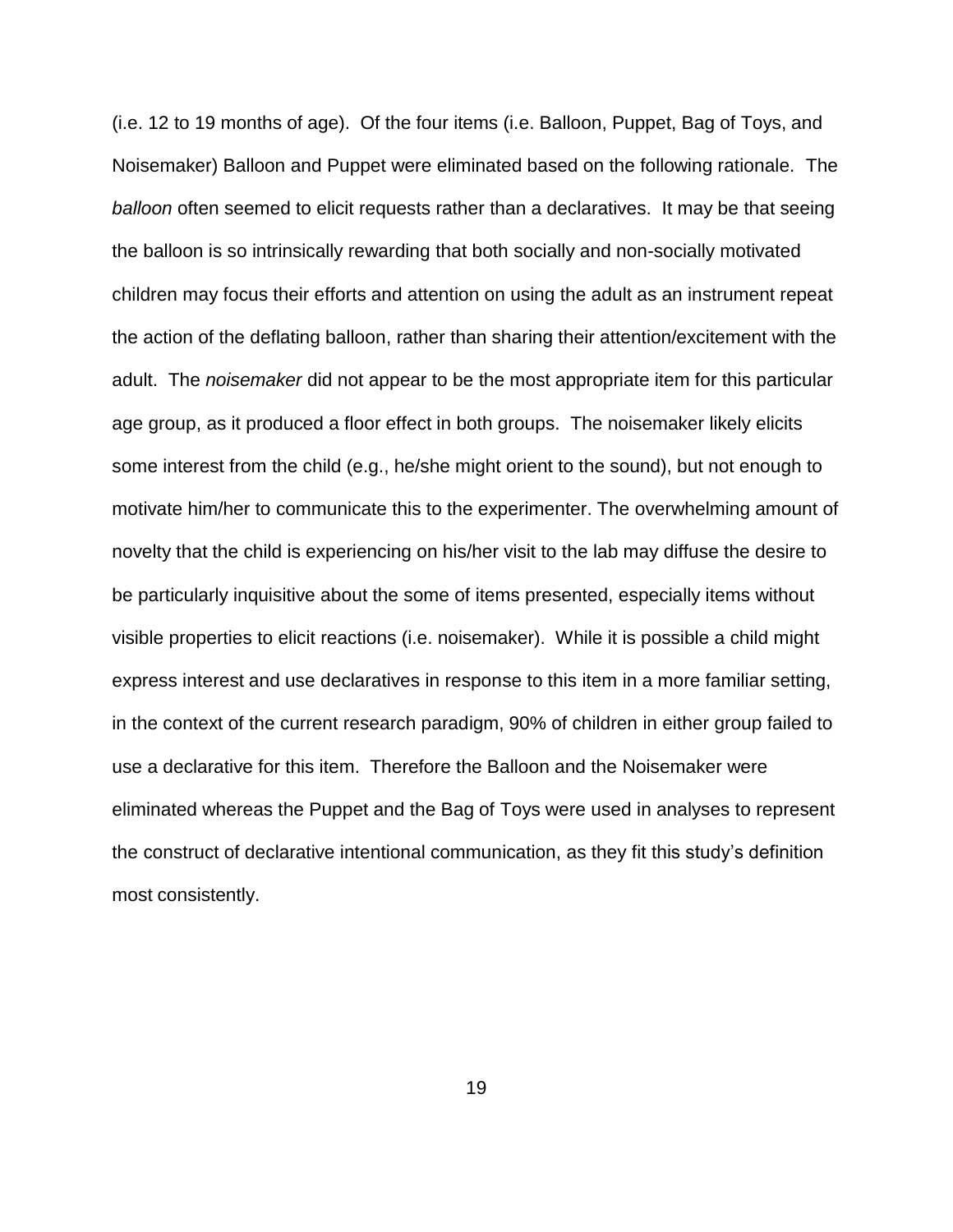#### Imperative Intentional Communication (*Requesting*):

*Operational definition*: A communicative act that serves the function of getting something from another person. The primary purpose of the communication is to obtain something, rather than to establish a purely social interaction.

Two items in the STAT are designed to assess this skill: Bubbles and Snack (see appendix A). Both involve presenting the child with a desirable object that he/she needs help obtaining. These items are presented in sealed clear plastic containers and the child must request assistance from the experimenter.

#### *Time 2 Variable: Expressive Language (Lexical Density)*

At T2, the children participated in the STAT, which was videotaped and coded for Lexical Density. Event coding was used for the Lexical Density measure, counting the number of different, non-imitative vocabulary words used throughout the STAT. The STAT was selected as the measurement context because it is a semi-structured protocol that is playfully conducted, while allowing for similar interaction experience with the examiner, with comparable opportunity for all children to exhibit the desired behaviors. Materials, items, activities and verbal instructions were standard for all children. Items were administered either at a child-sized table with two chairs, or on the floor, depending on child preference. The child's parent was present if necessary; however, the parent was encouraged not to interact with the child. The toys presented were intended to be toys that children might encounter in everyday play activities, and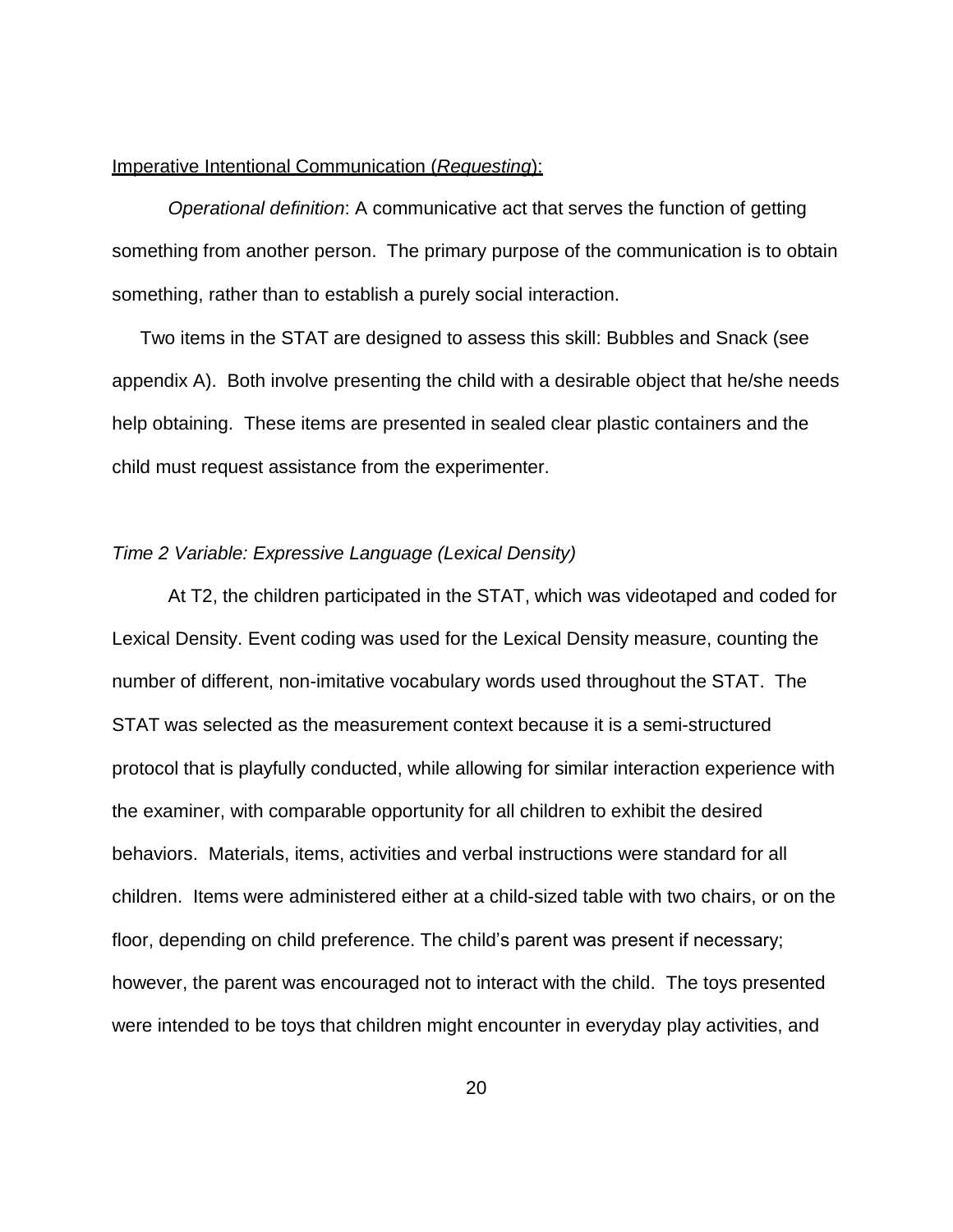included a baby doll, teddy bear, spoon, ball, and car. Standardized verbal instructions were scripted to be similar to what an adult may say to a young child when interacting with him/her and attempting to guide the situation; the scripts were intended to elicit particular responses but at the same time seem natural to the child. The experimenter did not help elicit vocabulary words; for example, when presenting the bubbles the experimenter never said the word "bubbles." This was done to avoid extra prompting resulting from labeling specific objects or activities which could inflate observed Lexical Density. Detailed descriptions of each item, materials used and verbal instructions are available in the STAT manual (Stone & Ousley, 1999, 2003).

Some aspects of the STAT administration varied across children. If a child did not pass an item according to specifications outlined in the STAT manual, up to two additional opportunities (depending on the item) were given. Therefore, the number of trials for each item varied across participants, offering additional opportunities to respond for those who failed to do so on the first trial. A t-test was conducted to ensure that the duration of the STAT did not differ significantly by group,  $t(1,61)=1.03$ , p=n.s., with an average time of 17.8 minutes (SD=4.2) for SIBS-ASD and 16.69 minutes (SD=3.91) for SIBS-TD. The non-significant difference suggests a comparable administration time and hence comparable time period for presentation of coded behaviors.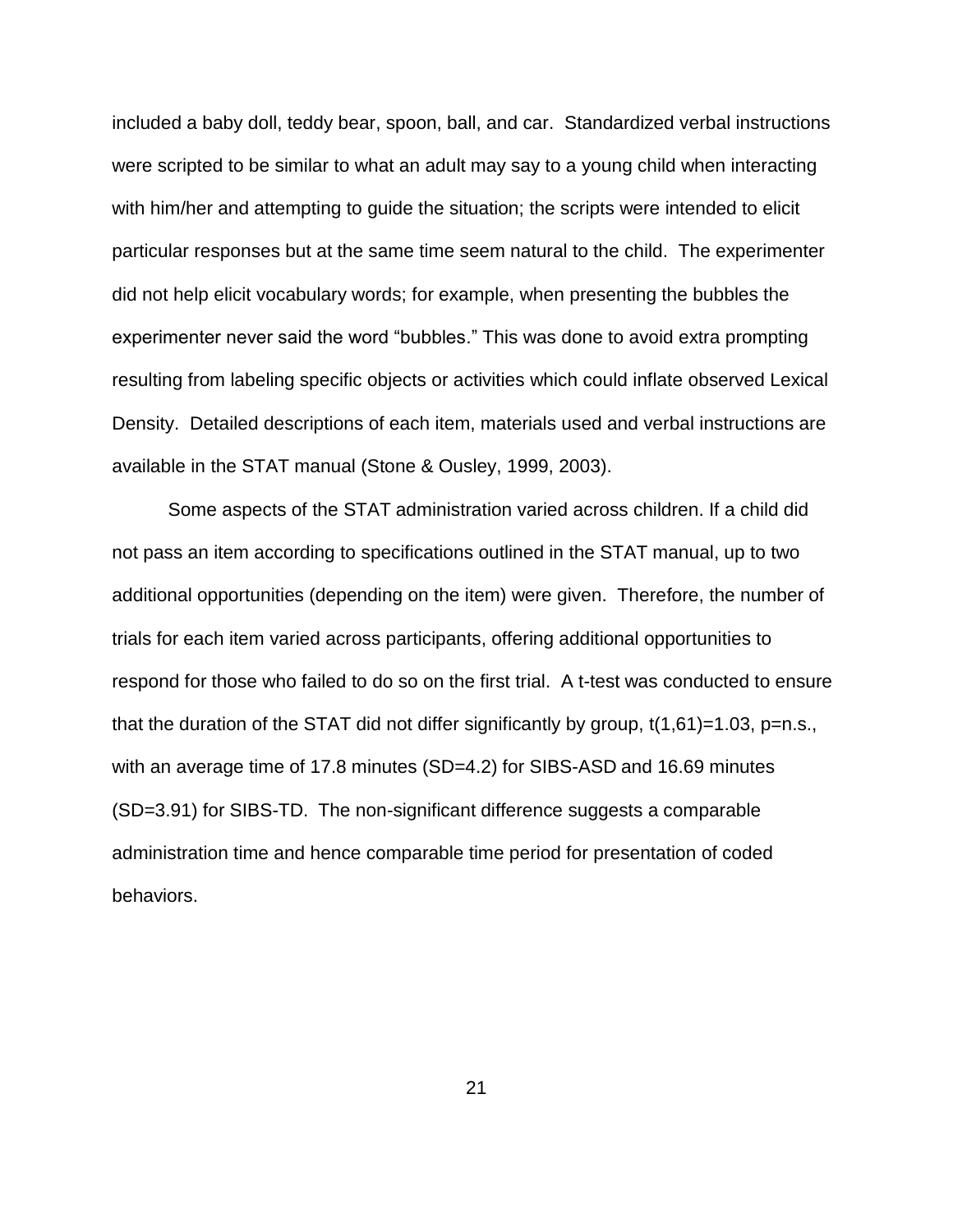#### Coding

Videotapes were converted to digital format and coded using ProcoderDV software (Tapp, 2003), a software program that enables event coding of digital files made from videotapes.

Lexical density is defined as the number of nonimitative, non-prompted words used in a communication sample, and reflects both talkativeness and productive vocabulary size (Yoder, Warren, & McCathren, 1998). Only non-prompted and nonimitative words are used to ensure that all words are used with fluency. Lexical density is a more optimal measure of the desired outcome variable than the more commonly used parent report, since it does not include words that are infrequently used or used in noncommunicative ways, as parent report measures do (Yoder, 2006).

Number of unique words produced by the child was calculated for the Lexical Density variable. The following criteria were used for a word approximation (adapted from Yoder, 2006): (a) must contain at least one accurate consonant and vowel in the correct position, (b) must have the correct number of syllables (exceptions made for common developmentally appropriate word derivates), and (c) appears in the unabridged English language dictionary. Number of unique words was tallied (note: different word forms such as "want" and "wanted" qualify as one word). Criteria used within the Lexical Density measure is an empirically and theoretically supported. It is designed to reflect useful speech, and is characterized by language that is useful (i.e. communicative, functional, flexible, non-imitative and frequent) (Yoder et al., 1998).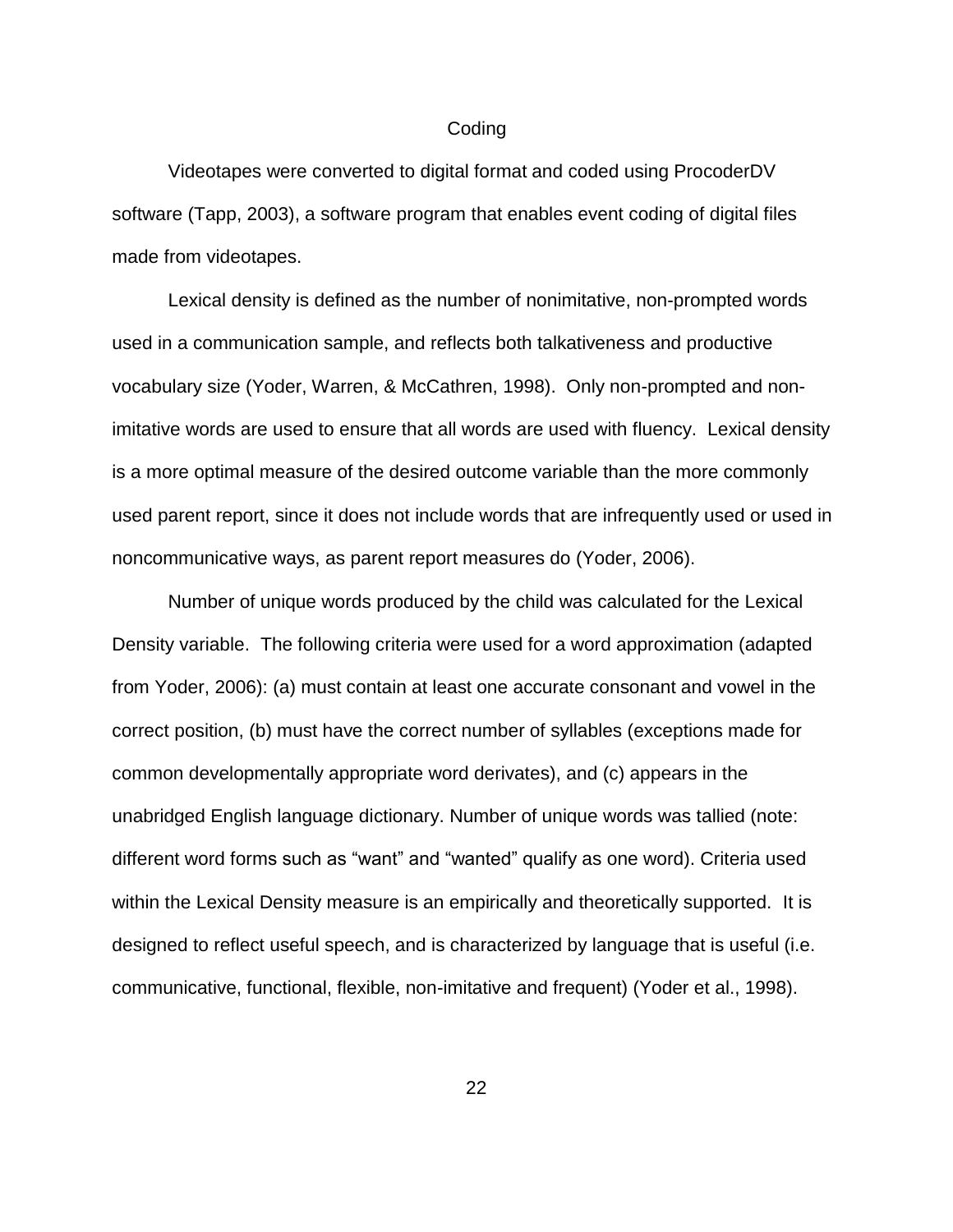When assessing communicative language abilities in ASD and children at risk for ASD, these aspects of language are of particular importance to isolate in order to disregard echolalic and non-functional speech which is commonly used by this population. Furthermore, past research has used this measure with children with ASD (Yoder, 2006).

#### **Reliability**

Coders were trained on the Lexical Density coding system. Coders transcribed tapes, typing the word or phrase used by the child, and recorded all non-imitative, nonprompted words. Inter-observer reliability was estimated from independently coded, randomly selected tapes that comprised at least 20% of the SIBS-ASD and 20% of the SIBS TD sessions. The intra-class correlation coefficients were .97 for SIBS-ASD and .94 for SIBS-TD.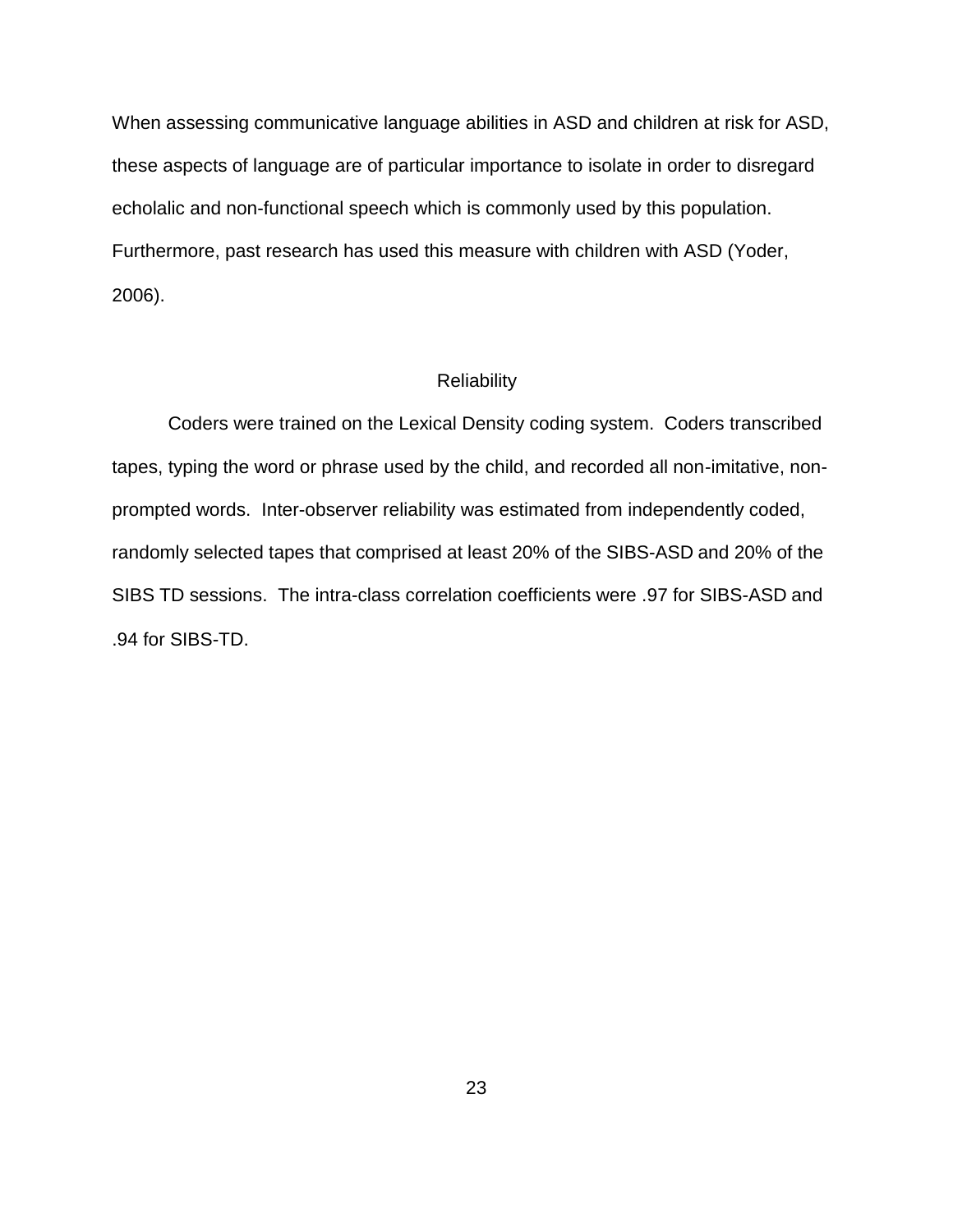## CHAPTER III

## RESULTS

## *Design Overview: designs used are (a) intact group comparison and (b) longitudinal correlational design. Groups were equated on chronological age at T1.*

## Preliminary Analyses.

Table 2 supplements the information provided in Table 1, completing the descriptive information of variables used to test research questions. Descriptive information about the predictors at T1 and the Lexical Density measure at T2 is provided. T1 predictors (i.e. intentional communication variables) were converted to proportion variables to reflect the proportion of items passed.

Tables 3 and 4 present correlations between variables of interest, within and across groups.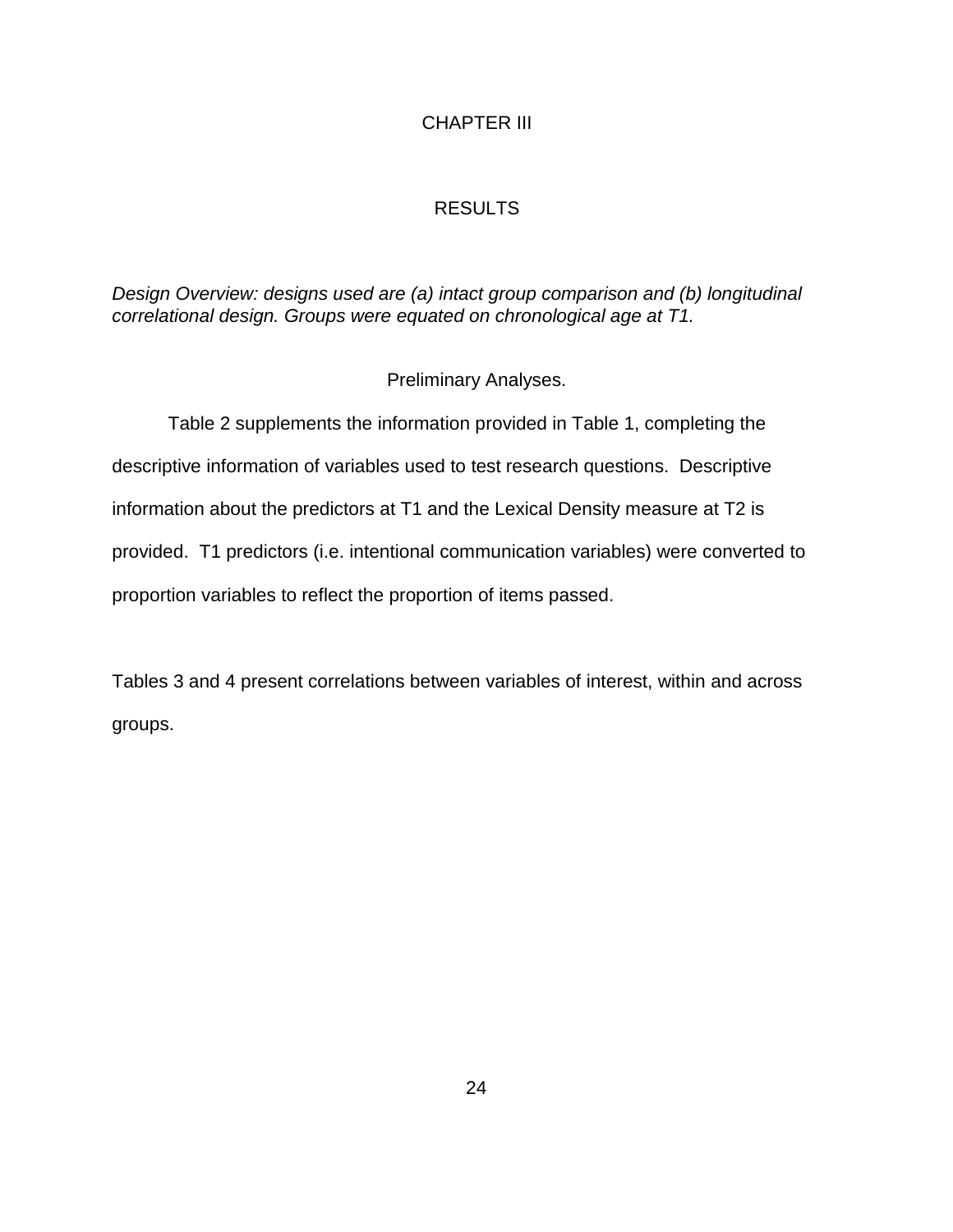Table 2. *Means and Standard Deviations for Descriptive Variables at Time 1 and Time 2.*

| <b>Variable</b>                                  | SIBS-ASD $(n=38)$ |           |          | SIBS-TD $(n=25)$ |           |          |
|--------------------------------------------------|-------------------|-----------|----------|------------------|-----------|----------|
|                                                  | Mean              | <b>SD</b> | Range    | Mean             | <b>SD</b> | Range    |
| <b>Intentional</b><br><b>Communication (T1)*</b> |                   |           |          |                  |           |          |
| <b>Declaratives</b>                              | .24               | .30       | $0 - 1$  | .52              | .37       | $0 - 1$  |
| Imperatives                                      | .38               | .43       | $0 - 1$  | .56              | .42       | $0 - 1$  |
| <b>Expressive Language (T2)</b>                  |                   |           |          |                  |           |          |
| <b>Lexical Density</b>                           | 23.74             | 16.90     | $0 - 61$ | 22.60            | 16.74     | $2 - 61$ |

**Group** 

\*Intentional Communication variables are operationalized as the proportion of the trials for which the child capitalized on specific opportunities to engage in the particular behavior (i.e. declarative, imperative). The possible Ranges are proportions and therefore 0-1,with possible values of 0, .50, and 1.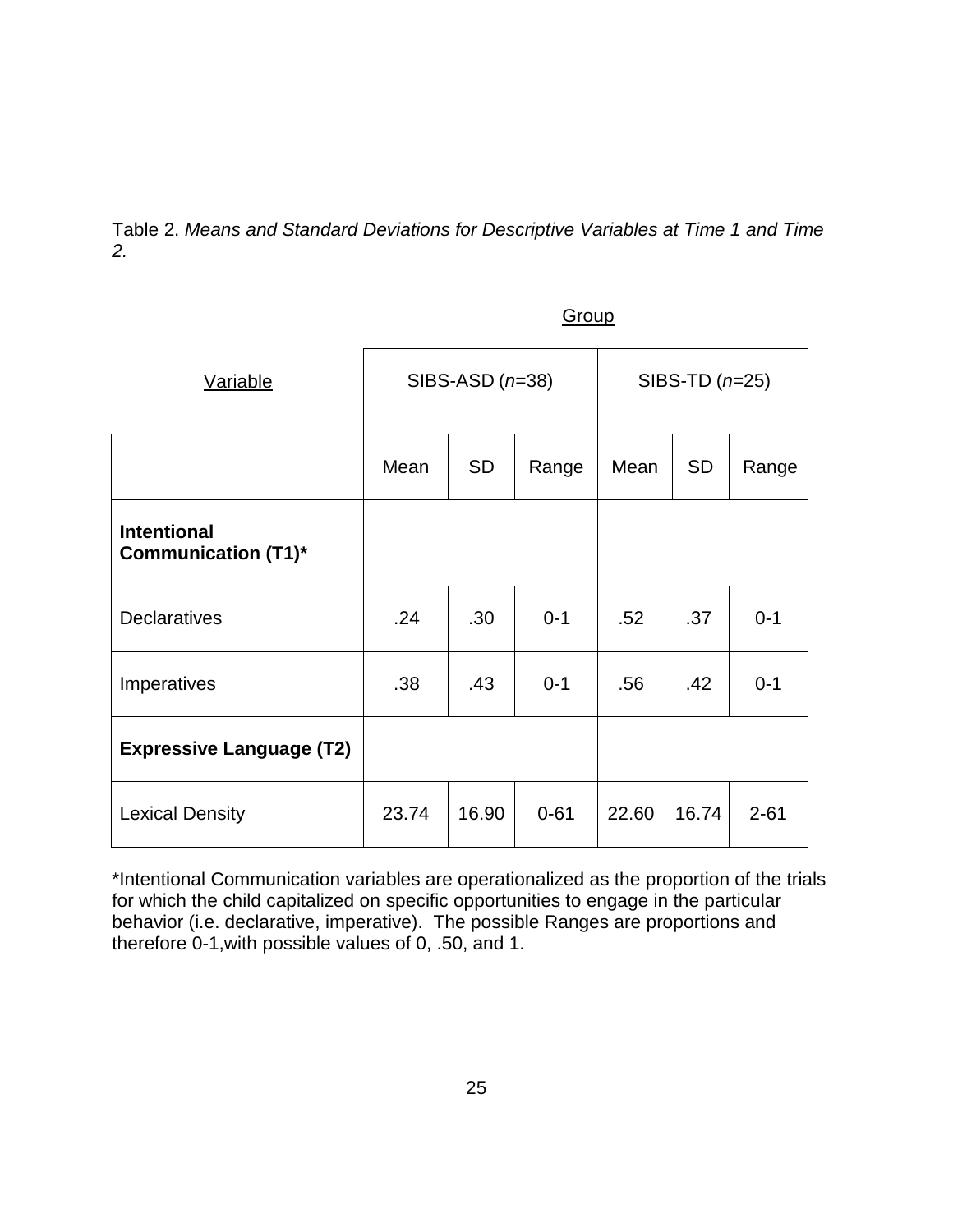Table 3. *Correlations for Predictor and Outcome Variables Across Groups.*

|                     | Imperatives | Lexical<br>Density |
|---------------------|-------------|--------------------|
| <b>Declaratives</b> | $.270*$     | $.358**$           |
| Imperatives         |             | .102               |

 $* p < .05$ \*\* p <.001

Table 4. *Correlations for Predictor and Outcome Variables Within Groups. SIBS-ASD are above diagonal and SIBS-TD are below.*

|                     | <b>Declaratives</b> | Imperatives | Lexical<br>Density |
|---------------------|---------------------|-------------|--------------------|
| <b>Declaratives</b> |                     | .119        | .276 <sup>a</sup>  |
| Imperatives         | .322                |             | $-074$             |
| Lexical<br>Density  | $.570**$            | $.407*$     |                    |

 $a$  p <.10  $* p < .05$ \*\*  $p < .001$ 

Group differences (in SIBS-ASD versus SIBS-TD) in terms of main effects of chronological age, gender, and maternal education were addressed. SIBS-ASD and SIBS-TD were not significantly different in terms of chronological age at T1, t(1,61)= -1.29, p=.20, or T2, t(1,61)=-.73, p=.47, or gender, t(1,61)=1.02, p= .32. Group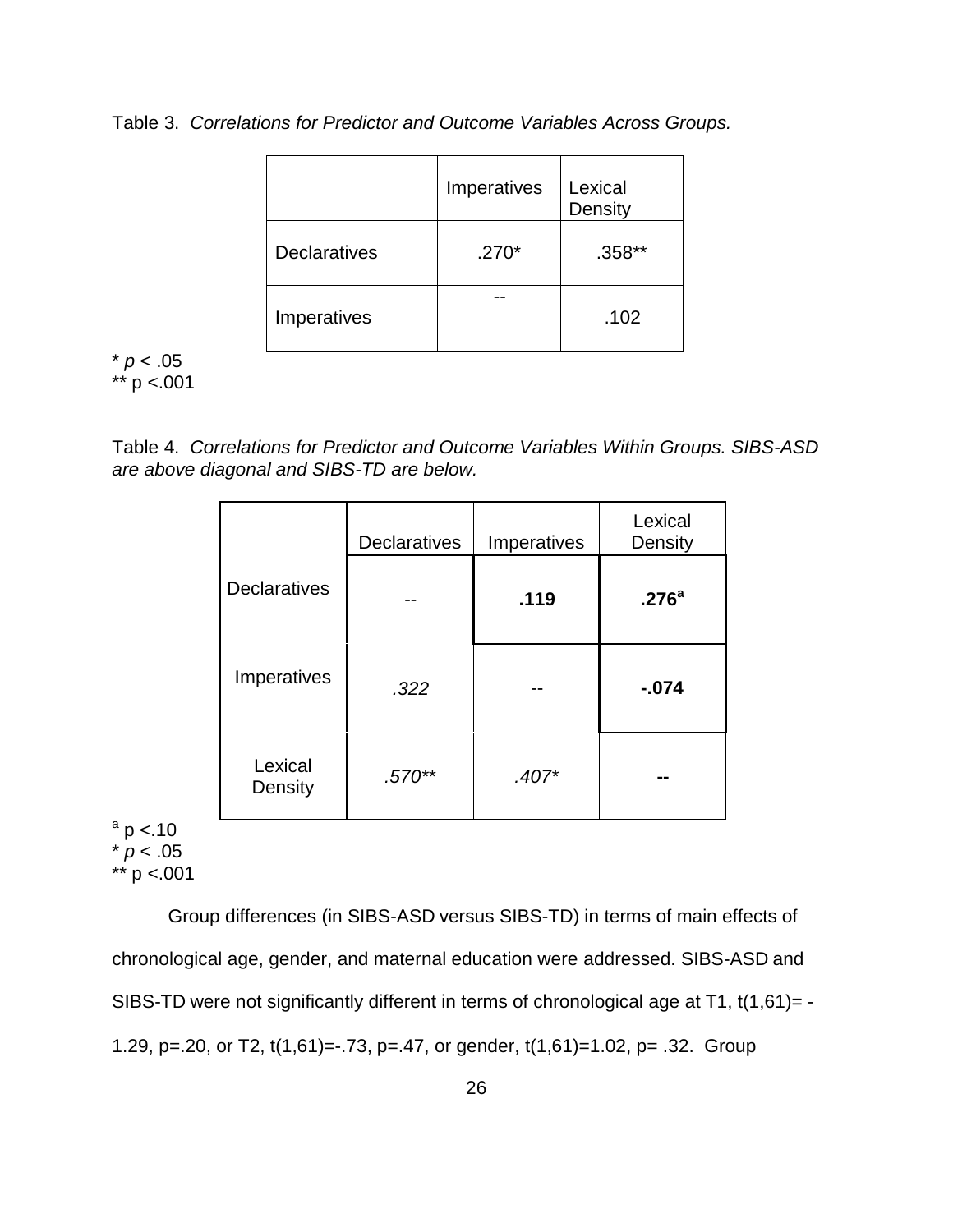differences were found for maternal education,  $t(1,61) = -2.42$ ,  $p = 0.02$ , with mothers of children in the SIB-TD having received significantly higher levels of education than mothers in the SIB-ASD sample. Socioeconomic status, including level of maternal education, has been shown to be related to measures of child development (i.e. language skills) (Hart & Risley, 1995; Walker, Greenwood, Hart, & Carta, 1994). Since preliminary analyses in the current sample revealed a significant group difference in maternal education, further preliminary analyses were performed to test the relation between maternal education and the variables of interest (i.e. commenting, requesting, Lexical Density). Results revealed that maternal education was not correlated with any of the variables of interest and therefore did not need to be co-varied in subsequent analyses. Non-significant correlation between maternal education and the variables of interest were as follows:  $r=.19$ ,  $p=.13$  for declaratives;  $r=.02$ ,  $p=.89$  for imperatives; and r=-.05, p=.70 for Lexical Density.

#### Main Analyses

*Part 1a: Do SIBS-ASD exhibit a deficit in ability to engage in declaratives (i.e. proportion of the trials for which the child capitalized on specific opportunities to engage in declaratives) in relation to SIBS-TD at T1? Are there specific items designed to elicit declaratives that best distinguish SIBS-ASD from SIBS-TD? Are there group differences in terms of ability to engage in imperative intentional communication (i.e. proportion of the trials for which the child capitalized on specific opportunities to engage in imperatives)?*

T-tests revealed that SIBS-TD initiated significantly more declaratives than SIBS-ASD, t(1, 61)=-3.34, p=.002, Cohen's d= .83. SIBS-ASD had a mean proportion of .24 (SD=.30) for declaratives, and SIBS-TD had a mean proportion of .52 (SD=.37). These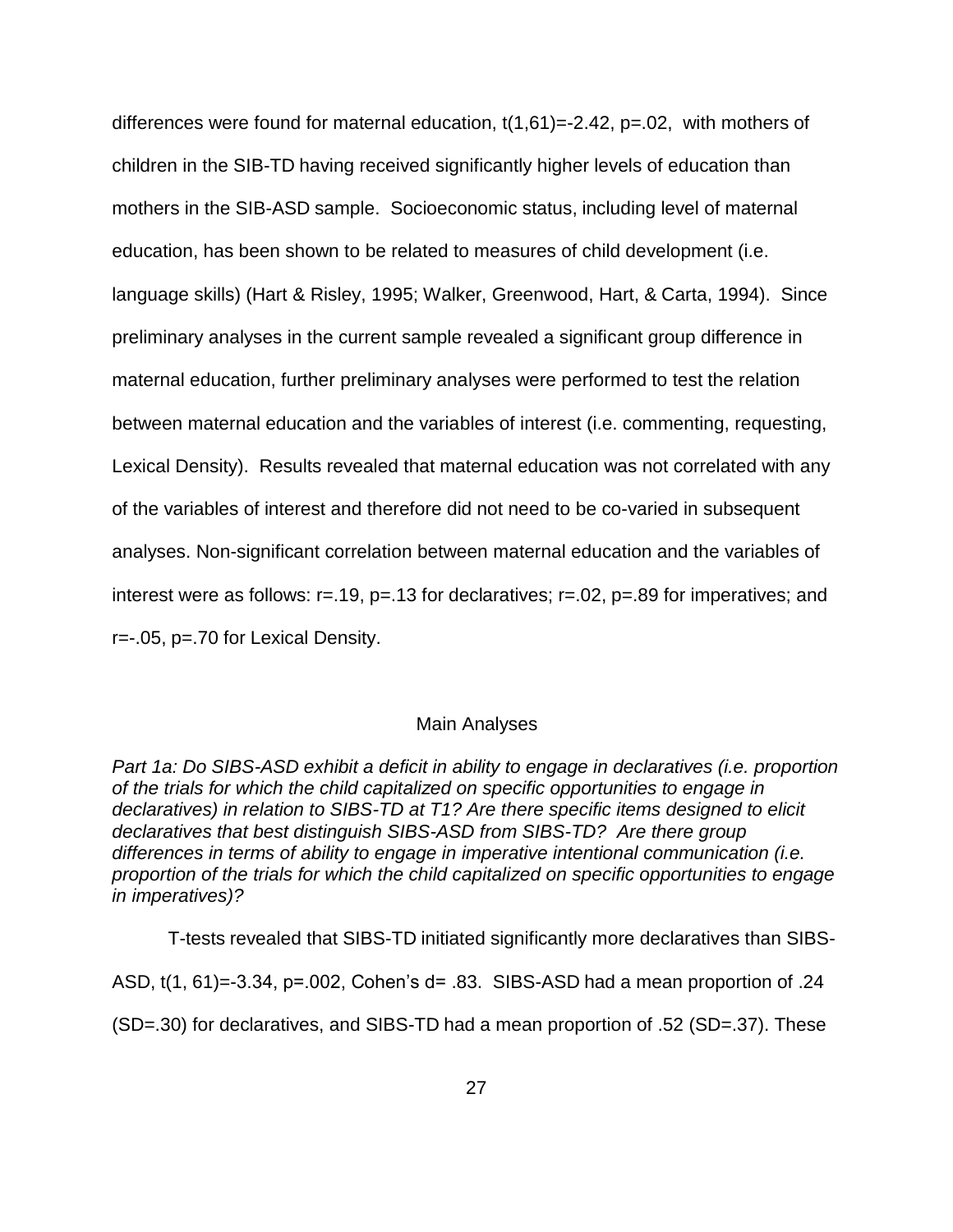relatively low proportions are not surprising given that declarative intentional communication is an emerging skill throughout the second year of life in typical development.

#### *Part 1b: Is there a group difference (i.e. SIBS-ASD, SIBS-TD) for imperatives?*

Group differences for imperatives were also examined. No significant difference between groups was found for imperatives,  $t(1,61) = -1.64$ ,  $p = 11$ 

*Part 1c: Do SIBS-ASD exhibit a deficit in engaging in declarative intentional communication in comparison to their ability to engage in imperative intentional communication? Is the hypothesized discrepancy present in SIBS-TD?*

To determine whether SIBS-ASD were significantly better at engaging in imperatives than declaratives a paired sample t-test was performed, examining imperatives versus declaratives within the SIB-ASD group. Analyses revealed that SIBS-ASD engaged in significantly more imperatives than declaratives, t(1, 37)=1.81, p=.08, Cohen's d=.38. Given the a-priori directional hypothesis, a p-value of .10 was needed to achieve significance. Thus, discrepancy between SIBS-ASD use of imperatives and declaratives was found.

The presence of discrepancy between imperatives and declaratives was also examined in the SIBS-TD sample. A paired sample t-test within the SIBS-TD sample indicated no significant difference in type of intentional communication, t(1, 24)=.44, p=.66. On average, SIBS-TD initiated imperatives on 56% and declaratives on 52% of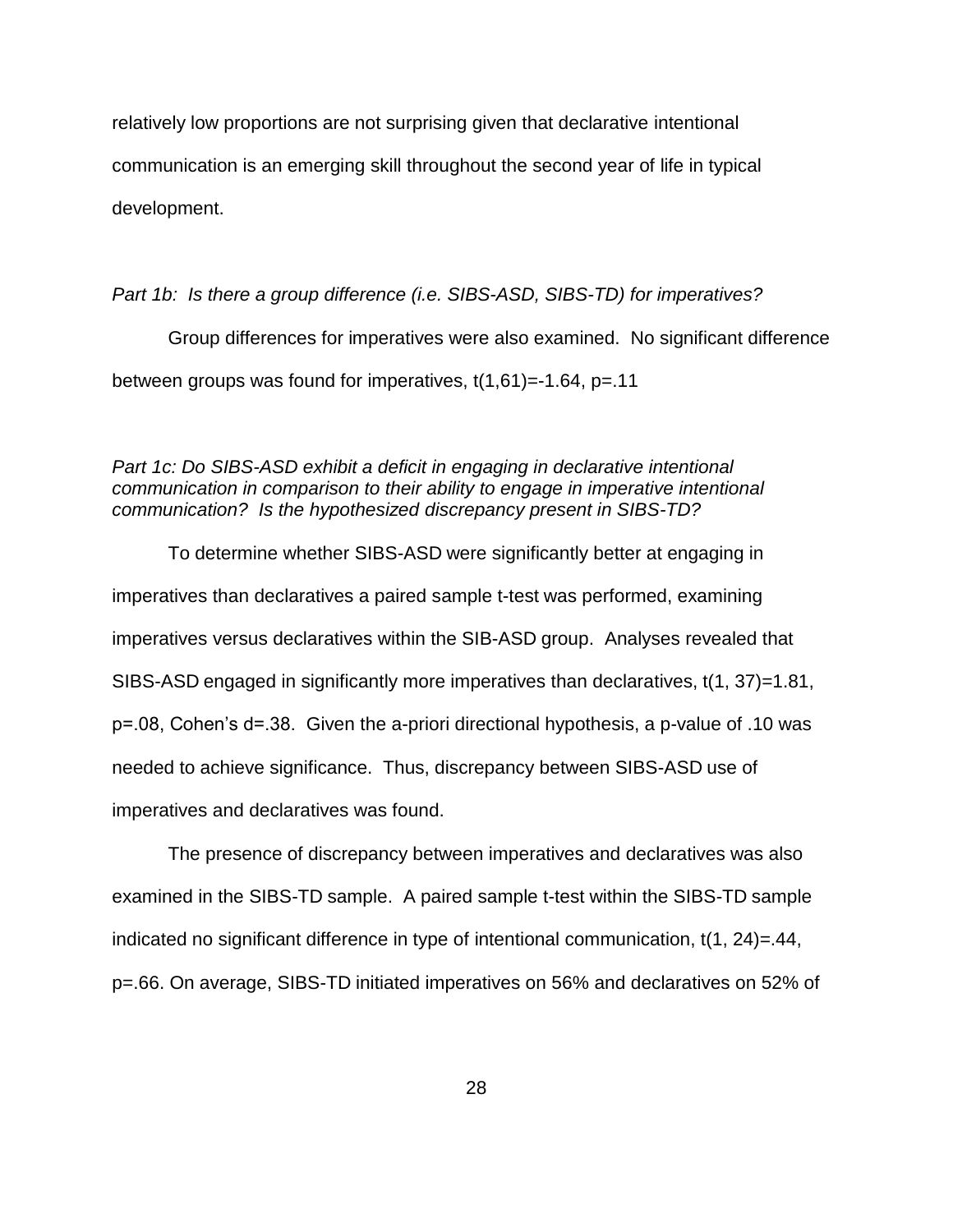the trials designed to elicit these behaviors. These abilities appear to be roughly equal in the SIBS-TD sample.

*Part 1d: Do SIBS-ASD exhibit a deficit in comparison to SIBS-TD in declaratives, after controlling for the variance contributed by imperatives?*

ANCOVA were used to examine group differences for declaratives after removing the variance contributed by imperatives with declaratives as the dependant variable, group as the fixed factor, and imperatives as the covariate. Results revealed that groups were significantly different, F(1,60)=8.84, p=.004,  $\eta_{\text{p}}^2$ =.13, with SIBS-TD performing at a significantly higher level than SIBS-ASD. The mean proportion was.52 (SD=.37) for SIBS-TD and .24 (SD=.30) for SIBS-ASD.

*Part 1e: Do SIBS-ASD exhibit a deficit in comparison to SIBS-TD for expressive language (i.e. Lexical Density), measured at T2?*

T-tests did not reveal any significant difference between SIBS-ASD and SIB-TD groups for Lexical Density at T2,  $t(1,61) = .25$ ,  $p = .80$ , Cohen's  $d = .09$ .

The mean number of unique words used was 23.74 (SD=16.76) for SIBS-TD and 22.64

(SD=16.90) for SIBS-ASD. Cohen's d indicates a very small effect size.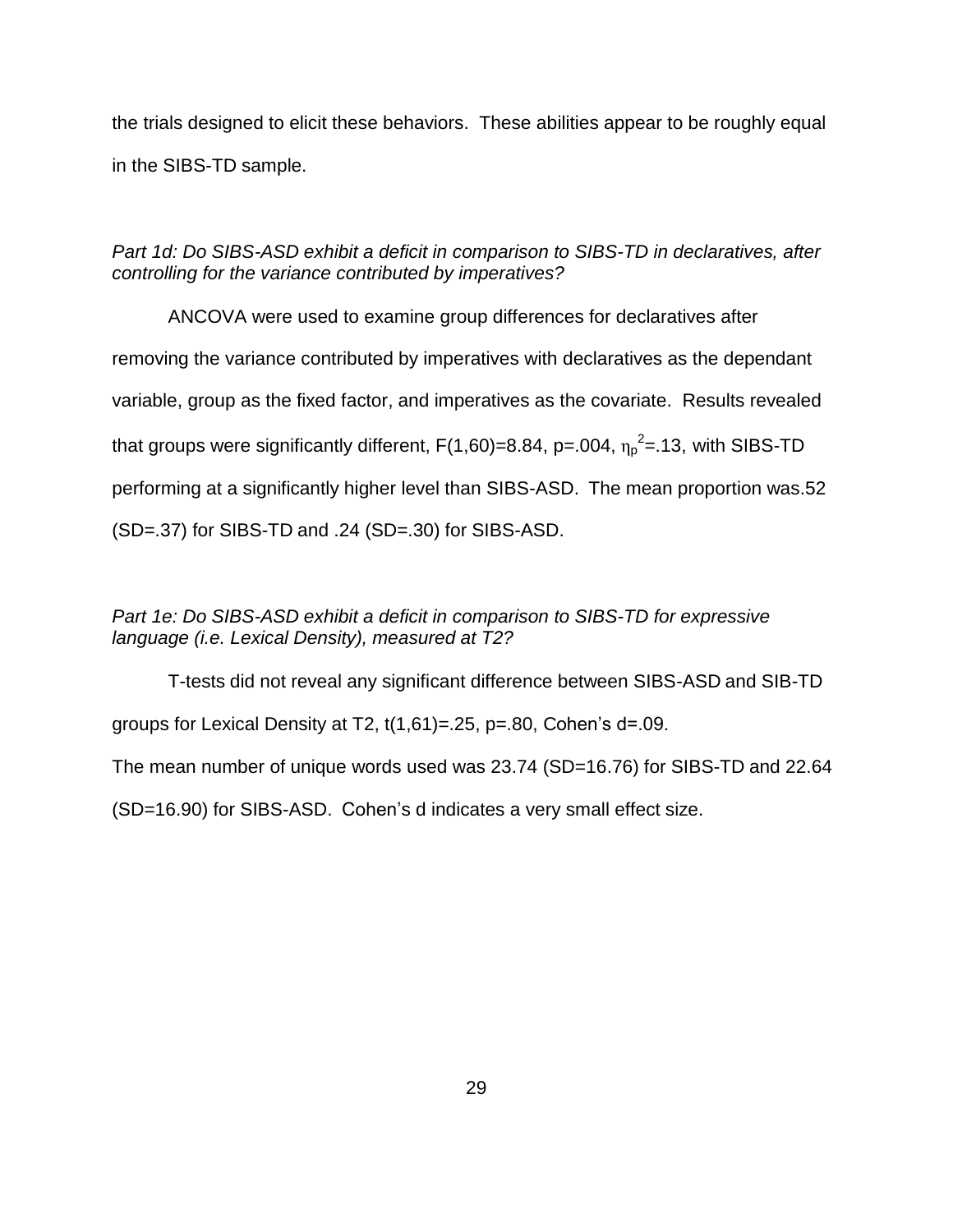*Part 2a: Does this study replicate previous findings which indicate a significant positive relation between declarative acts (i.e. proportion of the trials for which the child capitalized on specific opportunities to engage in declaratives) observed at T1 and expressive language (i.e. Lexical Density) observed at T2 in typically developing children (SIBS-TD)? Is this relation present in SIBS-ASD?*

Regression analyses revealed that declaratives at T1 were significantly and positively correlated with Lexical Density at T2 for the SIBS-TD, β=.57, p=.003, R<sup>2</sup>=.33. This relation was then examined in the SIBS-ASD sample. Regression analyses revealed that the declaratives at T1 were also significantly and positively related to Lexical Density at T2 in the SIBS-ASD,  $\beta$ =.28, p=.09, R<sup>2</sup>=.08. It should be noted that a one-tailed test was used in these analyses, requiring a p-value of .10 to achieve significance, as a specific theoretically supported hypothesis of a positive association between declaratives and Lexical Density was given a-priori. The strength of this relation in the SIBS-ASD versus SIBS-TD was also of interest. Therefore a regression with declaratives, group and the group X declaratives interaction was performed. Results revealed this interaction term was significant,  $\beta = -0.42$ ,  $p = 0.04$ ,  $R^2 = 0.21$ , which indicates that the relation between declaratives and later language is different for SIBS-ASD than it is for SIBS-TD. In particular, this relation is stronger in SIBS-TD versus SIBS-ASD with  $\beta$ =.57 and  $\beta$ =.28, respectively.

*Part 2b: Do declaratives (i.e. proportion of the trials for which the child capitalized on specific opportunities to engage in declaratives) at T1 predict Lexical Density at T2, after controlling for imperatives (i.e. proportion of the trials for which the child capitalized on specific opportunities to engage in imperatives) at T1 in SIBS-TD and in SIBS-ASD?*

In order to examine the relation between declaratives and Lexical Density after removing variance contributed by imperatives, declaratives and imperatives were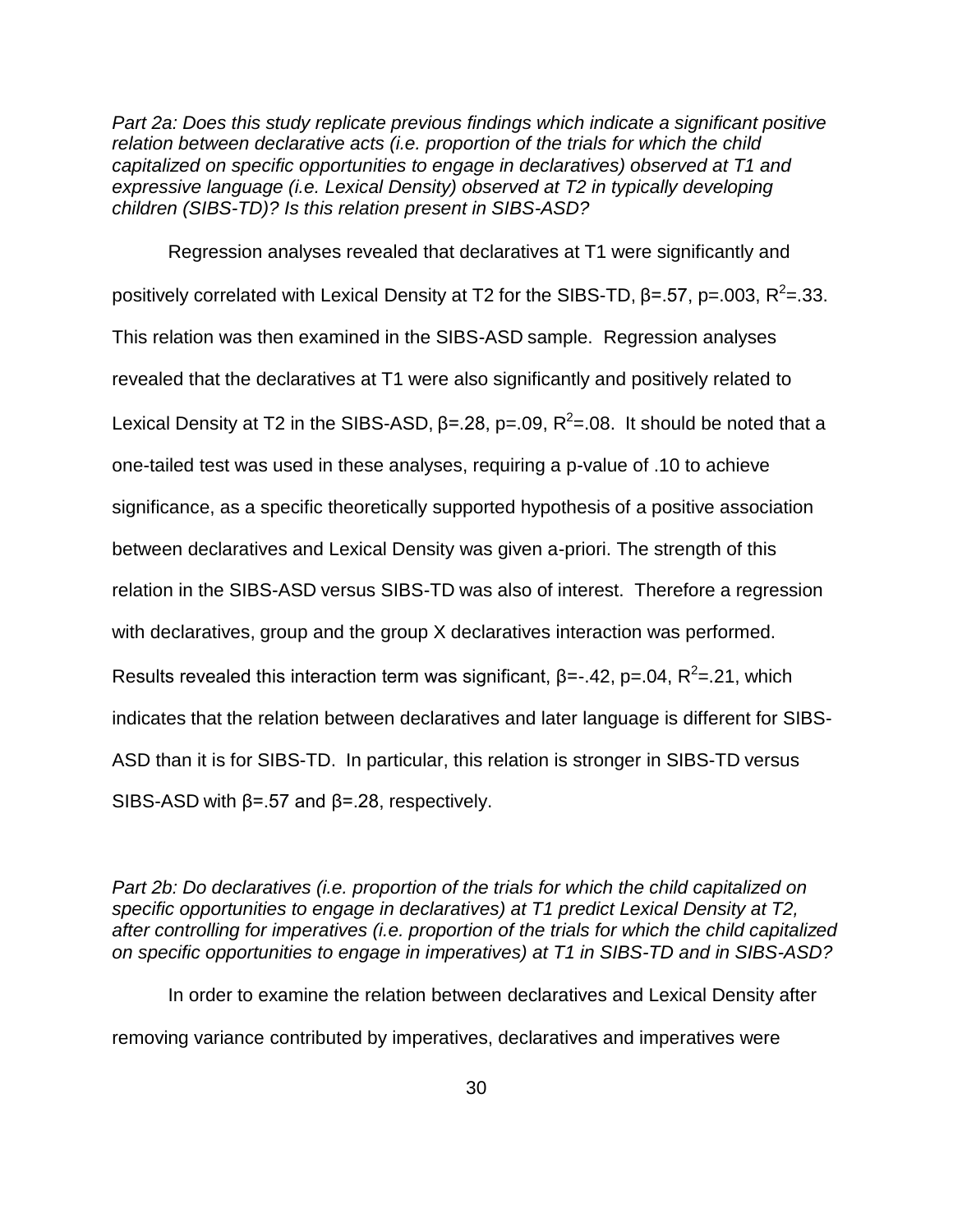entered into the same regression model, with imperatives entered first. The prior significant and positive relation found in SIBS-TD and SIBS-ASD remained, β=.49, p=.01, R<sup>2</sup>=.38; ΔR<sup>2</sup>=.33 and β=.29, p=.08, R<sup>2</sup>=.09, ΔR<sup>2</sup>=.09, respectively.

To determine whether strength of this relation differed for SIBS-ASD versus SIBS-TD a multiple regression with declaratives, imperatives, group, and the group X declaratives interaction was conducted. Results revealed this interaction term was nonsignificant, indicating that the relation between declaratives and Lexical Density after removing any of the variance contributed by imperatives is not different between groups, β=-.16, p=.40, ∆R<sup>2</sup>=.17.

*Part 2c: Do imperatives (i.e. proportion of the trials for which the child capitalized on specific opportunities to engage in imperatives) at T1 predict Lexical Density at T2, after controlling for declaratives (i.e. proportion of the trials for which the child capitalized on specific opportunities to engage in declaratives) at T1 in SIBS-TD and in SIBS-ASD?*

As a preliminary question, the relation between imperatives and Lexical density was examined in both groups. A significant relation was found for SIBS-TD, β=.41, p=.04, R<sup>2</sup>=.17, but not SIBS-ASD,  $\beta$ = -.44, p=.66, R<sup>2</sup>=.01. Next, the relation between imperatives and Lexical Density after removing variance contributed by declaratives was examined via multiple regression, imperatives and declaratives were entered into the same regression model, with declaratives entered first. The prior significant and positive relation found in SIBS-TD was no longer significant after removing the variance contributed by declaratives,  $\beta$ =.24, p=.18,  $\Delta R^2$ =.38. For the SIBS-ASD, the relation remained non-significant, β=-.11, p=.51, ΔR<sup>2</sup>=.09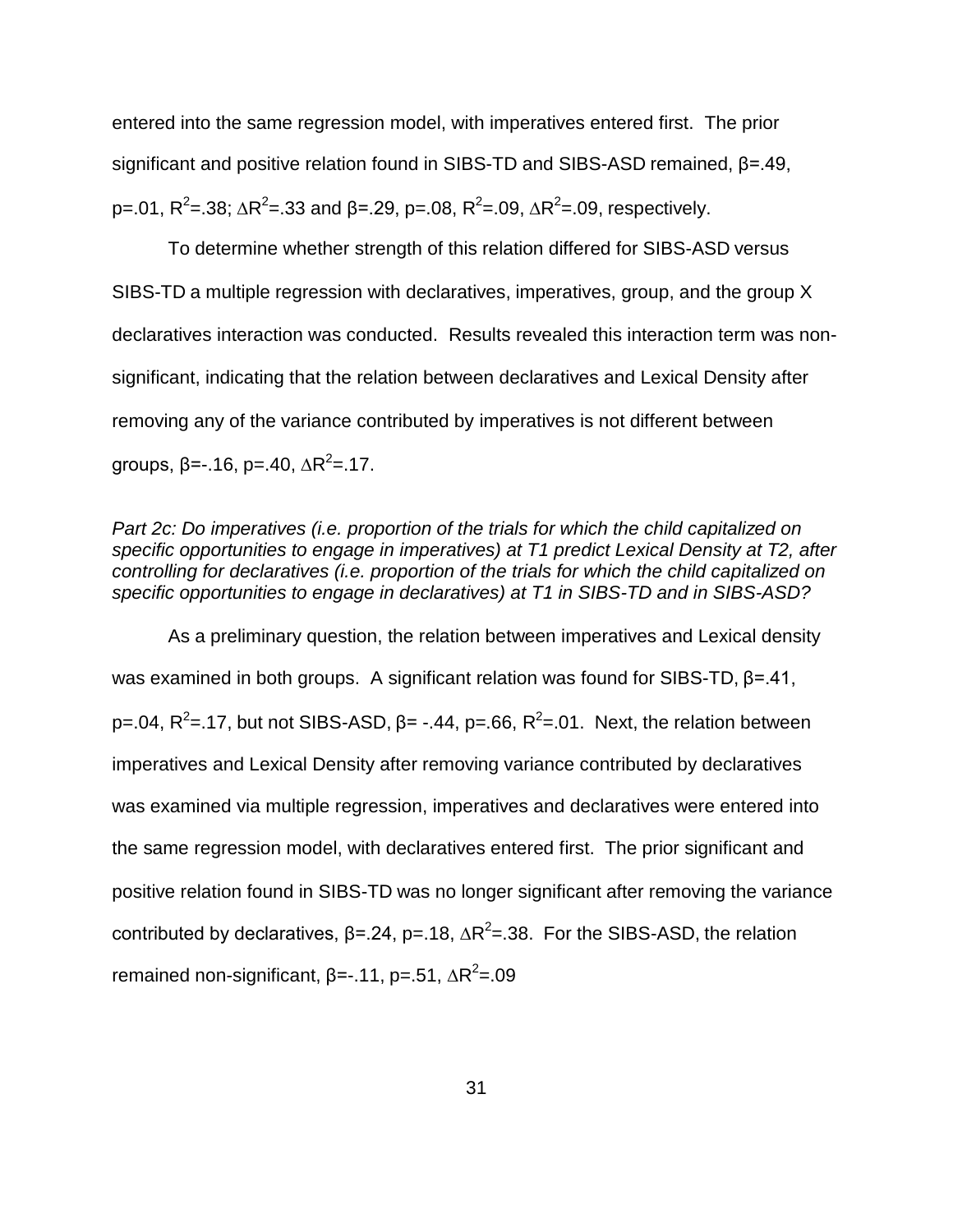The difference of the strength of this relation for SIBS-ASD versus SIBS-TD was examined via multiple regression with imperatives, declaratives, group, and the group X imperatives interaction. Results revealed this interaction term was non-significant, indicating that the relation between imperatives and Lexical Density after removing any of the variance contributed by declaratives is not different between groups,  $β = -0.35$ , p=.12, ∆R<sup>2</sup>=.20

#### Summary of Results

SIBS-ASD were significantly more impaired in their use of declaratives as compared to SIBS-TD, before and after controlling for imperatives. No group differences were found for use of imperatives or expressive language use (i.e. Lexical Density). Furthermore, SIBS-ASD but not SIBS-TD exhibited a significant discrepancy between their use of imperatives versus declaratives, initiating declaratives markedly less adeptly than imperatives.

Declaratives were found to be significantly and positively related to later expressive language in both SIBS-ASD and SIBS-TD, before and after controlling for imperatives. This relation was found to be different for SIBS-ASD versus SIBS-TD, before controlling for imperatives. A relation between imperatives and later expressive language was found for SIBS-TD, but not SIBS-ASD. However this distinction between the 2 groups disappeared after removing the variance contributed by declaratives.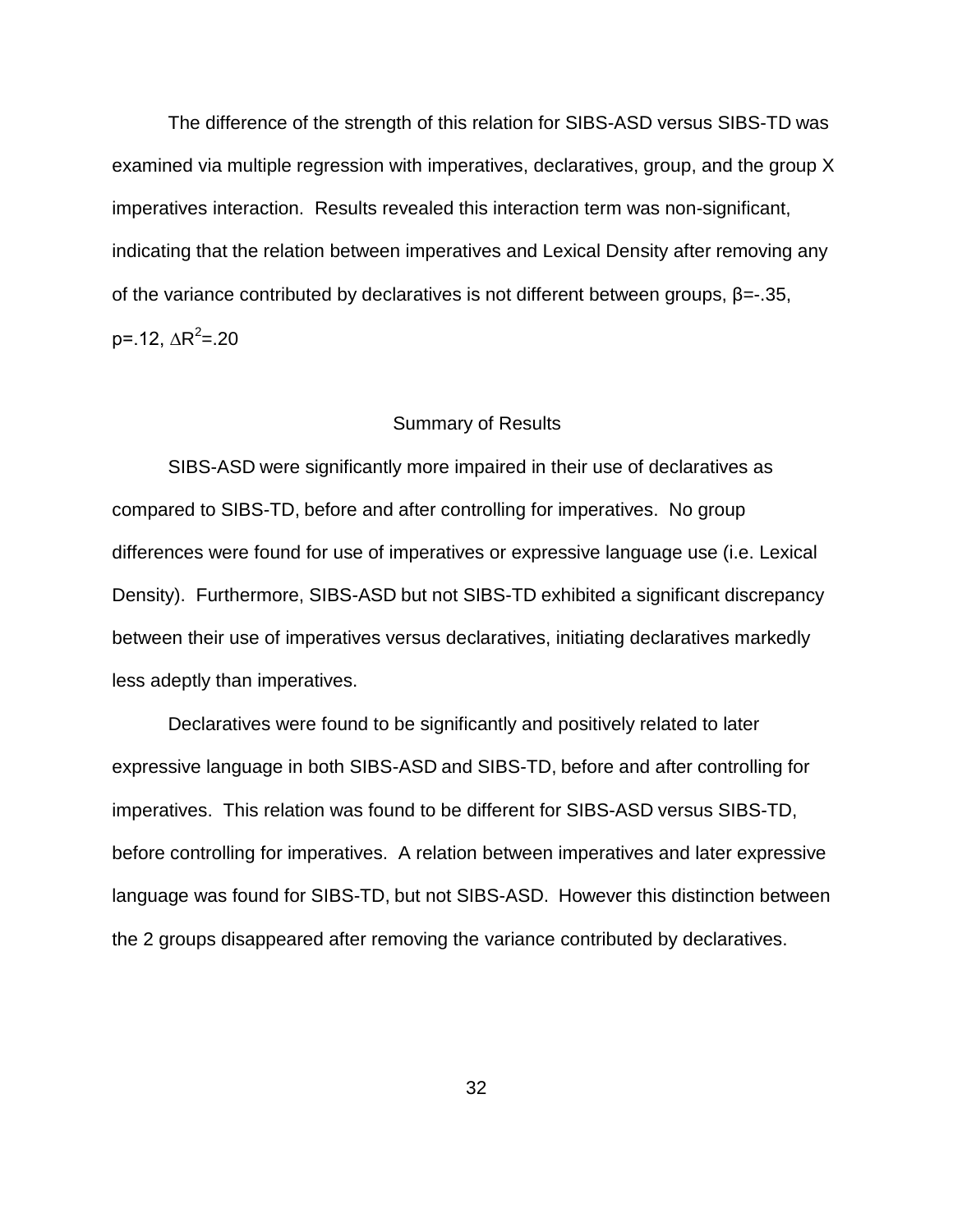#### CHAPTER IV

#### **DISCUSSION**

Early intentional communication abilities are fundamentally important in a child's early development, as they have significant implications for subsequent developmental sequelae. One salient developmental outcome is language development. The relation between declarative intentional communication and later language is both theoretically and empirically supported in autism and typical development, but has not yet been examined in siblings of children with ASD who are at heightened risk for language and other developmental delays related to ASD. The discussion commences with an examination of the predictive relation between intentional communication and language, and subsequently follows with a separate discussion of group differences in each ability.

#### *The Predictive Relation between Intentional Communication and Expressive Language*

The primary purpose of the current study has been to examine the predictive relation between early declarative intentional communication abilities and later expressive language in younger siblings of children with autism spectrum disorders (SIBS-ASD). Declaratives are theorized to be critical for subsequent development of social, language and cognitive abilities (Tomasello,

1995). Specifically, it is believed that the relation between declaratives and later language acquisition exists, given that both indicate a child's awareness of the purpose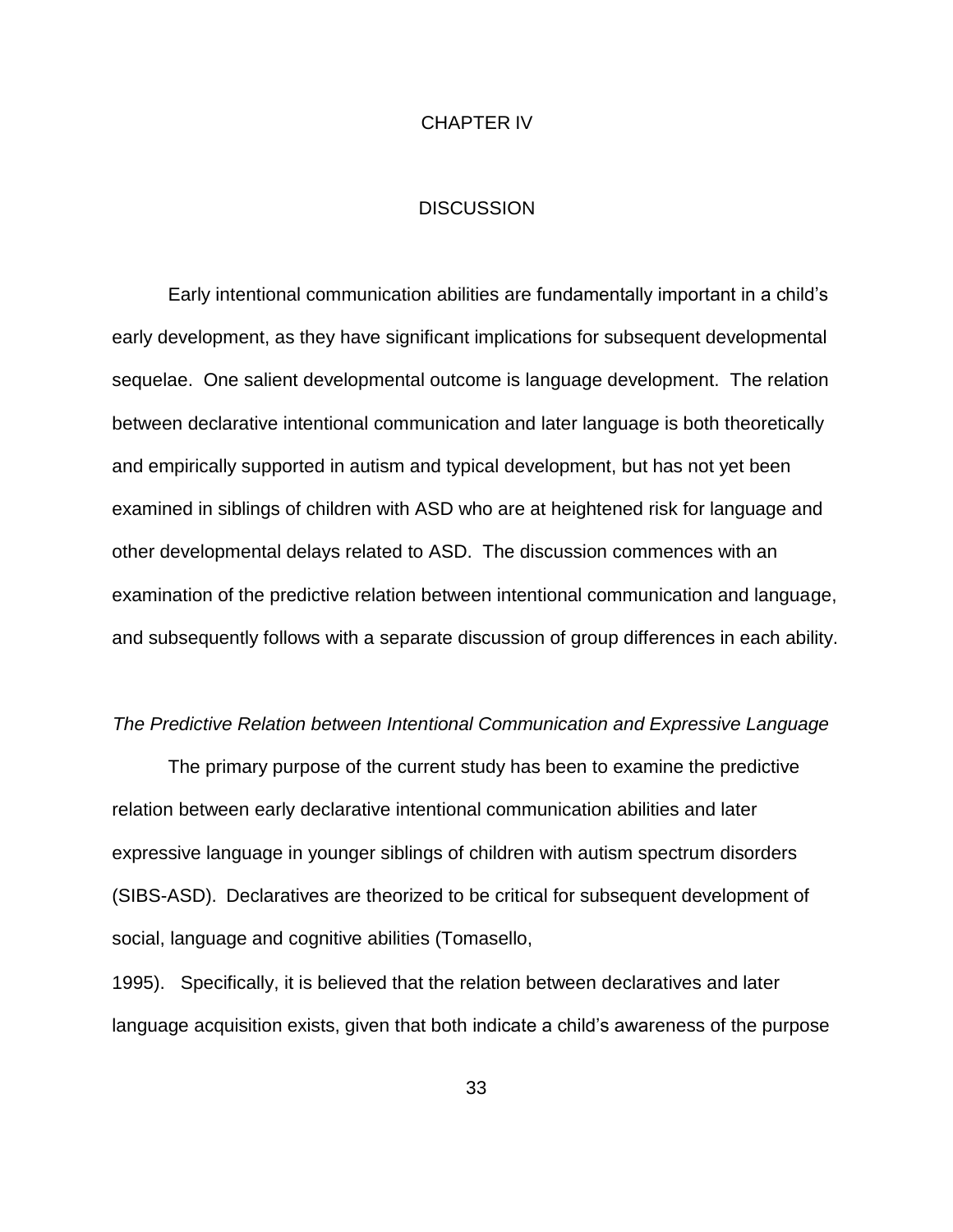of communication (Travis & Sigman, 1998). In line with prior research, this relation is present in our sample of typically developing children (younger siblings of typically developing children; SIBS-TD).

Furthermore, as hypothesized, this relation is also significant in the SIBS-ASD sample. The presence of this relation has been of particular importance as it indicates that one can make predictions regarding language outcomes in SIBS-ASD based on early abilities in declarative intentional communication, which has important implications for earlier identification and intervention. Evidence has also been found showing that the nature of this relation for SIBS-ASD differs significantly from the relation for SIBS-TD. This suggests the possibility of SIBS-ASD and SIBS-TD not following the same trajectory of early declarative abilities to later expressive language, and that SIBS-ASD may learn via different pathways than typically developing children. While the association between early declaratives and later language is significant in both populations, the relation is stronger in SIBS-TD, implying that the significance of early declarative abilities may not be as strong for SIBS-ASD as it is for SIBS-TD.

The next query has been whether declaratives predict language after controlling for the effect of imperatives. Results have extended previous findings in autism (McDuffie 2004), with the relation remaining significant in SIBS-TD and SIBS-ASD. This underlines the role of the development of early declarative intentional communication in the typically developing children and suggests its importance in SIBS-ASD. When examining the unique contribution of declaratives (removing the variance contributed by imperatives), no evidence has been found for a difference in strength of this relation in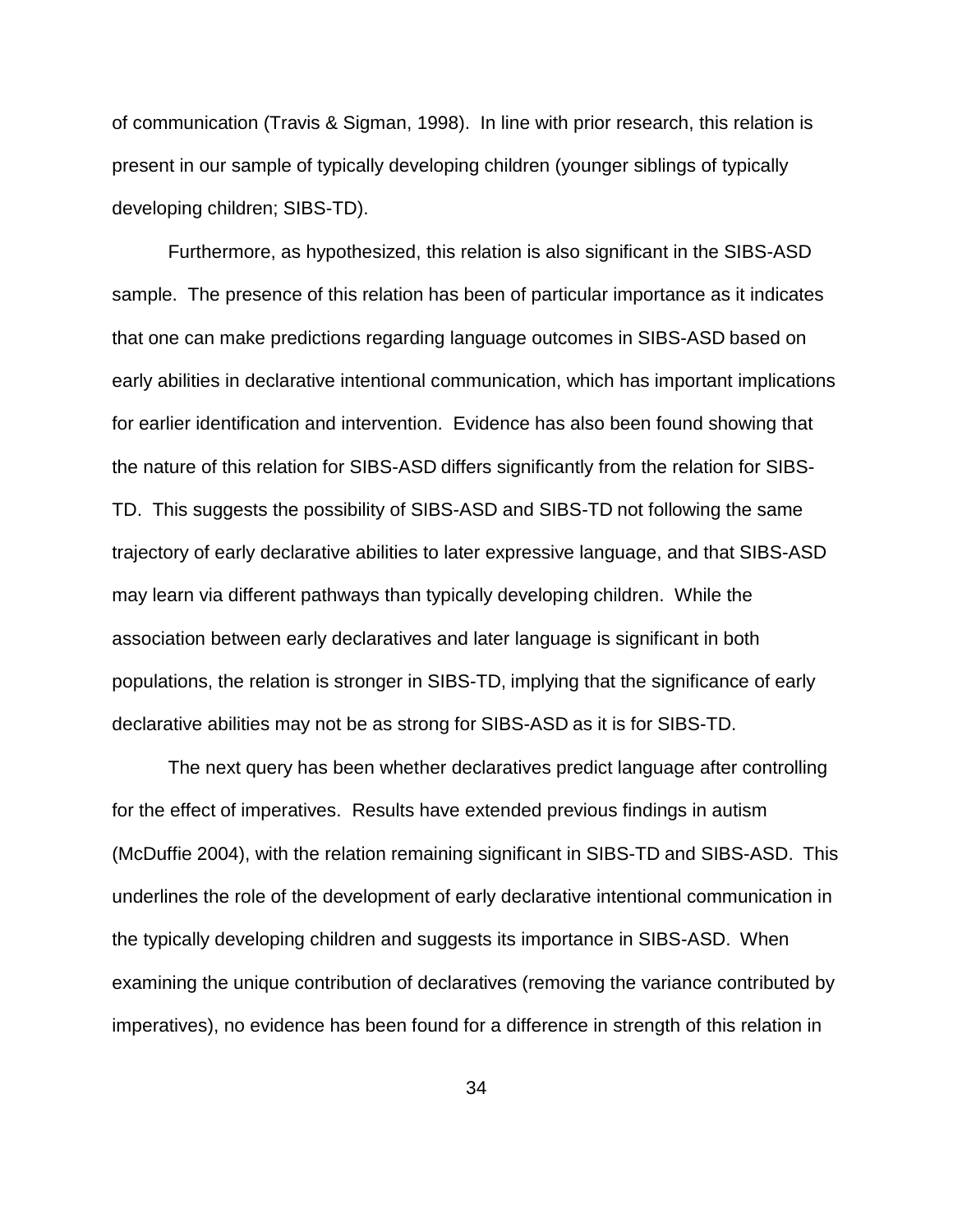SIBS-ASD versus SIBS-TD. This indicates that the unique contribution of declaratives may have a similarly important underlying mechanism in language learning in SIBS-ASD and SIBS-TD. Given that a past study has shown this same evidence for a relation between a unique contribution of declaratives after controlling for imperatives and later expressive language in children with ASD (McDuffie, 2004), one can conjecture a commonality among SIBS-ASD and children with ASD in that the unique contribution of declaratives is a salient predictor for later language. Thus, while it is clear that declaratives possess a distinct importance for language learning in both SIBS-ASD and SIBS-TD the question arises of what possible contributions imperatives may be making in the SIBS-TD.

The relation between early use of imperative intentional communication and later language abilities has also been of interest, though the empirical and theoretical support for this relation is less compelling. This study has found a significant relation between imperatives and later language in the sample of typically developing children (SIBS-TD), but not in SIBS-ASD. This introduces the possibility that SIBS-TD may capitalize on interactions governed by imperatives for language learning, while SIB-ASD may be less apt to do so.

In examining fundamental differences of the relations of declaratives and imperatives relative to later development of speech, it is clear that although both share overt commonalities, clear distinctions exist. In particular, underlying motives to use either form of communication are theoretically distinctive. When a child possesses a drive to engage in more declaratives, he/she generates contexts for social interaction.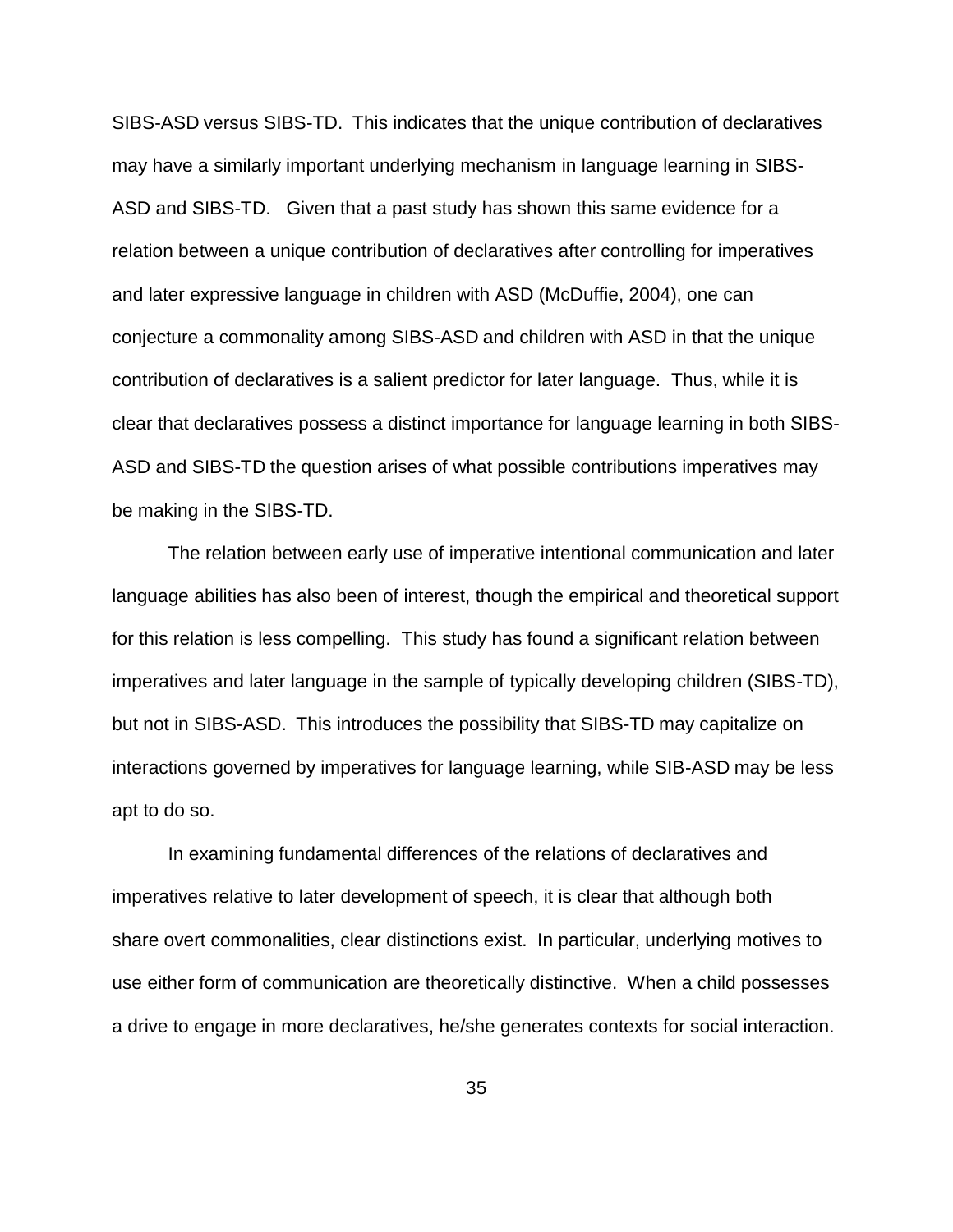More time spent engaged with the adult allows the child to hone his/her language and socialization skills. While imperatives also elicit linguistic mapping, it is possible that for SIBS-ASD and children with ASD, the quality of the interactions within declarative intentional communication is more fundamental to acquiring useful language (i.e. communicative, functional, flexible, non-imitative and frequent) than in typically developing children.

Given the discussed commonalties among imperatives and declaratives, and the significant correlation between the two within the SIBS-TD group in the preliminary analyses, the question has arisen whether imperatives might continue to predict later expressive language after removing any variance contributed by declaratives. Interestingly, once variance contributed by declaratives is removed, the significant relation in SIBS-TD between imperatives and later language is no longer significant. This again underscores the *relative* unimportance of imperatives within the developmental acquisition of language.

Furthermore, it has been postulated that different forms of intentional communication are mediated by different neurological pathways (Mundy 1995; Mundy & Neal, 2001), and may involve different attention regulation, affective, and cognitive processes (Mundy, 1995). Specifically, declaratives and imperatives have been found to be differentially related to measures of frontal brain activity (Mundy et al., 2000; Henderson et al., 2002), attention regulation (Morales et al., 2005), social motivation (Mundy, Kasari, Sigman, 1992; Vaughan et al., 2003), and self-monitoring (Nichols et al., 2005). Various combinations of these wide-ranging influences may differentially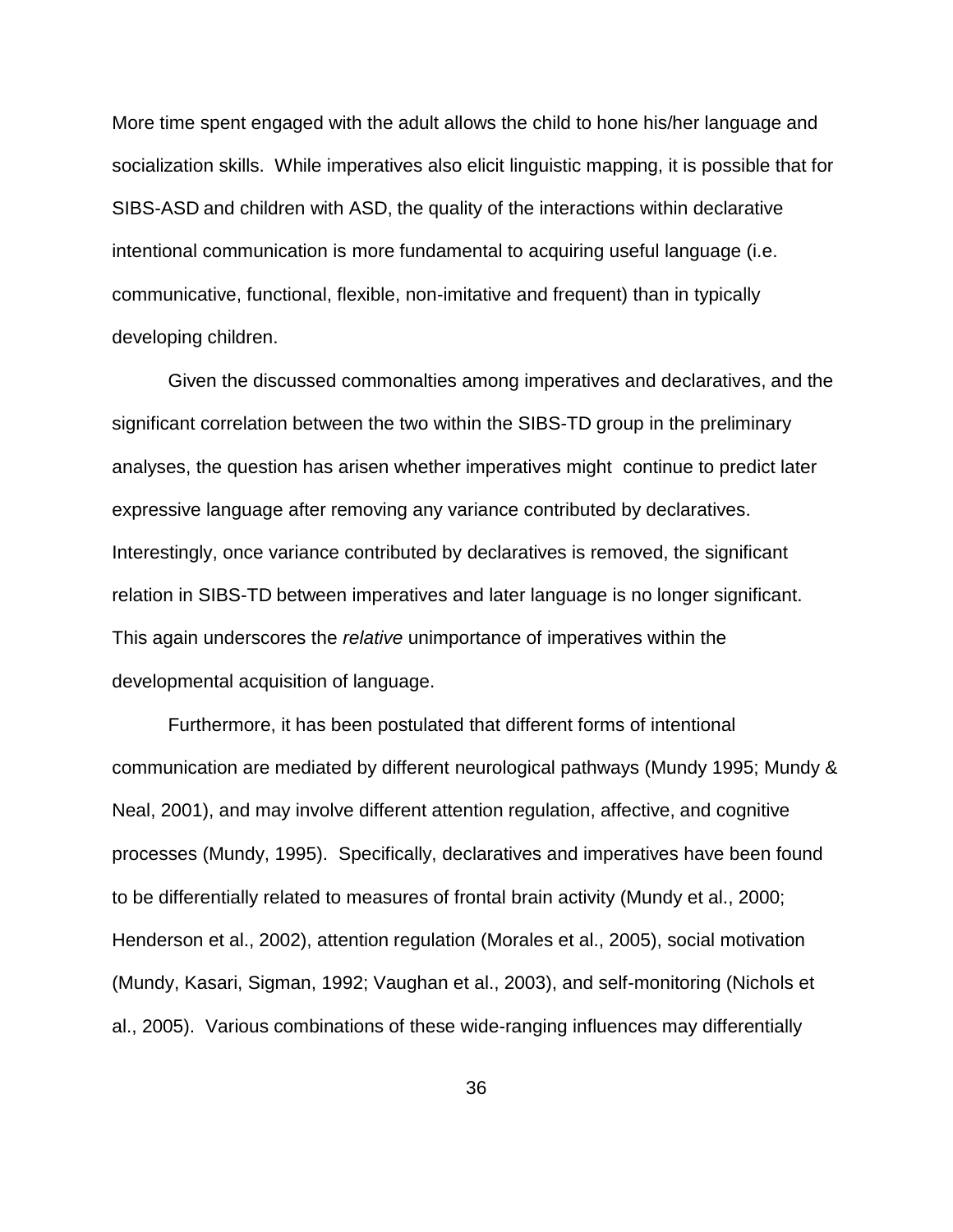affect the development of declaratives versus imperatives. In other words, convergent as well as divergent processes are involved, reducing common associations to other aspects of development. This may serve to explain why declaratives were found to be the only form of intentional communication to uniquely predict later language production in the typically developing sample, underlining the distinct importance of declaratives in the developmental process of language acquisition. This is not to say that imperatives do not possess any predictive validity for language, but that the early development of declaratives presents itself as a more salient indicator, and is arguably a more tangible precursor for language.

#### *Group Differences in Intentional Communication*

Another goal of this paper has been to examine group differences between SIBS-ASD and SIBS-TD on declaratives and imperatives more generally. As found in previous work (Goldberg et al., 2005; Stone et al., 2007), SIBS-ASD are significantly less successful in utilizing declarative intentional communication than SIBS-TD at T1 (12-19 months). A deficit in use of declaratives has been a hallmark feature of the atypical early development in ASD (e.g., Mundy & Sigman, 1989; Mundy, Sigman, Ungerer, & Sherman, 1986; Sigman, 1998), and is commonly utilized as a marker for early identification. This deficit has been presupposed, given prior examination of a portion of this sample (i.e. Stone et al., 2007), however it has needed to be re-examined given variations of the sample and measure. Given that a significant correlation has been found between imperatives and declaratives in the SIBS-TD sample, group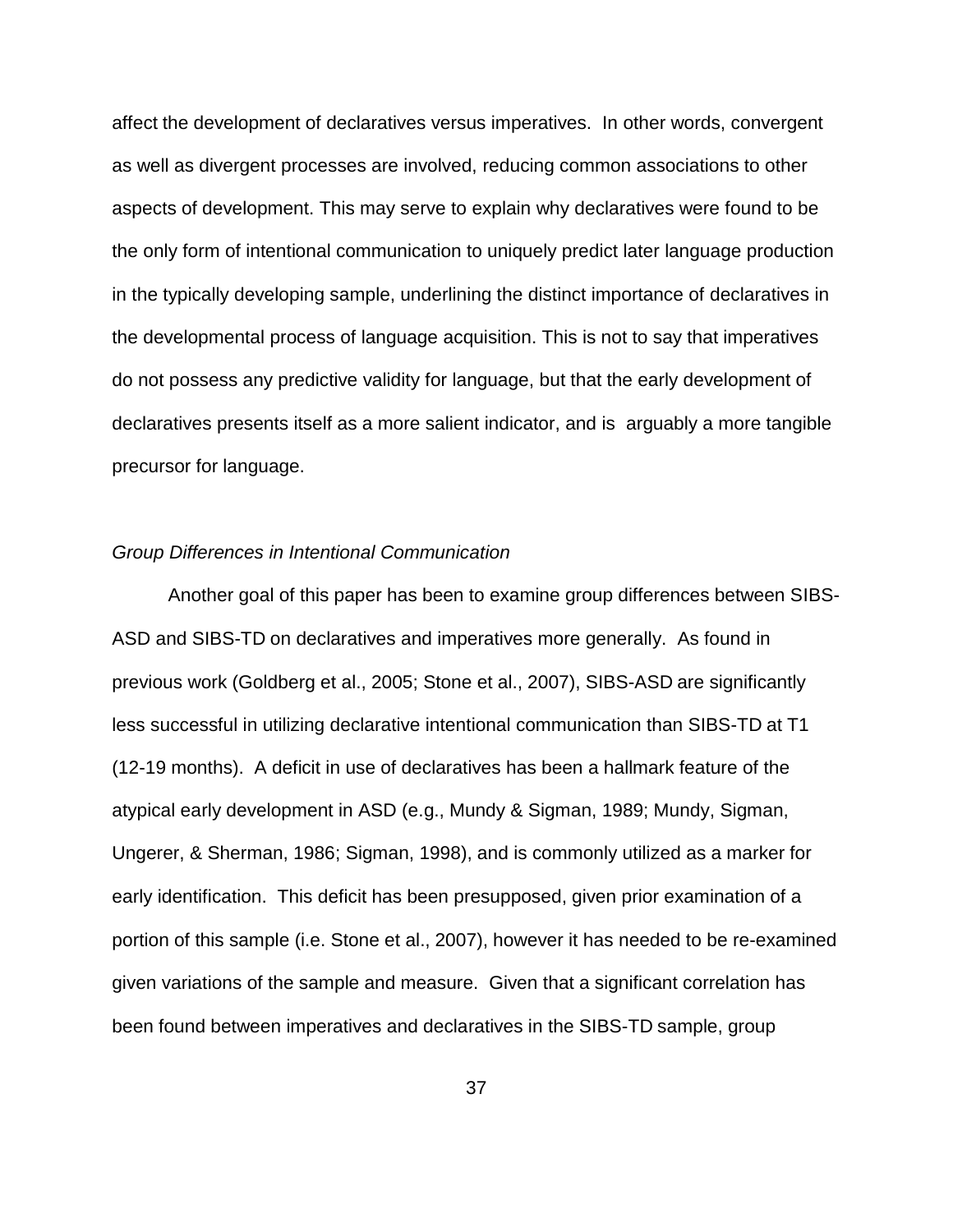differences in declaratives have been examined while controlling for the effect of imperatives. Removing the effect of imperatives has allowed for an examination of declaratives as an isolated construct. Results have revealed a significant difference between groups, reinforcing the presence of a declarative deficit in SIBS-ASD.

No significant group differences have been found for imperatives. This is consistent with previous research that has children with ASD to be less impaired in the use of imperatives (Loveland & Landry, 1986; Mundy et al., 1986; Sigman, Mundy, Ungerer, & Sherman, 1986; Wetherby & Prutting, 1984). While SIBS-ASD (and children with ASD) may be using imperatives as habitually as SIBS-TD, it is possible that the specific nature of these interactions may not be the equivalent in that, as discussed above, SIBS-ASD may benefit less from these interactions in terms of learning (i.e. language). Specifically, SIBS-ASD may be focusing all of their attention on ensuring that their interactive partner fulfills the instrumental need they are expressing, and may therefore miss out on any supplementary input the caregiver may be providing.

Performance in SIBS-ASD and SIBS-TD on declaratives relative to imperatives has also been examined. A discrepancy in the ability to engage in declaratives in contrast to imperatives has been noted in autism (e.g., Mundy, Sigman, & Kasari, 1990), with a marked deficiency in declaratives relative to imperatives. As hypothesized, this discrepancy has been found in SIBS-ASD, whereas no evidence of a difference in these two skills in SIBS-TD has been present. In the literature, the relation between declaratives and imperatives is well-replicated for typically developing children (e.g., Charman et al., 2000; Mundy & Gomez, 1998; Ulvand & Smith, 1996),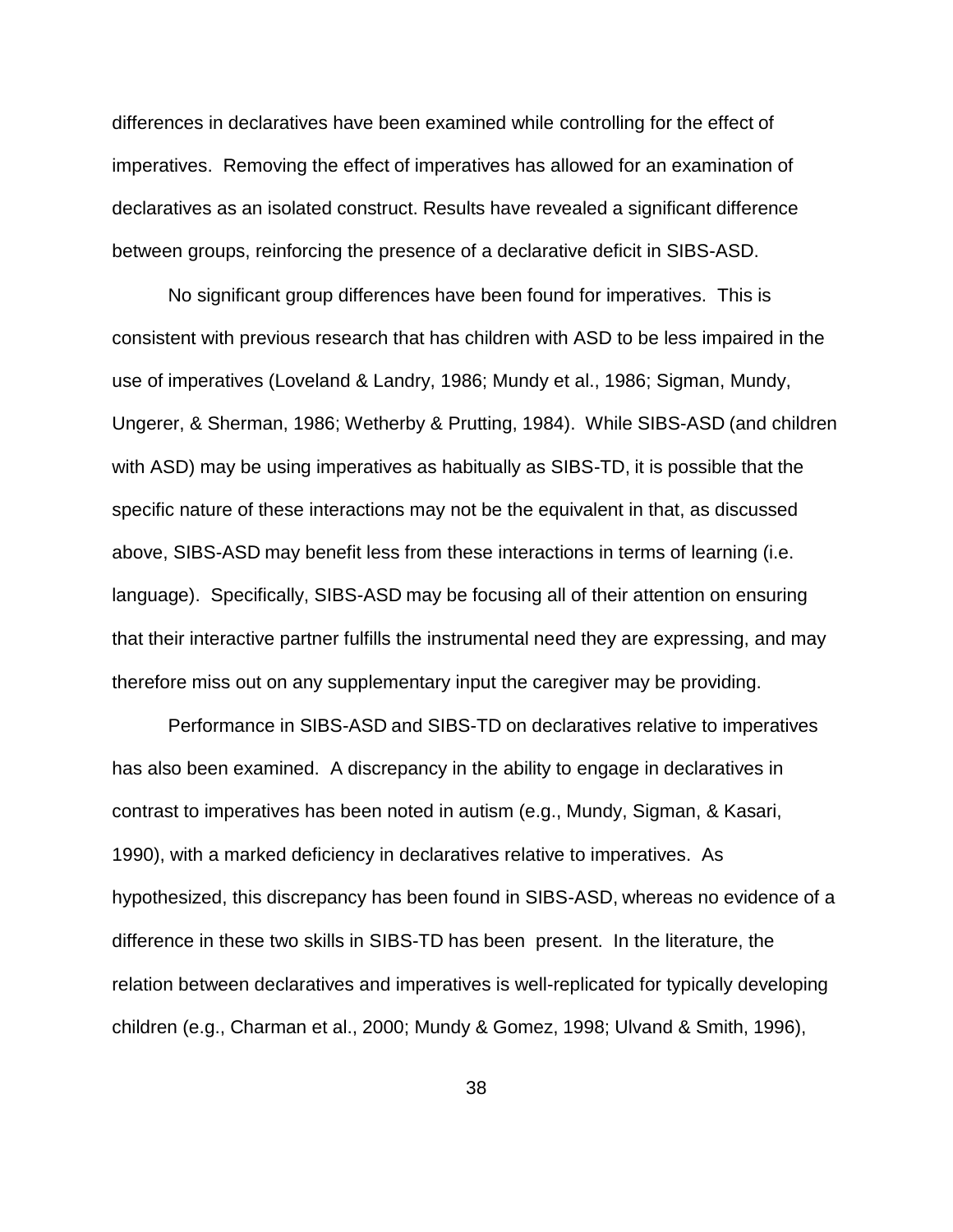and the current study supports these findings as well. In typically developing children, the presence of this relation suggests the possibility of parallel developmental milestones in the acquisition of these two skills. The SIBS-ASD as a group may be demonstrating a different pattern from that found in typically developing children, with the ability to engage in declaratives lagging behind the ability to engage in imperatives. One possibility is that the ability to initiate intentional communication for imperatives may scaffold the subsequent ability to share attention for the purposes of commenting (i.e. declaratives). Leew (2001) has demonstrated that children with developmental delays who learn to initiate imperatives can learn to use the same behavioral form for the purpose of commenting. Thus, while typically developing children may have the ability to develop these skills concurrently, the SIBS-ASD and children with autism may need to first develop skills in imperatives and subsequently learn to use declaratives.

#### *Group Differences in Expressive Language*

A further central question in this study has involved the examination of group differences in expressive language abilities. This was assessed approximately one year after the examination of intentional communication skills; ages ranged from 20 to 28 months. A measure of Lexical Density, the number of unique words produced in a communication sample, assessed expressive language. There was no evidence for expressive language differences in SIBS-ASD versus SIBS-TD using this measure. This is consistent with other studies examining expressive language in these two groups within this age range (e.g., Toth et al., 2007). However, given the replicated relation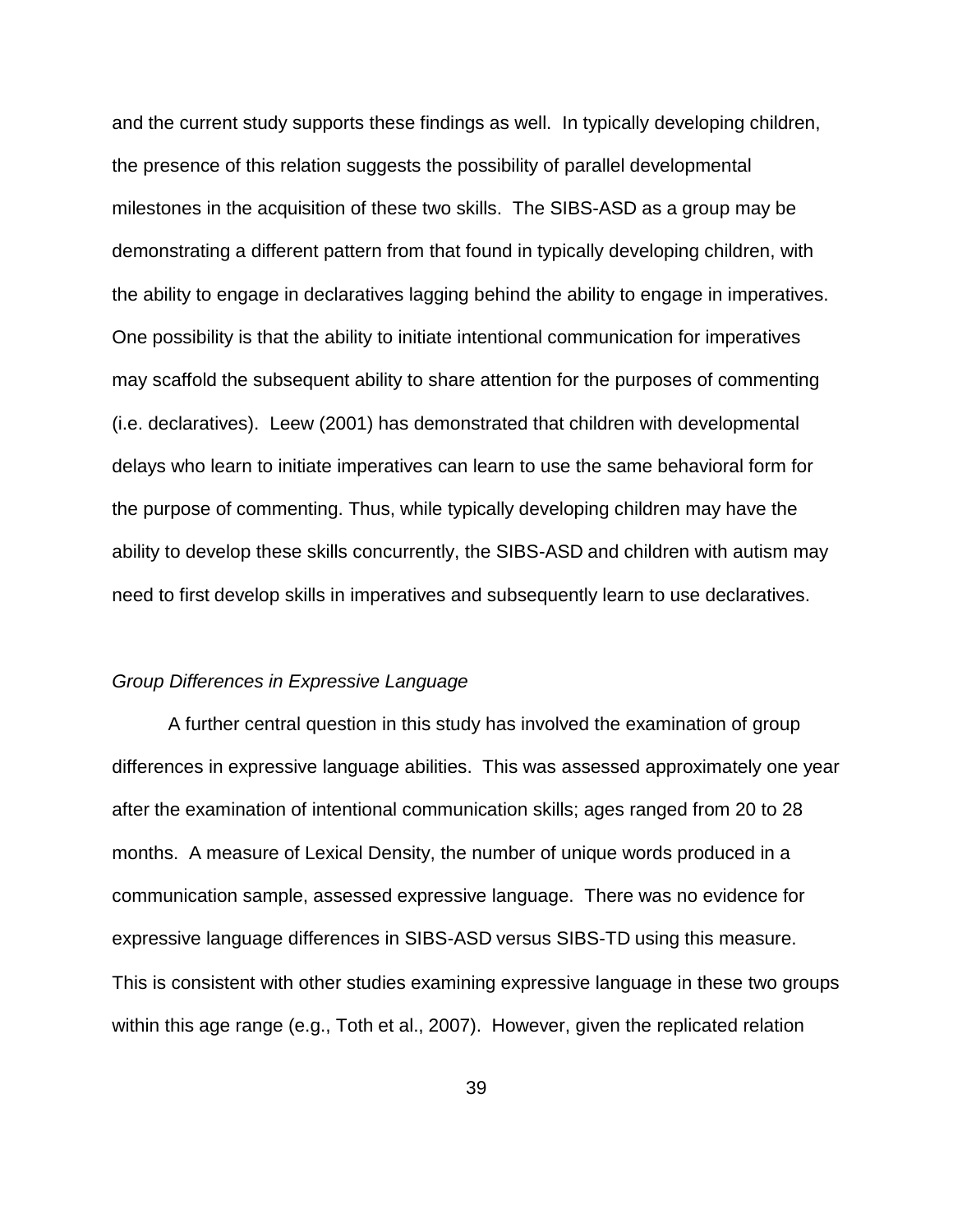between early declaratives and later language, the deficits that SIBS-ASD have in early declarative intentional communication make these children particular vulnerable to subsequent difficulties in language. While the present results do not support this conclusion, it may be that the measure of expressive language was not sensitive enough to discern the differences that exist. It is also possible that the quality and functionality of the language may be different, rather than there being a difference in vocabulary size. For instance, research has also provided evidence of a delay in the development of pragmatic (Tager-Flusberg, 1981; Wetherby & Prutting, 1984; Wilkinson, 1998), phonological, syntactical, and morphological systems in children with autism (Bartolucci, 1982). Not surprisingly, Bartak, Rutter, and Cox (1975) also reported that children with autism differed on functional use of language, in that children with autism have fewer and qualitatively different spontaneous remarks, with an apparent defect in social usage of language. A closer examination of the expressive language skills of SIBS-ASD, particularly related to those aspects of language that have been found to be impaired in children with autism, may provide more insight into the lasting language deficiencies or peculiarities that may relate to or by triggered by a lack of early motivation to engage in declarative intentional communication.

An alternative explanation for the present findings concerning language usage is the possibility SIBS-ASD learn to compensate with alternative mechanisms for language learning. This may allow them to develop language despite their lessened motivation for purely social interactions through the spontaneous use of mechanisms such as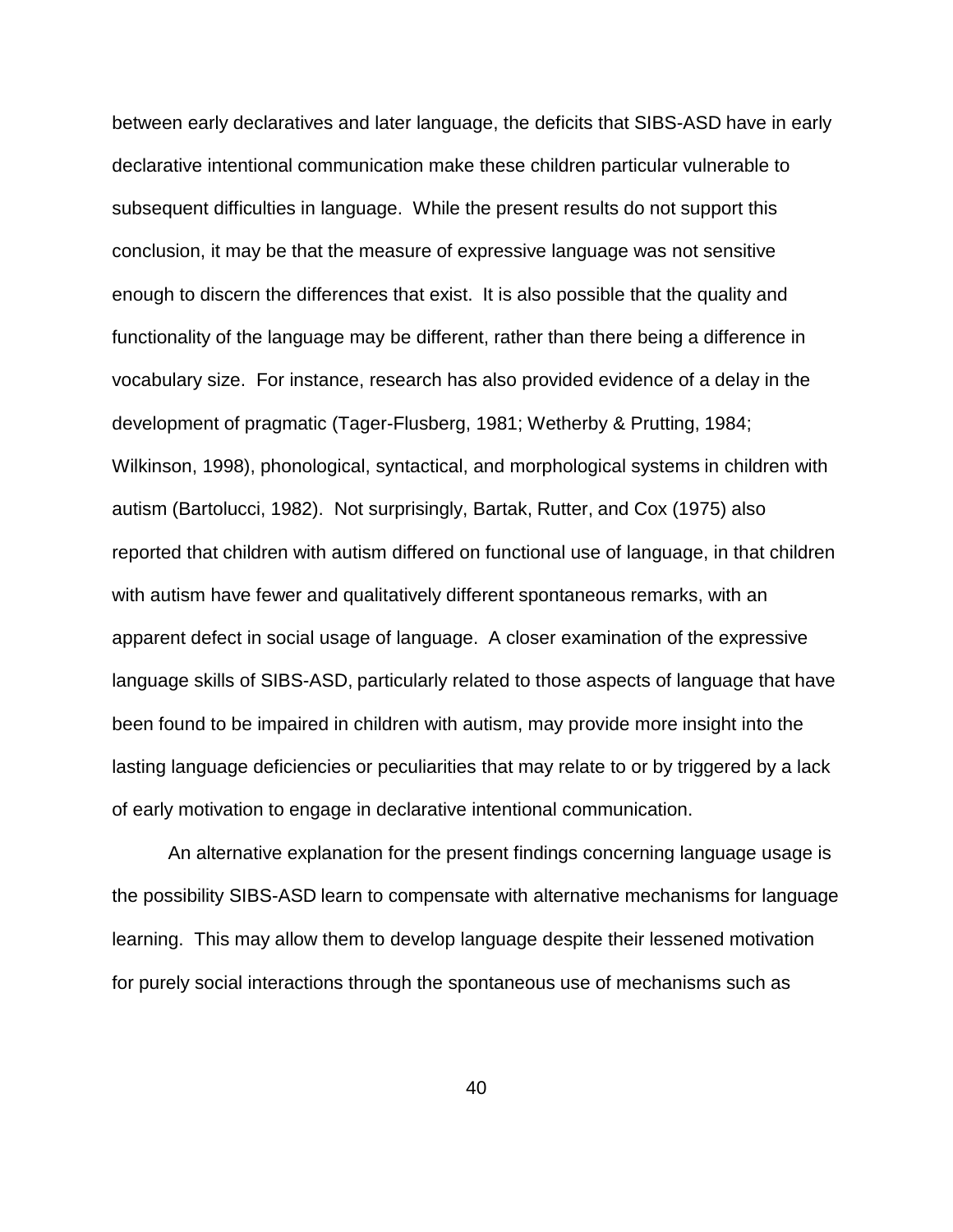experiential learning, imitation or trial-and-error, rather than through the socially mediated pathways many have theorized exist in typical development.

#### *Limitations*

One limitation of this study has been the small number of opportunities given for each intentional communication measure. In the final measures used for analyses (i.e. imperatives and declaratives), there were only two items in each category. Thus, the possible proportion scores for these were: 0, .5, and 1. A more continuous measure might allow for more sensitivity in assessing individual differences in intentional communication skills and making meaningful predictions regarding later language outcomes. As mentioned earlier, the STAT was designed as a screening tool for ASD and not as a specific measure to elicit intentional communication. Future studies could use a more targeted measure to better assess these skills in SIBS-ASD.

Another possible limitation is the nature of the measure of expressive language, or Lexical Density. This particular measure attempts to obtain a naturalistic language sample in a relatively short period of time. Due to the nature of the assessment from which the language sample was obtained, the child's mood or temperament may have skewed language estimates. For instance, a shy child, or a child who was anxious around new people, may have used much less language than he/she is capable of. The Lexical Density measure used in this study assesses talkativeness in addition to language capacity (which was thought to be advantageous for the study's purposes in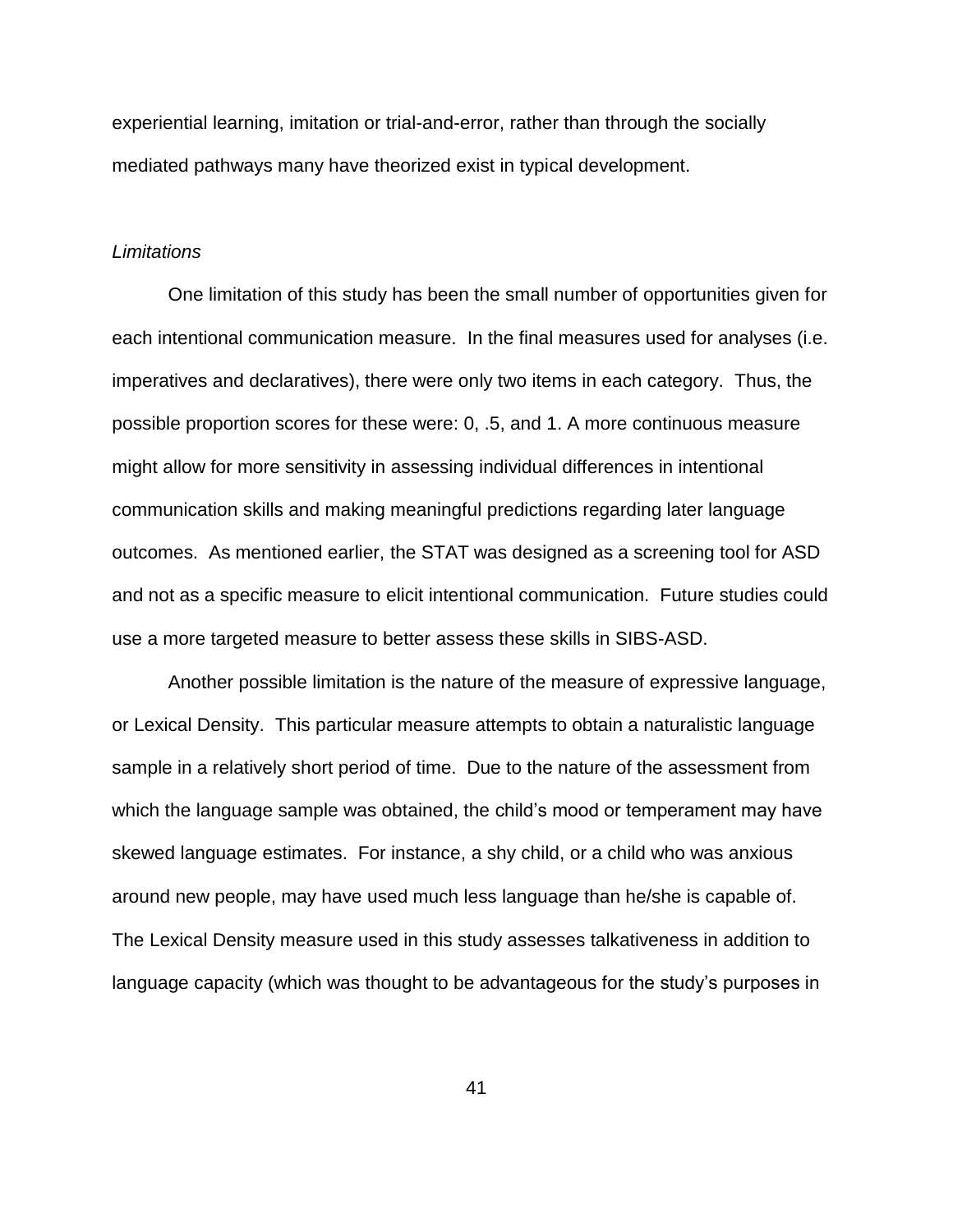some respects). However, this feature may make it less suitable than other measures when accounting for definitive abilities in productive vocabulary size.

#### *Future Recommendations*

Given the strong empirical and theoretical relation between early declaratives and later social behavior in SIBS-TD, future studies should use measures of socialcommunicative skills to examine the predictive relations between early intentional communication abilities and later outcomes in SIBS-ASD. Subtle differences between SIBS-ASD and SIBS-TD may be crucial and influential in the development, even though these differences were not clearly quantifiable with the instruments used in the present study. Therefore, selection of more sensitive and extensive assessments of socialcommunicative, intentional communication, and expressive language skills may prove to be critical to the detection of important, yet perhaps more subtle differences.

A future study here at Vanderbilt will focus on the predictive relation between early intentional communication and later social and language outcomes in SIBS-ASD at a later stage, as children reach school age. Communication skills become particularly important at this age as children begin to have more interactions with peers and as they must use language at a more sophisticated and flexible level in the classroom. This study will allow us to determine the relative importance of early developmental lags as detected through declarative intentional communication on later social and communicative functioning in younger siblings of children with autism spectrum disorders. Early deficits may have an adverse effect on later development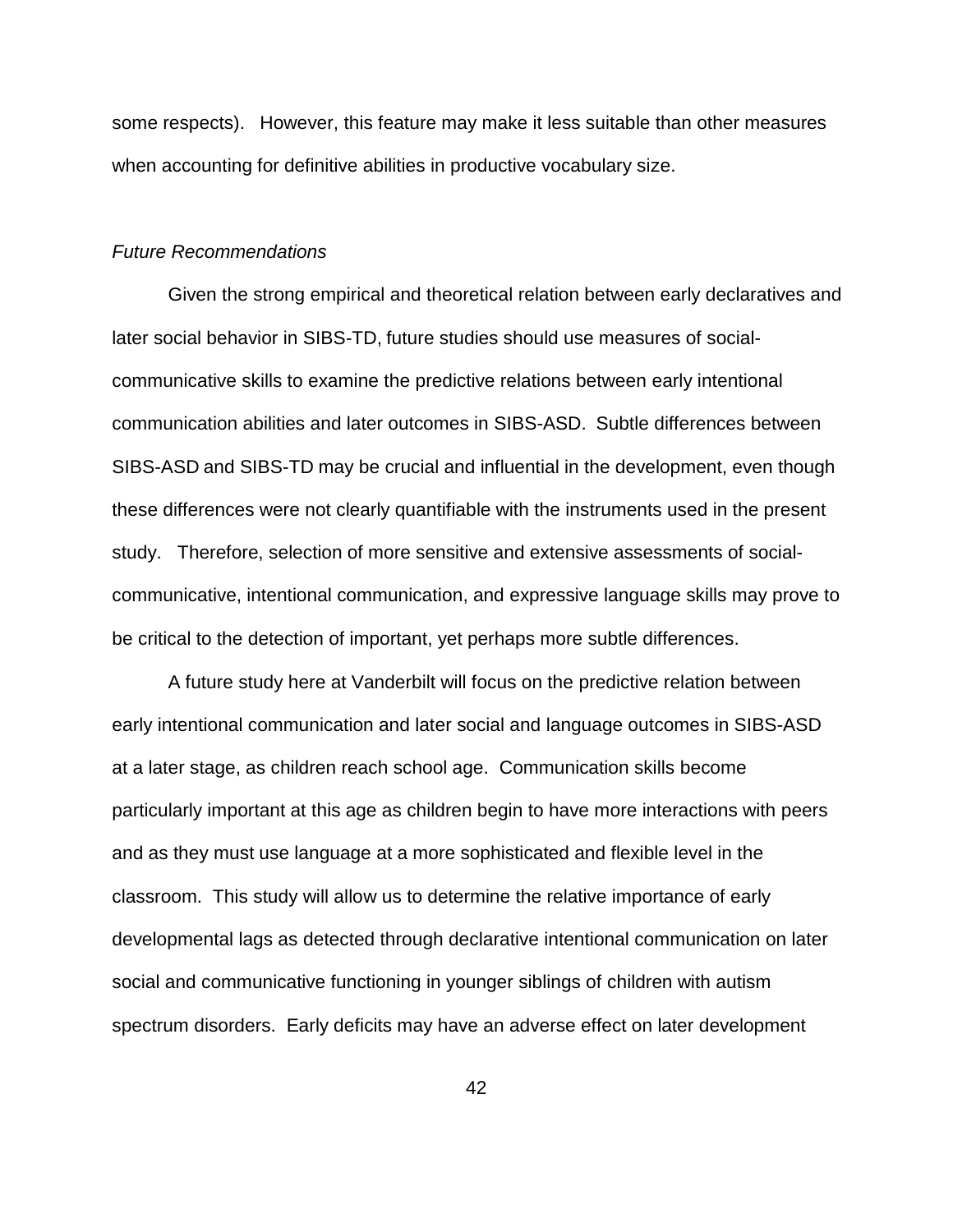and functioning and the identification of early markers leads to opportunities for remediation through intervention. In particular, neurodevelopmental theory has indicated that brain plasticity of very young children may allow for an optimal time window for the potential opportunity to overcome neurodevelopmental deficits (Huttenlocher, 1994; Nelson, 2000), and may in turn facilitate optimally beneficial early interventions (Dawson et al., 2000; Mundy & Neal, 2001). Findings will be of foremost significance to parents and educators as they will help to indicate whether children who exhibit a deficit in their use of early use of intentional communication (i.e. declaratives) require early intervention services before school age in order to prevent a cascade of further deficits.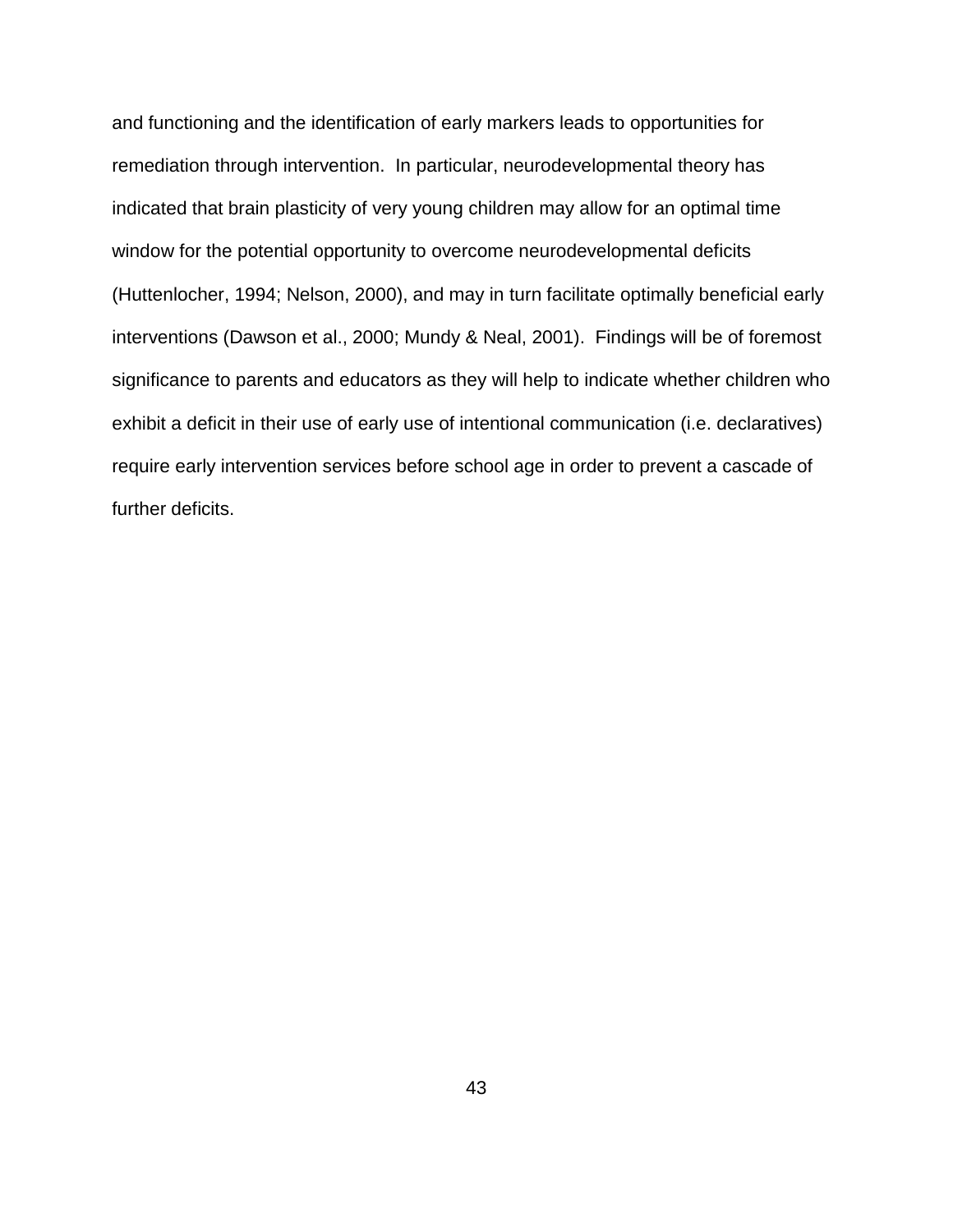## APPENDIX A

*Intentional Communication Item Description*

|                     | <b>Item</b>    | <b>Description</b>                                                                                                                                                                                                                                                                                                                                                                                                                  | <b>Example</b>                                                                                                                                                                        |
|---------------------|----------------|-------------------------------------------------------------------------------------------------------------------------------------------------------------------------------------------------------------------------------------------------------------------------------------------------------------------------------------------------------------------------------------------------------------------------------------|---------------------------------------------------------------------------------------------------------------------------------------------------------------------------------------|
| <b>Declaratives</b> | <b>Balloon</b> | The examiner<br>inflates a balloon<br>and then lets it go<br>so that it flies<br>across the room.<br>The examiner<br>maintains neutral<br>affect and waits to<br>see the child's<br>reaction.                                                                                                                                                                                                                                       | The child may<br>look back and<br>forth between<br>the examiner and<br>the balloon and<br>laugh, or<br>pointing to the<br>balloon and say,<br>"Look".                                 |
|                     | Puppet         | The examiner<br>wears an animal<br>puppet on his/her<br>hand while writing<br>some notes. If the<br>child does not<br>react that<br>examiner yawns<br>and scratches<br>his/her head with<br>the hand wearing<br>the puppet.<br>Should the child<br>continue not to<br>respond the<br>examiner will<br>place the puppet<br>on the table in<br>front of the child.<br>The examiner<br>remains neutral<br>until the child<br>responds. | A child might<br>direct the<br>examiner's<br>attention by<br>saying "Puppy"<br>while looking at<br>the examiner or<br>by pointing to<br>the puppet and<br>smiling at the<br>examiner. |
|                     | Bag of Toys    | The examiner<br>gives the child an<br>opaque bag of<br>toys. If needed                                                                                                                                                                                                                                                                                                                                                              | <b>Examples of</b><br>directing<br>attention<br>behaviors for                                                                                                                         |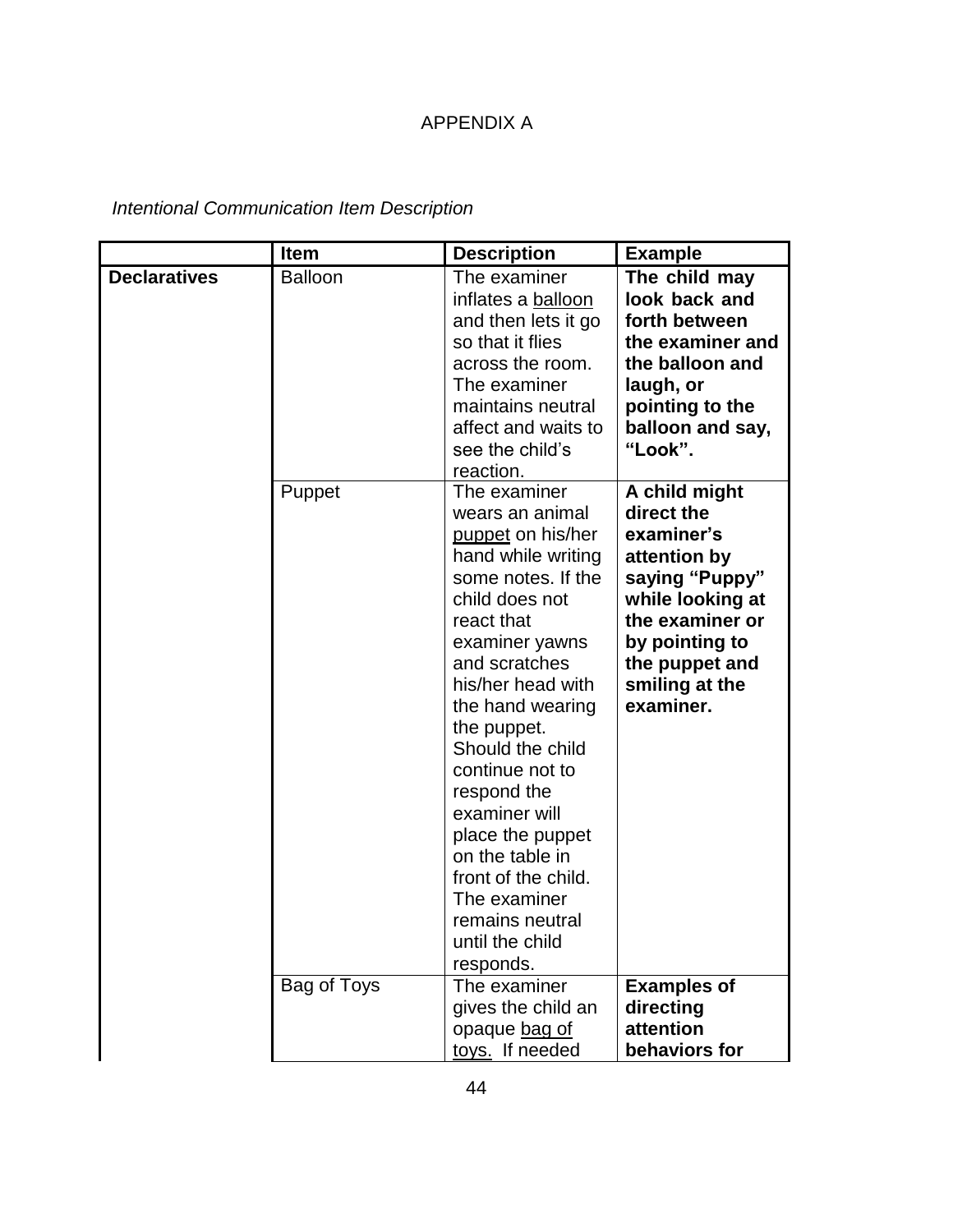|                    |                | the examiner will<br>partially reveal the<br>toys inside of the<br>bag. The<br>examiner<br>maintains neutral<br>affect until the<br>child responds. | this item include<br>holding up and<br>showing toys to<br>the examiner or<br>looking at the<br>examiner while<br>labeling a toy<br>(e.g., "Snake").                                                           |
|--------------------|----------------|-----------------------------------------------------------------------------------------------------------------------------------------------------|---------------------------------------------------------------------------------------------------------------------------------------------------------------------------------------------------------------|
|                    | Noisemaker     | Another item<br>involves activating<br>an electronic<br>noisemaker out of<br>the child's view.                                                      | For this item a<br>child might<br>direct the<br>examiner's<br>attention by<br>looking at<br>him/her and<br>saying, "Uh-oh"<br>or by pointing<br>toward the<br>sound with a<br>surprised facial<br>expression. |
| <b>Imperatives</b> | <b>Bubbles</b> | The examiner<br>blows soap<br>bubbles and then<br>hands the bubble<br>jar to the child with<br>the lid screwed on<br>tightly.                       | The child may<br>give the jar of<br>bubbles to the<br>examiner and<br>vocalize,<br>alternating gaze<br>between the jar<br>of bubbles and<br>the examiner.                                                     |
|                    | Food           | The examiner<br>gives the child a<br>sealed, clear<br>plastic jar<br>containing candy<br>and other food<br>treats.                                  | For this item, the<br>child may<br>request by<br>holding up the<br>jar of food and<br>vocalize, while<br>alternating gaze<br>between the<br>experimenter<br>and the jar.                                      |

Modified from STAT Manual: Screening Tool for Autism in Two-Year-Olds (Stone, W., & Ousley, O., 1999; 2003).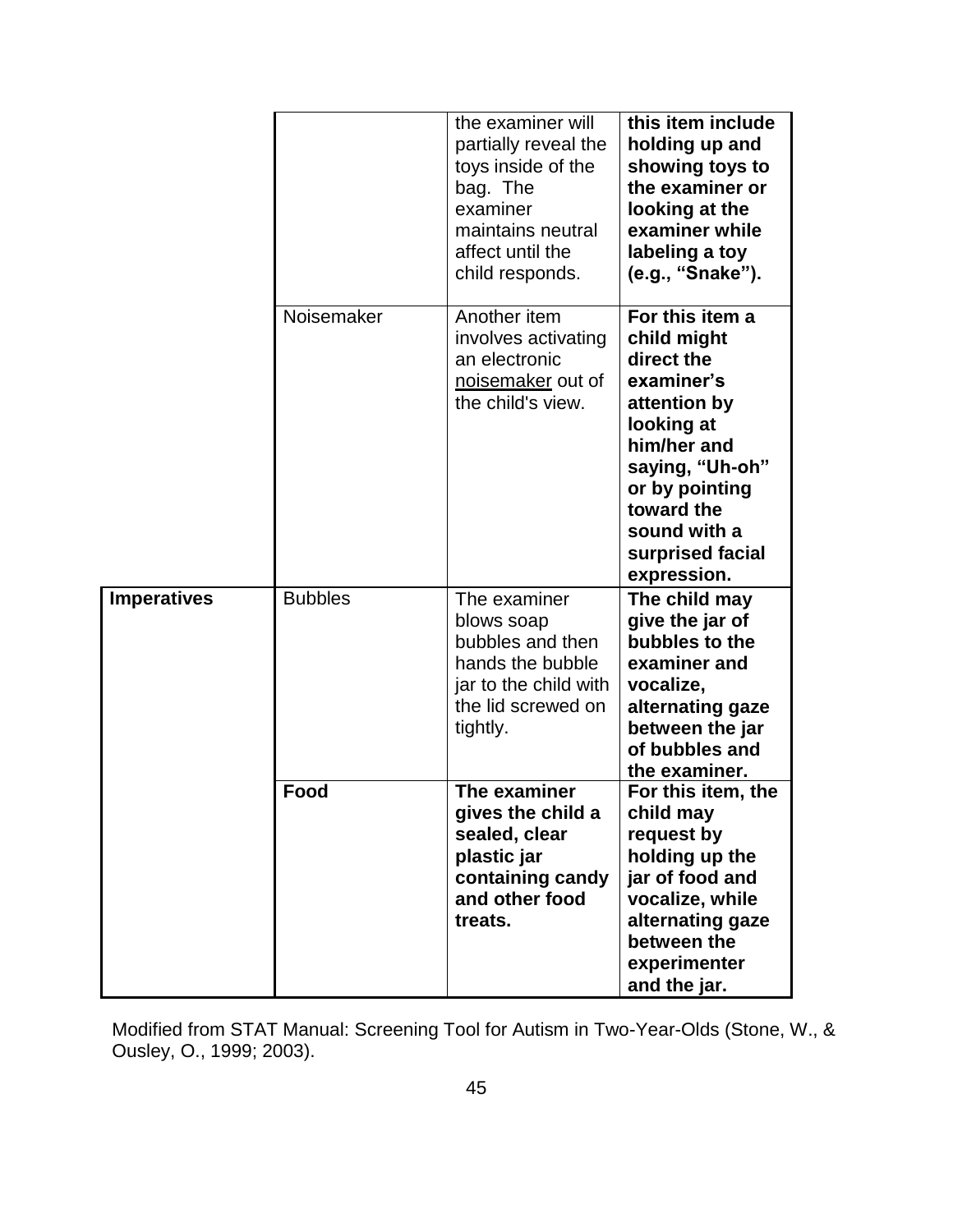#### REFERENCES

- Akhtar, N., Dunham, F., & Dunham, P. J. (1991). Directive interactions and early vocabulary development: The role of joint attentional focus*. Journal of Child Language, 18*, 41-49.
- American Psychiatric Association, (2000). *Diagnostic and Statistical Manual of Mental Disorders-IV-Text Revision (4 th ed., rev.).* Washington DC: Author.
- Bailey, A., Palferman, S., Heavey, L., & Le Couteur, A. (1998). Autism: the phenotype in relatives. *Journal of Autism and Developmental Disorders, 28,* 369-392.
- Bakeman, R., & Adamson, L. (1984). Coordinating attention to people and objects in the mother-infant and peer-infant interaction. *Child Development, 55,* 1278-1289.
- Bakeman, R., & Adamson, L. (1986). Infants' conventionalized acts: Gestures and words with mothers and peers. *Infant Behavior and Development, 9,* 215-230.
- Bartak, L., Rutter, M., & Cox, A. (1975). A comparative study of infantile autism and specific developmental receptive language disorder: I. *British Journal of Psychiatry, 126,* 127-145.
- Bartolucci, G. (1982). Formal aspects of language in childhood autism. *Advances in Child Behavioral Analysis and Therapy, 2,* 159-185.
- Bates, E. (1979). Intentions, conventions, and symbols. In E. Bates, L. Benigni, I. Bretherton, L. Camaioni, & Volterra (Eds.), *The emergence of symbols: Cognition and Communication in infancy* (pp. 33-68). New York: Academic Press.
- Bates, E., Thal, D., Whitesell, K., Fenson, L., & Oakes, L. (1989). Integrating language and gesture in infancy. *Developmental Psychology, 25,* 1004-1019.
- Bloom (1993). *The transition from infancy to language: Acquiring the power of expression.* New York: Cambridge University Press.
- Bono, M., Daley, T., & Sigman, M. (2004). Relations among joint attention, amount of intervention, and language gain in autism. *Journal of Autism and Developmental Disorders, 34,* 495-505.

Bretherton, I. (1992). Social referencing, intentional communication, and the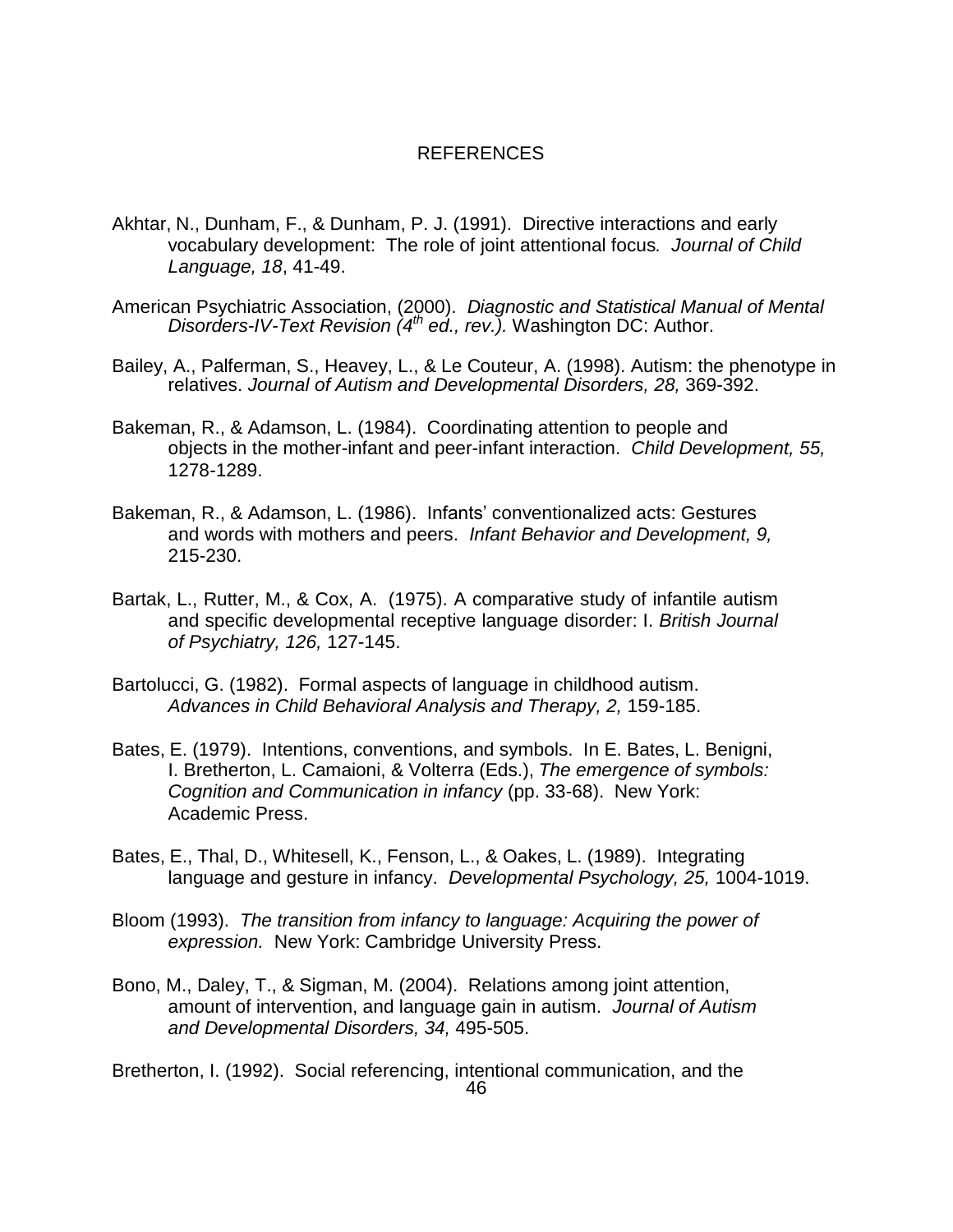interfacing of minds in infancy. In S. Feinman (Ed.) *Social referencing and the social construction of reality in infancy* (pp. 57-77). New York: Plenum.

- Bruner, J. S. (1981). The social context of language acquisition. *Language and Communication, 1,* 155-178.
- Calandrella, A. & Wilcox, J. (2000). Predicting language outcomes for young prelinguistic children with developmental delay. *Journal of Speech, Language, and Hearing Research, 43,* 1061-1071.
- Carpenter, M., Nagell, K., Tomasello, M. (1998). Social cognition, joint attention, and communicative competence from 9 to 15 months of age. *Monographs for the Society of Research in Child Development, 63, (4)*, serial no. 255.
- Cassell, T. D., Messinger, D. S., Ibanez, L. V., Haltigan, J. D., Acosta, S. I., & Buchman, A. C. (2007). Early social and emotional communication in the infant siblings of children with autism spectrum disorders: An examination of the broad phenotype. *Journal of Autism and Developmental Disorders, 37,* 122- 132.
- Charman, T. (2003). Why is joint attention a pivotal skill in autism? *Philosophical Transactions of the Royal Society of London Series B-Biological Sciences, 358,* 315-324.
- Charman, T., Baron-Cohen, S., Swettenham, J., Baird, J., Cox, A., & Drew, A. (2000). Testing joint attention, imitation, and play as infancy precursors to language and theory of mind. *Cognitive Development, 15 (4),* 481-498.
- Corkum V. L., & Moore, C. (1995). Development of joint visual attention in infants. In C. Moore & P. J. Dunham (Eds.), *Joint attention: Its origins and role in development* (pp. 61-83). Hillsdale, NJ, Erlbaum.
- Dawson, G., Ashman, S. B., & Carver. L. J. (2000). The role of early experience in shaping behavioral and brain development and its implications for social policy. *Development and Psychopathology, 12,* 695-712.
- Franco, F., Fabia, F., & Butterworth, G. (1996). Pointing and social awareness: Declaring and requesting in the second year. *Journal of Child Language, 23,* 307-336.
- Gamliel, I. Yirmiya, N. & Sigman, M. (2007). The development of young siblings of children with autism from 4 to 54 months. *Journal of Autism and Developmental Disorders, 37,* 171-183.

Gilberg, C. (1991). Outcome in autism and autism-like conditions. *Journal of the*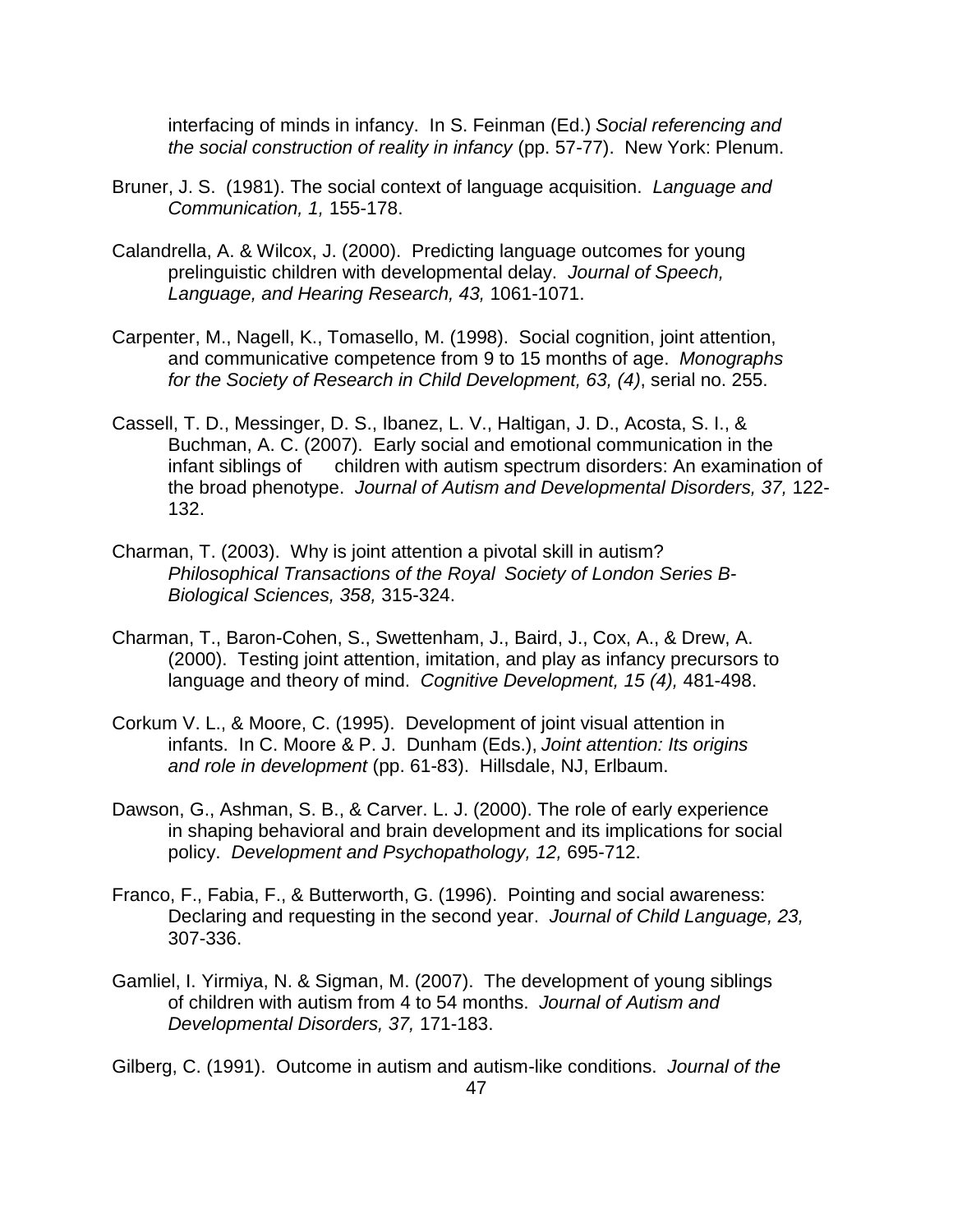*American Academy of Child and Adolescent Psychiatry, 30,* 375-382.

- Goldberg, W. A., Jarvis, K. L., Osann, K., Laulhere, T. M., Straub, C., Thomas, E., Filipek, P., & Spence, M. A. (2005). Brief report: Early social communication behaviors in the younger siblings of children with autism. *Journal of Autism and Developmental Disorders, 35,* 657-664.
- Gomez, J., Sarria, E., & Tamarit, J. (1993). The comparative study of early communication and theories of mind: Ontogeny, phylogeny, and pathology. In S. Baron-Cohen, H. Tager-Flusberg, & D. Cohen (Eds.), *Understanding other minds* (pp. 397-426). Oxford, England: Oxford University Press.
- Hart, B., & Risley, T. (1995). Meaningful differences in the everyday experience of young American children. Baltimore, MD: Paul H. Brookes Publishing.
- Henderson, L., Yoder, P., Yale, M., & McDuffie, A. (2002). Getting the point: Electrophysiological correlates of protodeclarative pointing. *International Journal of Developmental Neuroscience, 20*, 449-458.
- Hill, E. L., & Frith, U. (2003). Understanding autism: insights from mind and brain. *Philosophical Transactions: Biological Sciences, 358*, 281-289.
- Huttenlocher, P. R. (1994). Synaptogenesis in Human Cerebral Cortex, in G. Dawson & K. W. Fisher (Eds.). *Human Behavior and the Developing Brain* (pp. 137-152). New York: Guilford Press.
- Kasari, C., Sigman, M., Mundy, P., & Yirmiya, N. (1990). Affective sharing in the context of joint attention interactions of normal, autistic, and mentally retarded children. *Journal of Autism and Developmental Disabilities, 20,* 87-100.
- Landa, R. & Garrett-Mayer, E. (2006). Development in infants with autism spectrum disorders: A prospective study. *Journal of Child Psychology and Psychiatry, 47,* 629-638.
- Leew, S. (2001). *The relationship of prelinguistic milieu training to the increased use of communication forms associated with proto-declaratives.* Unpublished dissertation, Vanderbilt University, Nashville.
- Lock, J., Young, A., Service, V., & Chandler, P. (1990). Some observations on the origin of the pointing gesture. In V. Volterra & C. J. Erting (Eds*.), From gesture to language in hearing and deaf children.* Berlin: Springer-Verlag.
- Losh, M., Childress, D., Lam, K., & Piven, J. (2007). Defining key features of the broad autism phenotype: a comparison across parents of multiple- and single-incidence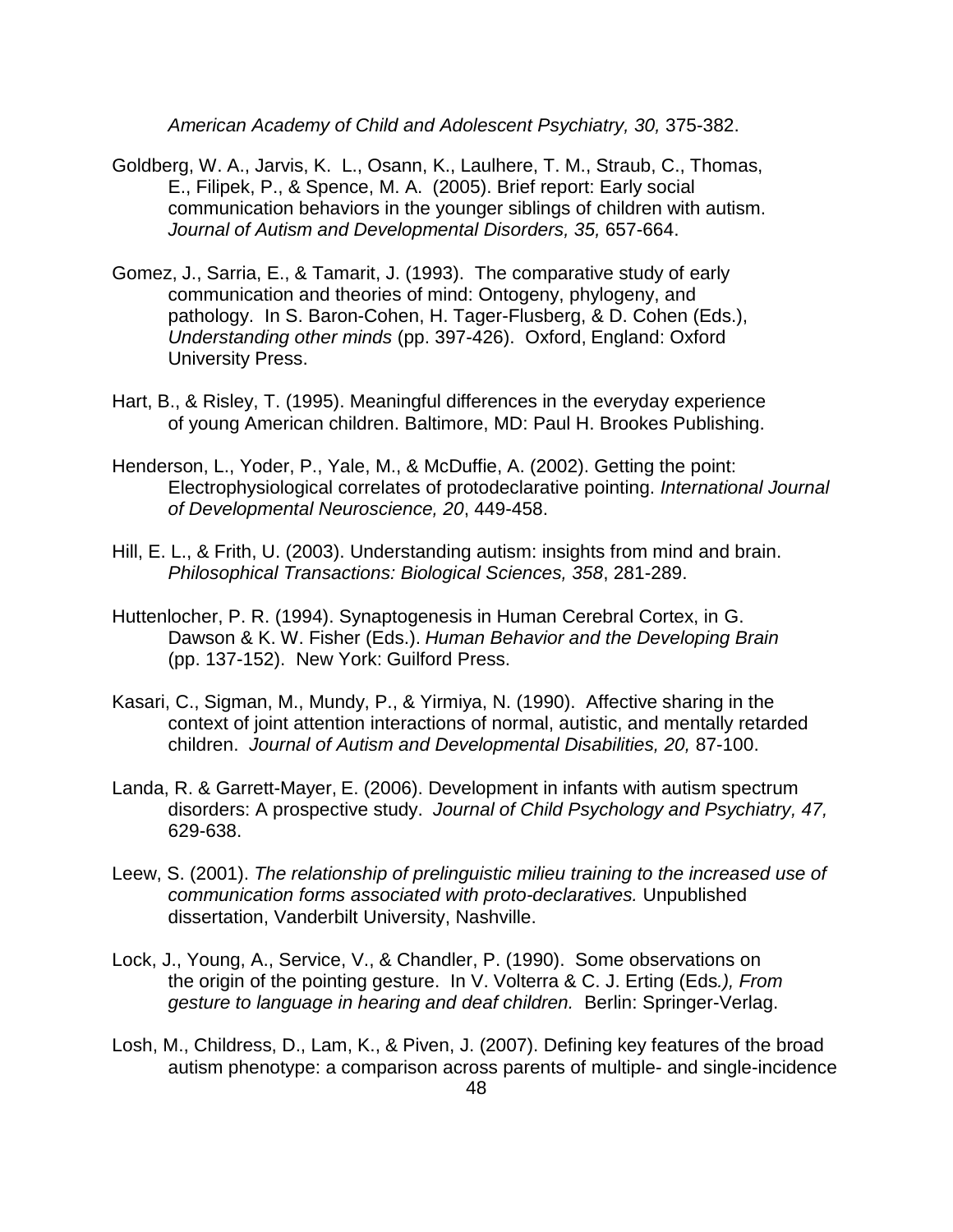autism families. American Journal of Medical Genetics Part B: Neuropsychiatric Genetics, in press.

- Loveland, K., & Landry, S. (1986). Joint attention and language in autism and developmental language delay. *Journal of Autism and Developmental Disorders, 16,* 335-349.
- McDuffie, A. (2004).The *relationship of four prelinguistic skills and rapid word-object mapping to vocabulary outcomes in young children with autism.* Unpublished doctoral dissertation, Vanderbilt University, Nashville, TN.
- McDuffie, A. Yoder, P., & Stone, W. (2005). Prelinguistic predictors of vocabulary in young children with autism spectrum disorders. *Journal of Speech, Language, Hearing Research, 48,* 1080-1097.
- Mitchell, S., Brian, J., Zwaigenbaum, L., Roberts, W., Szatmari, P., Smith, I., & Bryson, S. (2006). Early language and communication development of infants later diagnosed with autism spectrum disorder. (Early Identification). *Journal of Developmental & Behavioral Pediatrics*, 27, 69- 78.
- Morales, M., Mundy, P., Crowson, M., Neal, R., & Delgado, C. (2005). Individual differences in infant attention skills, joint attention, and emotion regulation behavior. *International Journal of Behavioral Development, 29*, 259-263.
- Mundy, P. (1995). Joint attention and social-emotional approach behavior in children with autism. *Development and Psychopathology, 7,* 63-82.
- Mundy, P., Card, J., & Fox, N. (2000). EEG correlates of the development of infant joint attention skills. *Developmental Psychobiology, 36,* 325-338.
- Mundy, P. & Crowson, M. (1997). Joint attention and early communication: Implications for intervention with autism. *Journal of Autism and Developmental Disorders, 6,* 653-676.
- Mundy, P. & Gomez, A. (1998). Individual differences in joint attention skill development in the second year. *Infant Behavior & Development 21(3),* 469-482.
- Mundy, P., Kasari, C, & Sigman, M. (1992). Nonverbal communication, affective sharing, and intersubjectivity. *Infant Behavior & Development, 15,* 377- 381.
- Mundy, P., Kasari, C., Sigman, M., & Ruskin, E. (1995). Nonverbal communication and early language acquisition in children with Down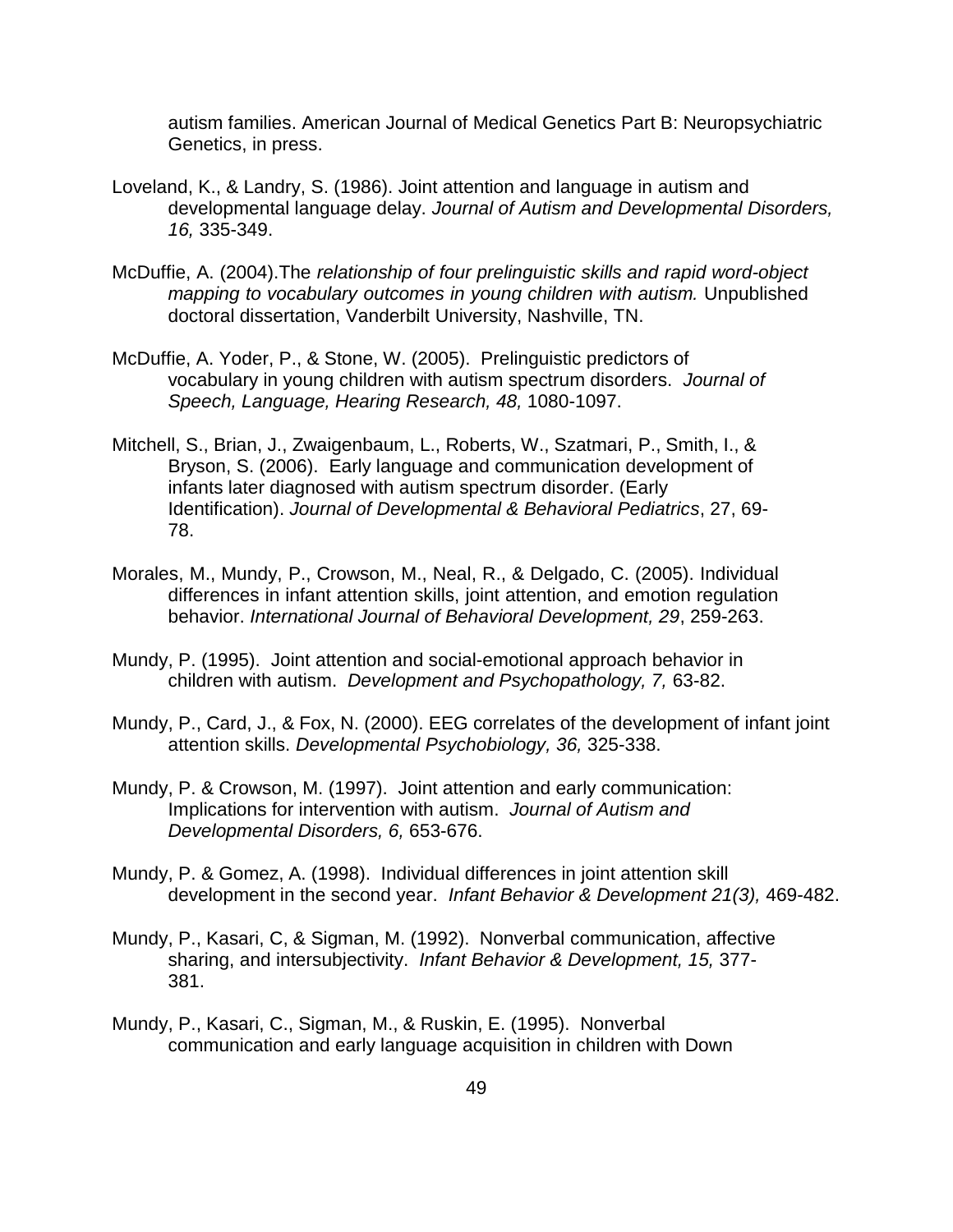syndrome and in normally developing children. *Journal of Speech and Hearing Research, 38,* 157-167.

- Mundy, P. & Neal, R. (2001). Neural plasticity, joint attention and a transactional social-orienting model of autism. *International Review of Mental Retardation, 23,* 139-168.
- Mundy, P. & Sigman, M. (1989). The theoretical implications of joint attention deficit in autism. *Development and Psychopathology, 1,* 173-183.
- Mundy, P., Sigman, M., & Kasari, C. (1990). A longitudinal study of joint attention and language development in autistic children. *Journal of Autism and Developmental Disorders, 20,* 115-129.
- Mundy, P., Sigman, M., & Kasari, C. (1994). Joint attention, developmental level, and symptom presentation in autism. *Development and Psychopathology, 6,* 389-401.
- Mundy, P., Sigman, M., Kasari, C., & Yirmiya, N. (1988). Nonverbal communication skills in Down syndrome children. *Child Development, 59,* 235-249.
- Mundy, P. & Sigman, M., Ungerer, J., & Sherman, T. (1986). Defining the social deficits of autism: The contribution of nonverbal communication measures. *Journal of Child Psychology and Psychiatry, 27*, 657-669.
- Mundy, P., Sigman, K., Ungerer, J., & Sherman, T. (1987). Nonverbal communication and play correlates of language development in autistic children. *Journal of Autism and Developmental Disorders, 17(3)*, 349-364.
- Nelson, K. (2000). Global and functional: Mandler's perceptual and conceptual processes in infancy. *Journal of Cognition and Development, 1,* 49-54.
- Nichols, K. E., Fox, N., & Mundy, P. (2005). Joint attention, self-recognition and neurocognitive functioning. *Infancy, 7*, 35-51.
- Paparella, T., & Kasari, C. (2004). Joint attention skills and language development in special needs populations. *Infants and Young Children, 17,* 269-280.
- Piven, J., Palmer, P., Jacobi, D., Childress, D., & Arndt, S. (1997). Broader autism phenotype: evidence from a family history study of multiple-incidence autism families. *American Journal of Psychiatry, 154,* 185-190.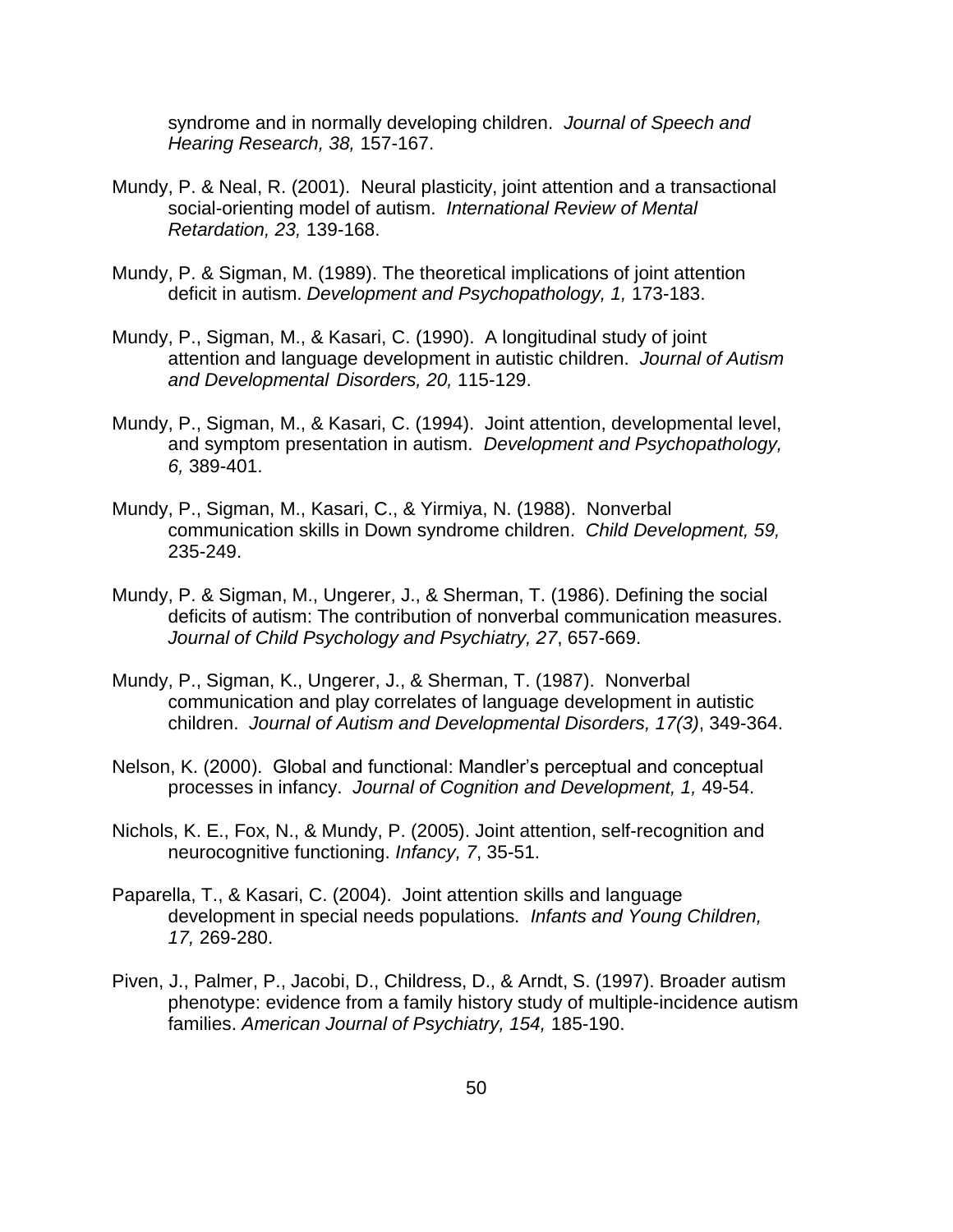- Presmanes, A. G., Walden, T. A., Stone, W. L., & Yoder, P. J. (2007). Effects of different attentional cues on responding to joint attention in younger siblings of children with autism spectrum disorders. *Journal of Autism and Developmental Disorders, 37,* 133-144.
- Rocissano, L., & Yatchmink, Y. (1984). Joint attention in mother-toddler interaction: A study of individual variation. *Merrill-Palmer Quarterly, 30*, 11-31.
- Shulman, C., Bukai, O., & Tidhar, S. (2001). Communicative intent in autism. In E. Schloper, N. Yirmiya, C. Shulman, & L. Marcus (Eds.) (2001), *The research basis for autism intervention*. New York: Kluwer Academic/Plenum Publishers.
- Sigman, M., & Ruskin, E. (1999). Continuity and change in the social competence of children with autism, Down syndrome, and developmental delays. Monographs of the Society for Research in Child Development, 64, (1, Serial No. 256).
- Sigman, M., Mundy, P., Sherman, T., & Ungerer, J. (1986). Social interactions of autistic, mentally retarded and normal children and their caregivers. *Journal of child psychology and psychiatry, 27,* 647-656.
- Smith, L., & von Tetzchner, S. (1986). Communicative, sensorimotor, and language skills of young children with Down syndrome. *American Journal of Mental Deficiency, 91,* 57-66.
- Stone, W., Coonrod, E., & Ousley, O. (2000). Screening tool for autism in twoyear-olds (STAT): Development and preliminary data. *Journal of Autism and Developmental Disorders, 30*, 607-612.
- Stone, W., Coonrod, E., Turner, L., & Pozdol, S. (2004). Psychometric properties of the STAT for early autism screening. *Journal of Autism and Developmental Disorders, 34*, 691-701.
- Stone, W. L., McMahon, C., Yoder, P. J., & Walden, T. A. (2007). Early socialcommunicative and cognitive development of younger siblings of children with autism spectrum disorders. *Archives of Pediatric and Adolescent Medicine,* 161, 384-390.
- Stone, W., & Ousley, O. (1999, 2003). STAT Manual: Screening Tool for Autism In Two-Year-Olds. Unpublished Manuscript, Vanderbilt University.
- Stone, W., Ousley, O., Yoder, P., Horgan, K., & Hepburn, S. (1997). Nonverbal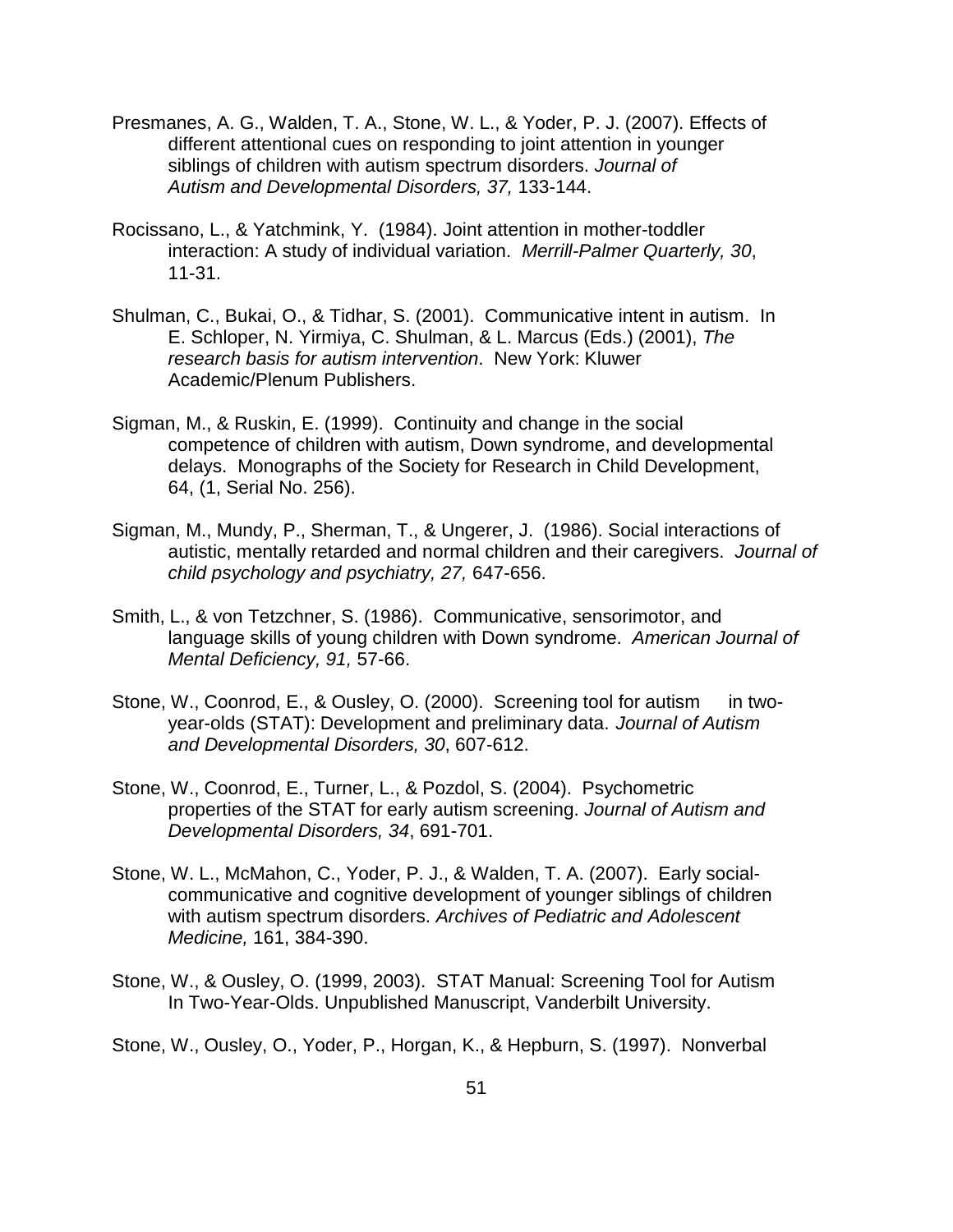communication in two- and three-year-old children with autism. *Journal of Autism and Developmental Disorders, 27*, 677-695.

- Stone, W. & Yoder, P. J. (2001). Predicting spoken language level in children with autism spectrum disorders. *Autism,* 341-361.
- Sullivan, M., Finelli, Marvin, A., Garrett-Mayer, E., Bauman, M., & Landa, R. (2007). Response to joint attention in toddlers at risk for autism spectrum disorder: A prospective study. *Journal of Autism and Developmental Disorders, 37,* 37-48.
- Szatmari, P., Jones, M. B., Zwaigenbaum, L., & MacLean, J. E. (1998). Genetics of autism: Overview and new directions. *Journal of Autism and Developmental Disorders, 28,* 351-368.
- Tager-Flusberg, H. (1981). On the nature of linguistic functioning in early infantile autism. *Journal of Autism and Developmental Disorders, 11(1),* 45-56.
- Tapp, J. (2003). Procoder for Digital Video [Computer software]. Nashville, TN: Kennedy Center.
- Tomasello, M., (1995). Joint attention as social cognition. In P. Dunham & C. Moore (Eds.)*, Joint attention: Its origins and role in development*. Hillsdale, NJ: Erlbaum.
- Tomasello, M. (1988). The role of joint attention process in early language development. *Language Sciences, 10*, 69-88.
- Tomasello, M. & Farrar, M. (1986). Joint attention and early language. *Child Development, 57,* 1454-1463.
- Toth, K., Dawson, G., Meltzoff, A. N., Greenson, J., & Fein, D. (2007). Early social, imitation, play, and language abilities of young non-autistic siblings of children with autism. *Journal of Autism and Developmental Disorders, 37,* 145-157.
- Travis, L. L. & Sigman, M. (1998). Social deficits and interpersonal relationships in autism. *Mental Retardation and Developmental Disabilities, 4,* 65-72.
- Ulvand, S. & Smith, L. (1996). The predictive validity of nonverbal communication skills in infants with perinatal hazards. *Infant Behavior and Development, 19*, 441-449.

Vaughan, A., Mundy, P., Block, J., Burnette, C., Delgado, C., Gomez, Y., Meyer, J.,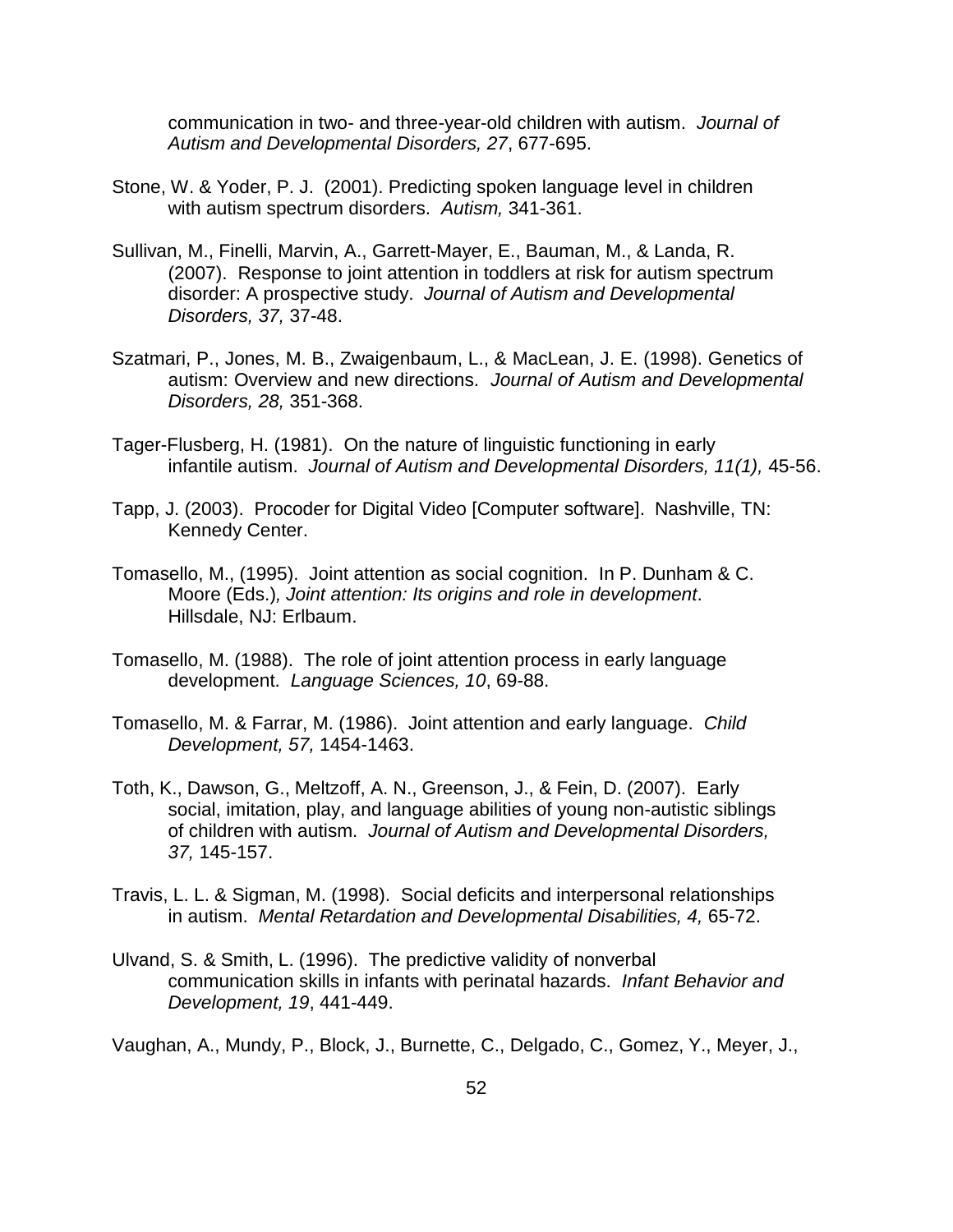Neal, R., & Pomares, Y. (2003). Child, caregiver, and temperament contributions to infant joint attention. *Infancy, 4,* 603-616.

- Walker, D., Greenwood, C., Hart, B., & Carta, J. (1994). Prediction of school outcomes based on early language production and socioeconomic factors. *Child Development, 65,* 606-621.
- Wetherby, A., Cain, D., Yonclas, D., & Walker, V. (1988). Analysis of intentional communication of normal children from the prelinguistic to multiword stage*. Journal of Speech and Hearing Research, 31,* 24-252.
- Wetherby, A., & Prutting, C. (1984). Profiles of communicative and cognitive-social abilities in autistic children. *Journal of Speech and Hearing Research, 27,* 364- 377.
- Wetherby, A. Yonclas, D., & Bryan, A. (1989). Communicative profiles of handicapped preschool children: Implications for early identification. *Journal of Speech and Hearing Disorders, 54*, 148-158.
- Wilkinson, K. (1998). Profiles of language and communication skills in autism. *Mental Retardation and Developmental Disabilities, 4,* 73-79.
- Yirmiya, N., Gamliel, I., Pilowsky, T., Feldman, R., Baron-Cohen, S., & Sigman, M. (2006). The development of siblings of children with autism at 4 and 14 months: social engagement, communication, and cognition. *Journal of Child Psychology and Psychiatry, 47*, 511-523
- Yirmiya, N. & Ozonoff, S. (2007). The very early autism phenotype. *Journal of Autism and Developmental Disorders, 37,* 1-11.
- Yoder, P. J. (2006). Predictors of growth in Lexical Density in children with ASD. *American Journal of Speech-Language Pathology, 15(4),* 378-388.
- Yoder, P. J., & Warren, S. F. (2004). Early predictors of language in children with and without Down syndrome. *American Journal of Mental Retardation, 109*, 285-300.
- Yoder, P. J., & Warren, S. (1998). Maternal responsively predicts the prelinguistic communication intervention that facilitates generalized intentional communication. *Journal of Speech, Language, and Hearing Research, 41(5),* 1207-1219.
- Yoder, P. J. & Warren, S. F. (1999). Self-initiated proto-declaratives and protoimperatives can be facilitated in prelinguistic children with developmental